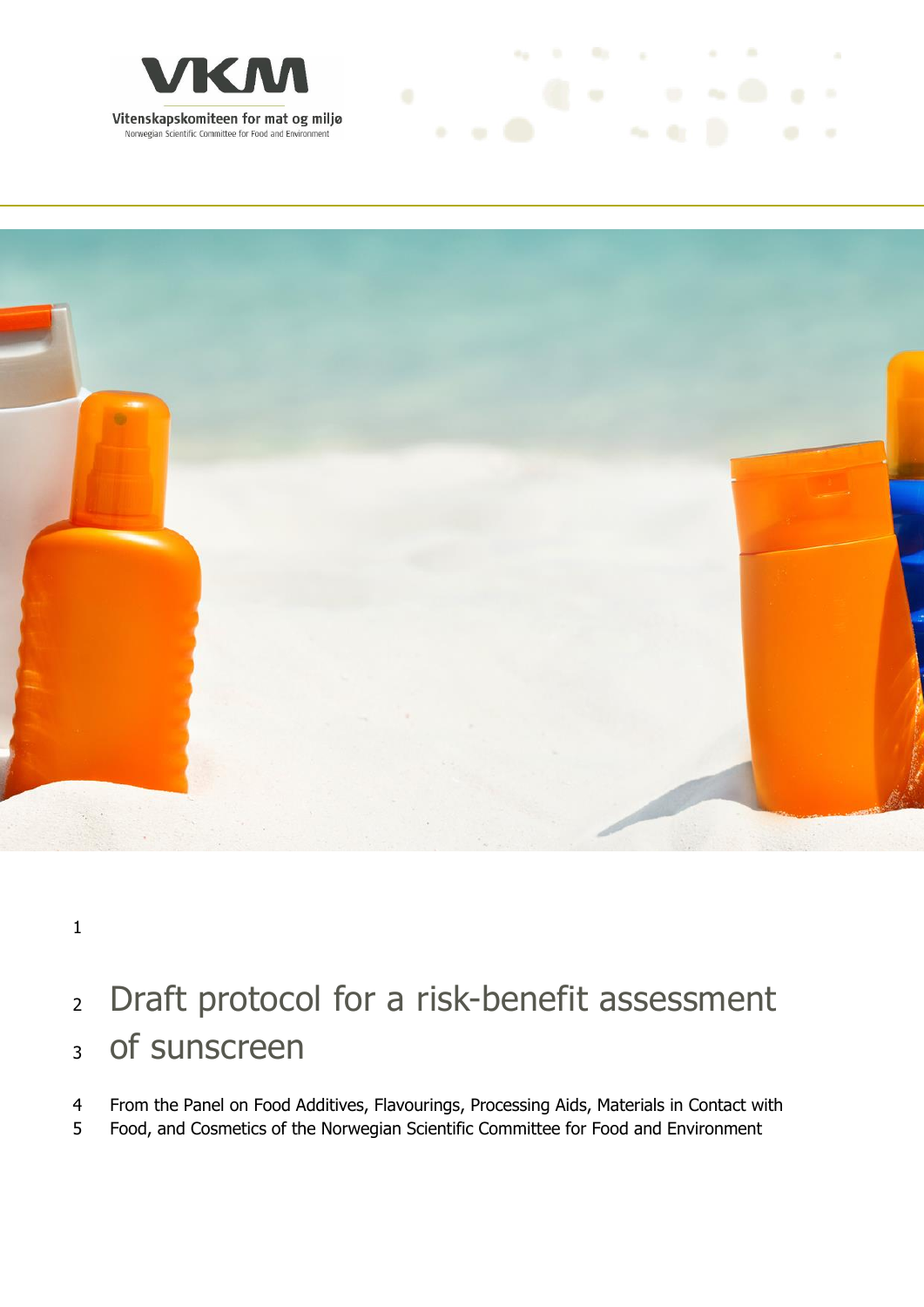- From the Norwegian Scientific Committee for Food and Environment (VKM) 2018
- Draft protocol for a risk-benefit assessment of sunscreen
- The Panel on Food Additives, Flavourings, Processing Aids, Materials in Contact with Food,
- and Cosmetics of the Norwegian Scientific Committee for Food and Environment
- 10 XX.XX.2018
- Norwegian Scientific Committee for Food and Environment (VKM)
- PO box 222 Skøyen
- 0213 Oslo
- Norway
- Phone: +47 21 62 28 00
- Email: [vkm@vkm.no](mailto:vkm@vkm.no)
- [vkm.no](https://vkm.no/)
- [vkm.no/english](https://vkm.no/english)
- Cover photo: ColourBox
- Suggested citation: VKM, Ellen Bruzell, Berit Brunstad Granum, Trine Husøy, Gro Haarklou
- Mathisen, Jens Rohloff, Inger-Lise Steffensen (2018). Draft protocol for a risk-benefit
- 22 assessment of sunscreen. Opinion of the Panel on Food Additives, Flavourings, Processing
- Aids, Materials in Contact with Food, and Cosmetics of the Norwegian Scientific Committee
- for Food and Environment, Oslo, Norway.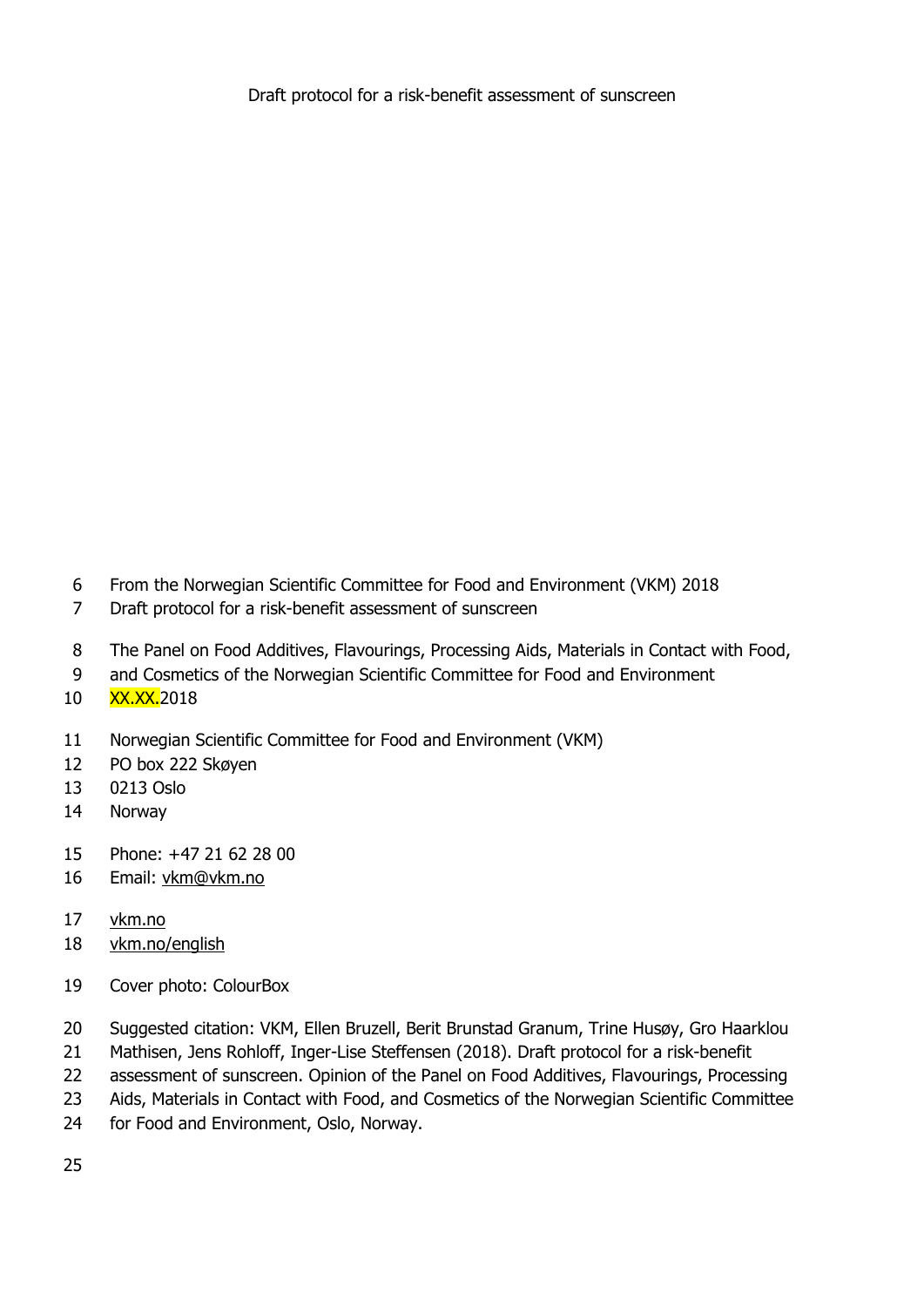#### **Preparation of the protocol**

- A project group prepared the draft protocol for a risk-benefit assessment of sunscreen. The
- 29 project group consisted of three VKM members of the Panel on Food Additives, Flavourings,

Processing Aids, Materials in Contact with Food, and Cosmetics and one employee of the

VKM secretariat.

#### **Assessed and approved**

- Members of the project group that contributed to the drafting of the protocol (in alphabetical
- order after chair of the project group):
- Ellen Bruzell Chair of the project group and member of the Panel on Food Additives,
- Flavourings, Processing Aids, Materials in Contact with Food, and Cosmetics. Affiliation: 1)
- VKM; 2) Nordic Institute of Dental Materials
- Berit Brunstad Granum Member of the project group and member of the Panel on Food
- Additives, Flavourings, Processing Aids, Materials in Contact with Food, and Cosmetics.
- Affiliation: 1) VKM; 2) Norwegian Institute of Public Health
- Trine Husøy Member of the project group and member of the Panel on Food Additives,
- Flavourings, Processing Aids, Materials in Contact with Food, and Cosmetics. Affiliation: 1)
- VKM; 2) Norwegian Institute of Public Health
- Gro Haarklou Mathisen Member of the project group and project leader. Affiliation: VKM
- Members of the Panel on Food Additives, Flavourings, Processing Aids, Materials in Contact
- with Food, and Cosmetics who contributed to and approved the draft protocol for public
- consultation:
- In addition to Ellen Bruzell, Berit Granum and Trine Husøy, these were (in alphabetical order):
- Jens Rohloff Member of the Panel on Food Additives, Flavourings, Processing Aids,
- Materials in Contact with Food, and Cosmetics. Affiliation: 1) VKM; 2) Norwegian University
- of Science and Technology
- Inger-Lise Steffensen Chair of the Panel on Food Additives, Flavourings, Processing Aids,
- Materials in Contact with Food, and Cosmetics. Affiliation: 1) VKM; 2) Norwegian Institute of
- Public Health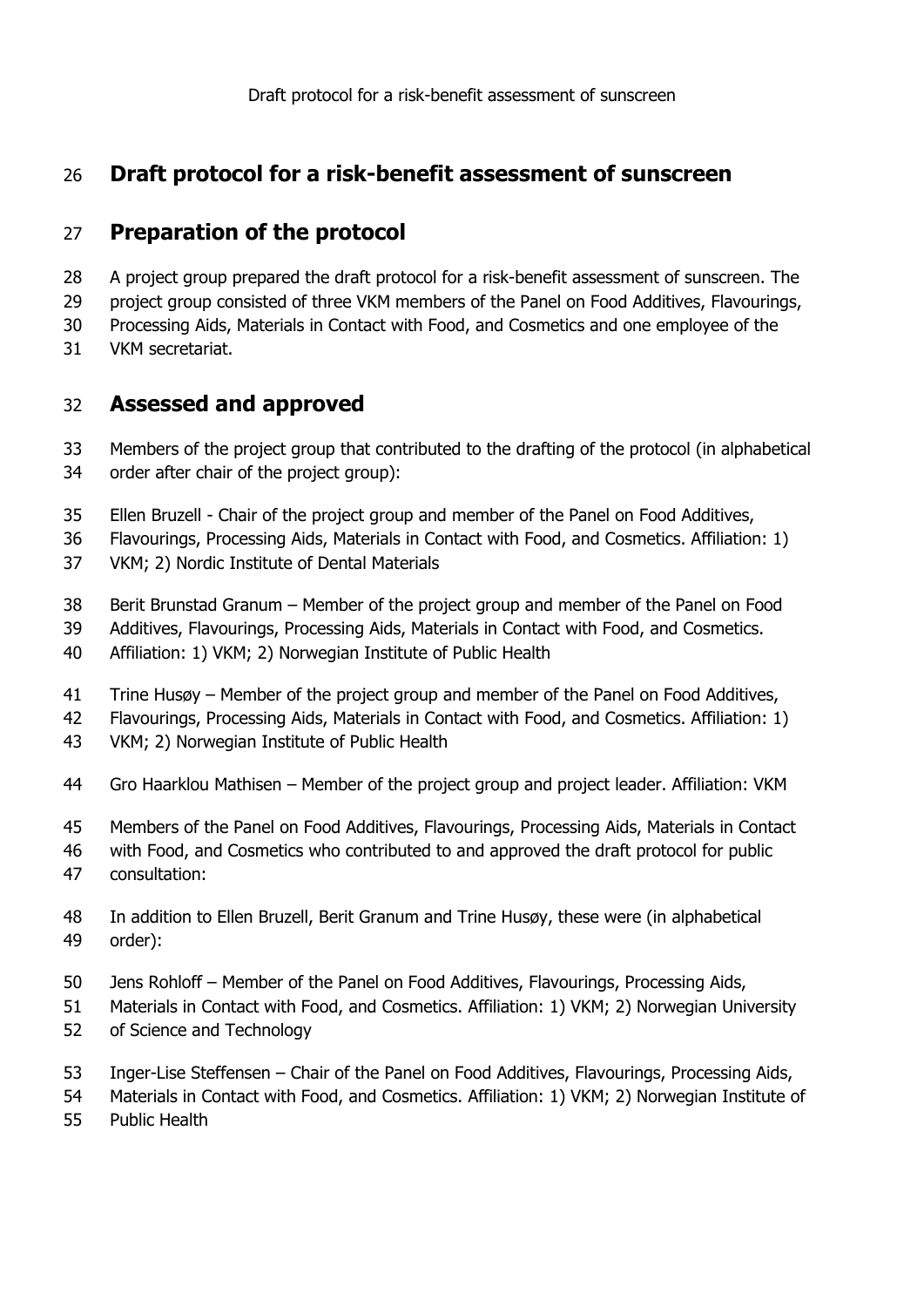#### **Acknowledgement**

- VKM would like to acknowledge Morten Poulsen, National Food Institute, Technical University
- of Denmark, for his advice concerning the DALY method, Bjørn Johnsen, Norwegian
- Radiation Protection Authority, for providing spectral data and estimating solar radiation in
- Norway (Figure 1-1), and Rune Jemtland, Norwegian Food Safety Authority, for answering
- questions related to sunscreen regulations in the EU.

#### **Competence of VKM experts**

- Persons working for VKM, either as appointed members of the Committee or as external
- experts, do this by virtue of their scientific expertise, not as representatives for their
- employers or third party interests. The Civil Services Act instructions on legal competence
- apply for all work prepared by VKM.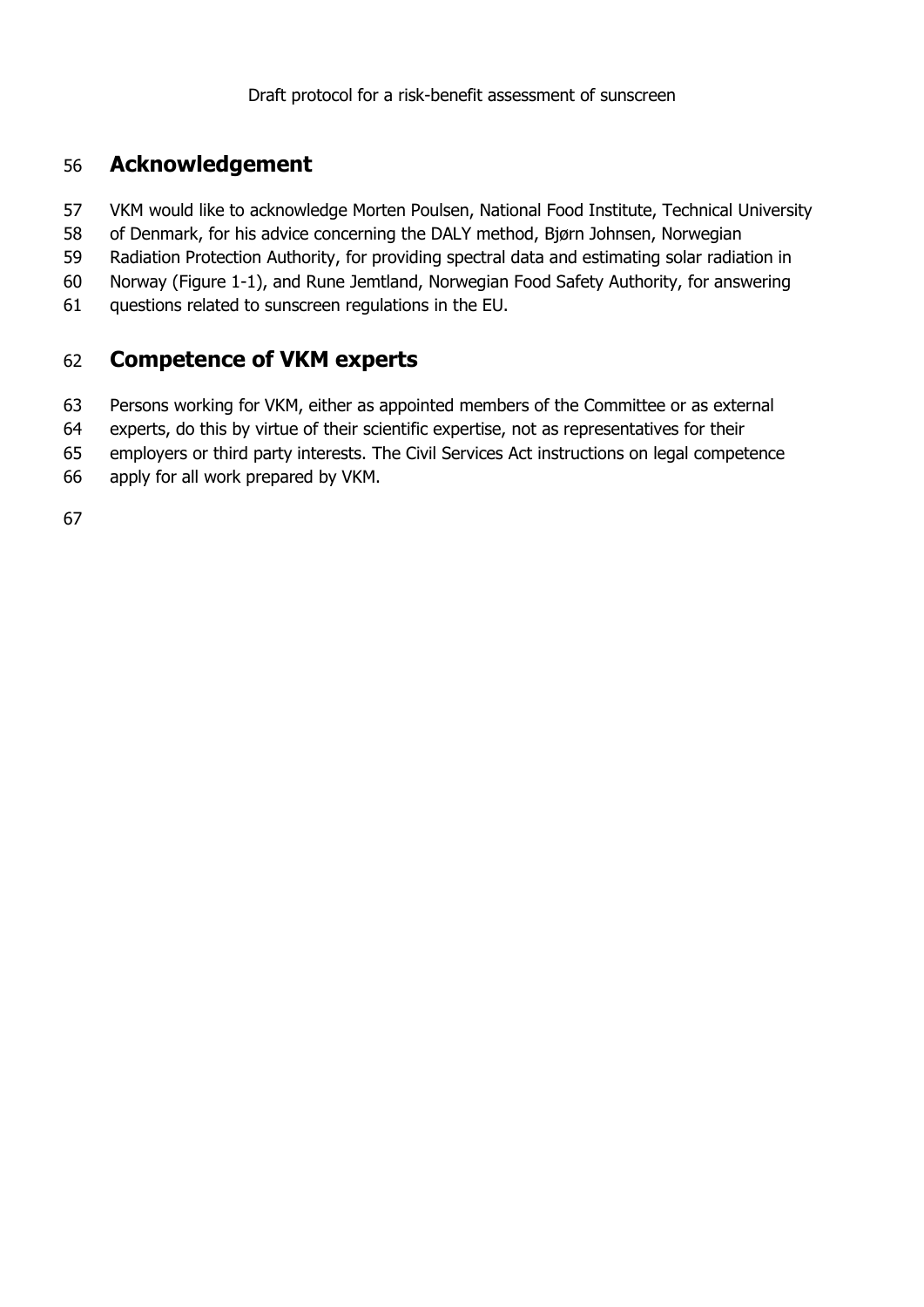## Table of Contents

| 69       |                |                                                                                                          |  |  |  |  |
|----------|----------------|----------------------------------------------------------------------------------------------------------|--|--|--|--|
| 70       | $\mathbf{1}$   |                                                                                                          |  |  |  |  |
| 71       | 1.1            |                                                                                                          |  |  |  |  |
| 72       | $\overline{2}$ |                                                                                                          |  |  |  |  |
| 73       | 2.1            |                                                                                                          |  |  |  |  |
| 74       | 2.2            |                                                                                                          |  |  |  |  |
| 75       | 2.3            | Inclusion and exclusion of sunscreens and sunscreen ingredients 11                                       |  |  |  |  |
| 76       | 2.4            |                                                                                                          |  |  |  |  |
| 77       | 2.5            |                                                                                                          |  |  |  |  |
| 78       | 3              |                                                                                                          |  |  |  |  |
| 79       | 3.1            | Sub-questions to be answered in the hazard identification and characterisation steps 14                  |  |  |  |  |
| 80       | 3.2            |                                                                                                          |  |  |  |  |
| 81       | 3.3            |                                                                                                          |  |  |  |  |
| 82       |                | Inclusion/exclusion criteria for hazard identification and characterisation15<br>3.3.1                   |  |  |  |  |
| 83       |                | 3.3.2                                                                                                    |  |  |  |  |
| 84       |                | 3.3.2.1                                                                                                  |  |  |  |  |
| 85       |                |                                                                                                          |  |  |  |  |
| 86       | 3.4            | Evaluation of relevance of the endpoints for the target population  22                                   |  |  |  |  |
| 87       | 3.5            |                                                                                                          |  |  |  |  |
| 88       | 3.6            |                                                                                                          |  |  |  |  |
| 89       | 3.7            |                                                                                                          |  |  |  |  |
| 90       | 4              |                                                                                                          |  |  |  |  |
| 91       | 4.1            |                                                                                                          |  |  |  |  |
| 92       | 4.2            |                                                                                                          |  |  |  |  |
| 93       | 4.3            |                                                                                                          |  |  |  |  |
| 94<br>95 |                | Inclusion/exclusion criteria for the benefit identification and characterisation<br>4.3.1<br>steps<br>28 |  |  |  |  |
| 96       |                |                                                                                                          |  |  |  |  |
| 97       | 4.4            | Evaluation of relevance of the endpoints for the target population 32                                    |  |  |  |  |
| 98       | 4.5            |                                                                                                          |  |  |  |  |
| 99       | 4.6            |                                                                                                          |  |  |  |  |
| 100      | 4.7            |                                                                                                          |  |  |  |  |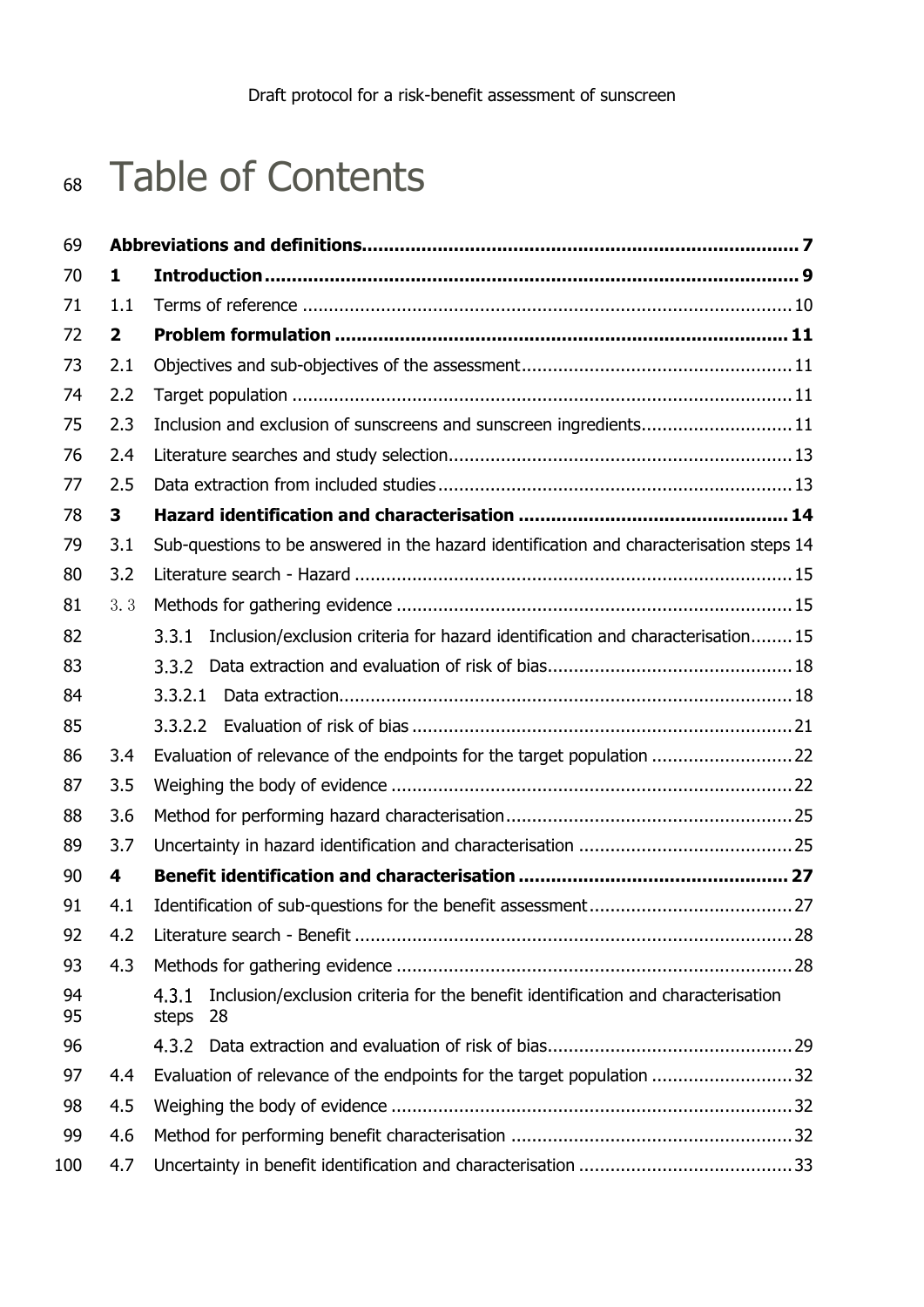| $101$ 5      |     |                                                                     |  |
|--------------|-----|---------------------------------------------------------------------|--|
| 102          |     | 5.1 Sub-questions to be answered in the exposure assessment step 34 |  |
| 103          |     |                                                                     |  |
| 104          |     |                                                                     |  |
| 105          | 5.4 |                                                                     |  |
| 106          |     |                                                                     |  |
| 107          |     |                                                                     |  |
| 108          | 6   |                                                                     |  |
| 109          | 6.1 |                                                                     |  |
| 110 <b>7</b> |     |                                                                     |  |
|              |     |                                                                     |  |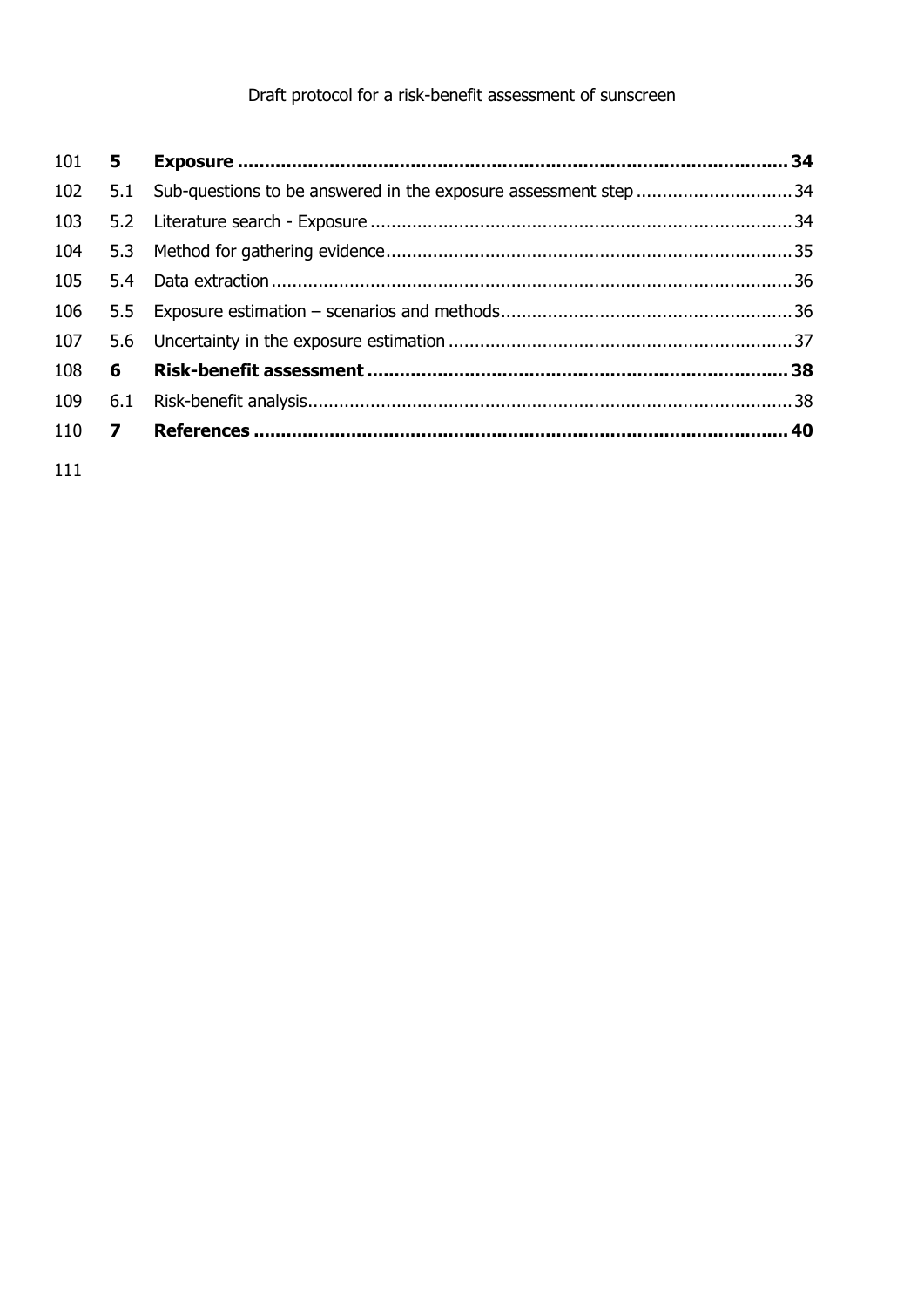## <span id="page-6-0"></span>112 Abbreviations and definitions

## **Abbreviations**

| 114        | $CIE -$ | International Commission on Illumination                                                |
|------------|---------|-----------------------------------------------------------------------------------------|
| 115        | DALY -  | Disability-adjusted life-years                                                          |
| 116        | DU -    | Dobson units. A unit used for measurement of ozone in the atmosphere                    |
| 117        | EFSA -  | European Food Safety Authority                                                          |
| 118        | IARC -  | International Agency for Research on Cancer                                             |
| 119        | SPF-    | Sunscreen protection factor                                                             |
| 120<br>121 | UVA -   | Ultraviolet radiation A. Denotes electromagnetic wavelengths in the range<br>320-400 nm |
| 122<br>123 | UVB-    | Ultraviolet radiation B. Denotes electromagnetic wavelengths in the range<br>280-320 nm |
| 124        | UVR -   | Ultraviolet radiation                                                                   |
| 125        | WHO -   | World Health Organization                                                               |
| 126        | WoE -   | Weight of evidence                                                                      |
|            |         |                                                                                         |

#### **Definitions**

- **Adverse effect:** An effect is considered "adverse" when leading to a change in the
- morphology, physiology, growth, development, reproduction or life span of an organism,
- system or (sub)population that results in an impairment of functional capacity to compensate
- for additional stress or an increase in susceptibility to other influences" (WHO, 2009).
- **Benchmark dose:** The minimum dose of a substance that produces a clear, low level
- health risk, usually in the range of a 1-10% change in a specific toxic effect such as cancer
- 134 induction [\(https://www.efsa.europa.eu/en/glossary-taxonomy-terms\)](https://www.efsa.europa.eu/en/glossary-taxonomy-terms).

 **Beneficial effect:** An effect is considered "beneficial" if it has the probability to be linked to a positive (health) effect (e.g. increase the resilience of the organism to a certain challenge) 137 and/or the probability to be linked to a reduction of an adverse health effect in an organism,

system or (sub)population, in reaction to exposure to an agent (Guidance on Biological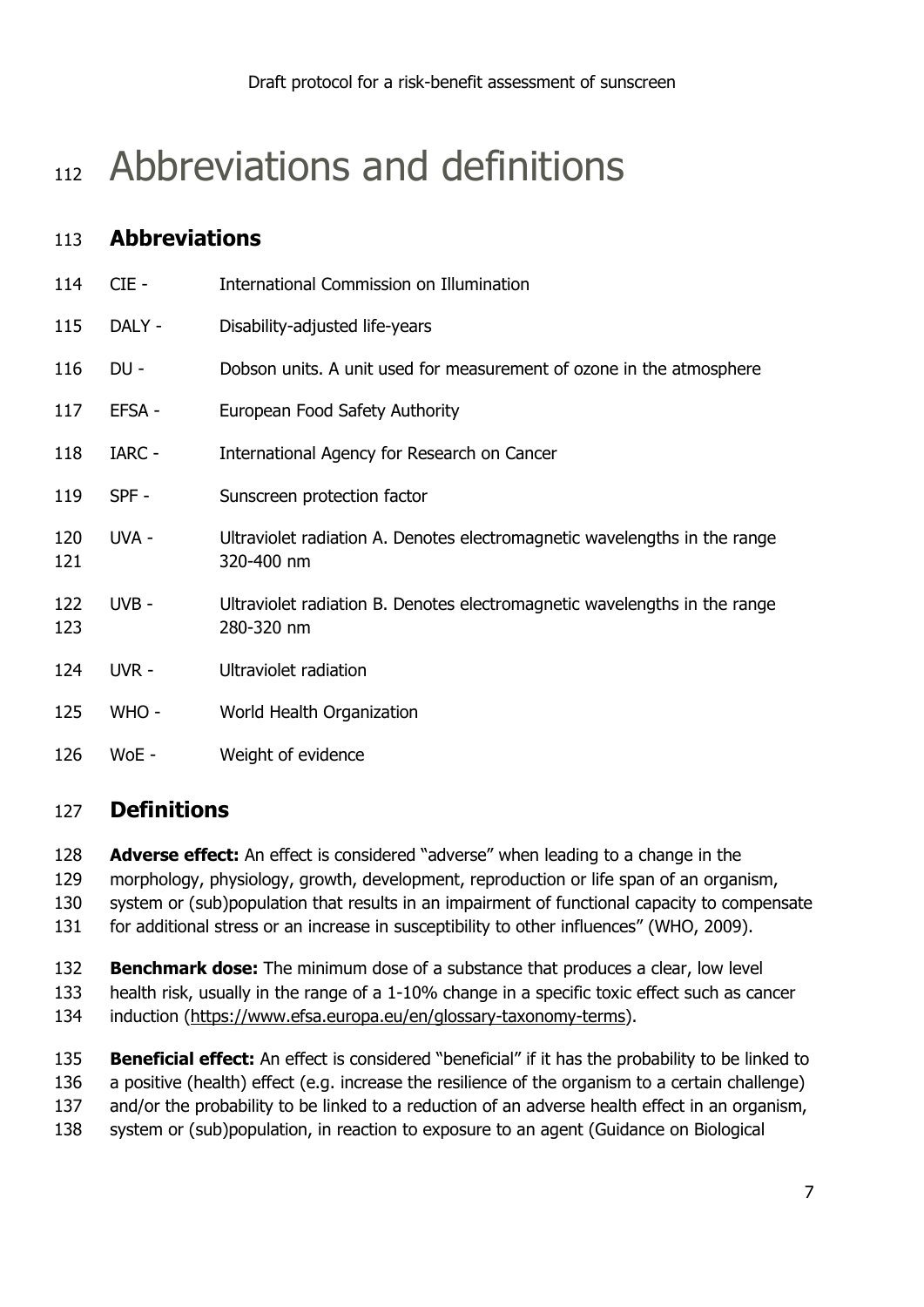- Relevance, Jan Alexander and Nikolaos Georgiadis, EFSA. In presentation given to VKM 09.11.2017).
- In this risk-benefit assessment protocol a beneficial effect of sunscreen is further defined as
- follows: An effect of a sunscreen is considered beneficial when it reduces the dose of solar
- UVR to skin cells and thereby reduces the adverse health effects caused by UVR (modified
- from [https://ec.europa.eu/growth/sectors/cosmetics/products/sunscreen\\_en\)](https://ec.europa.eu/growth/sectors/cosmetics/products/sunscreen_en).
- **No observed adverse effect level (NOAEL):** The greatest concentration or amount of a substance at which no detectable adverse effects occur in an exposed population
- [\(https://www.efsa.europa.eu/en/glossary-taxonomy-terms\)](https://www.efsa.europa.eu/en/glossary-taxonomy-terms).

 **Optical radiation:** Ultraviolet, visible and infrared electromagnetic radiation. Solar radiation includes all three radiation wavelength ranges which at the earth's surface are approximately 290-400 nm, 380-780 nm, and 780-3000 nm, respectively.

- **Point of departure (POD):** The point on a dose–response curve established from
- experimental data used to derive a safe level [\(https://www.efsa.europa.eu/en/glossary-](https://www.efsa.europa.eu/en/glossary-taxonomy-terms)
- [taxonomy-terms\)](https://www.efsa.europa.eu/en/glossary-taxonomy-terms). The point of departure may be derived e.g. from the No-observed-
- adverse-effect level (NOAEL) or by using the benchmark dose (BMD) method. POD is also
- called Reference point.
- **Risk-benefit assessment:** In the risk-benefit assessment, the probability of an adverse
- health effect or harm (both incidence and severity) as a consequence of exposure can be
- weighed against the probability of benefit, if both are known to be possible (EFSA, 2010).
- The proposed procedure for a risk-benefit assessment (EFSA, 2010) is illustrated in the table below.

| <b>Risk assessment</b>                 | <b>Benefit assessment</b>                     |
|----------------------------------------|-----------------------------------------------|
| Hazard identification                  | Positive health effect/reduced adverse effect |
|                                        | identification                                |
| Hazard characterisation (dose response | Positive health effect/reduced adverse effect |
| assessment)                            | characterisation (dose response assessment)   |
| Exposure assessment                    | Exposure assessment                           |
| Risk characterisation                  | Benefit characterisation                      |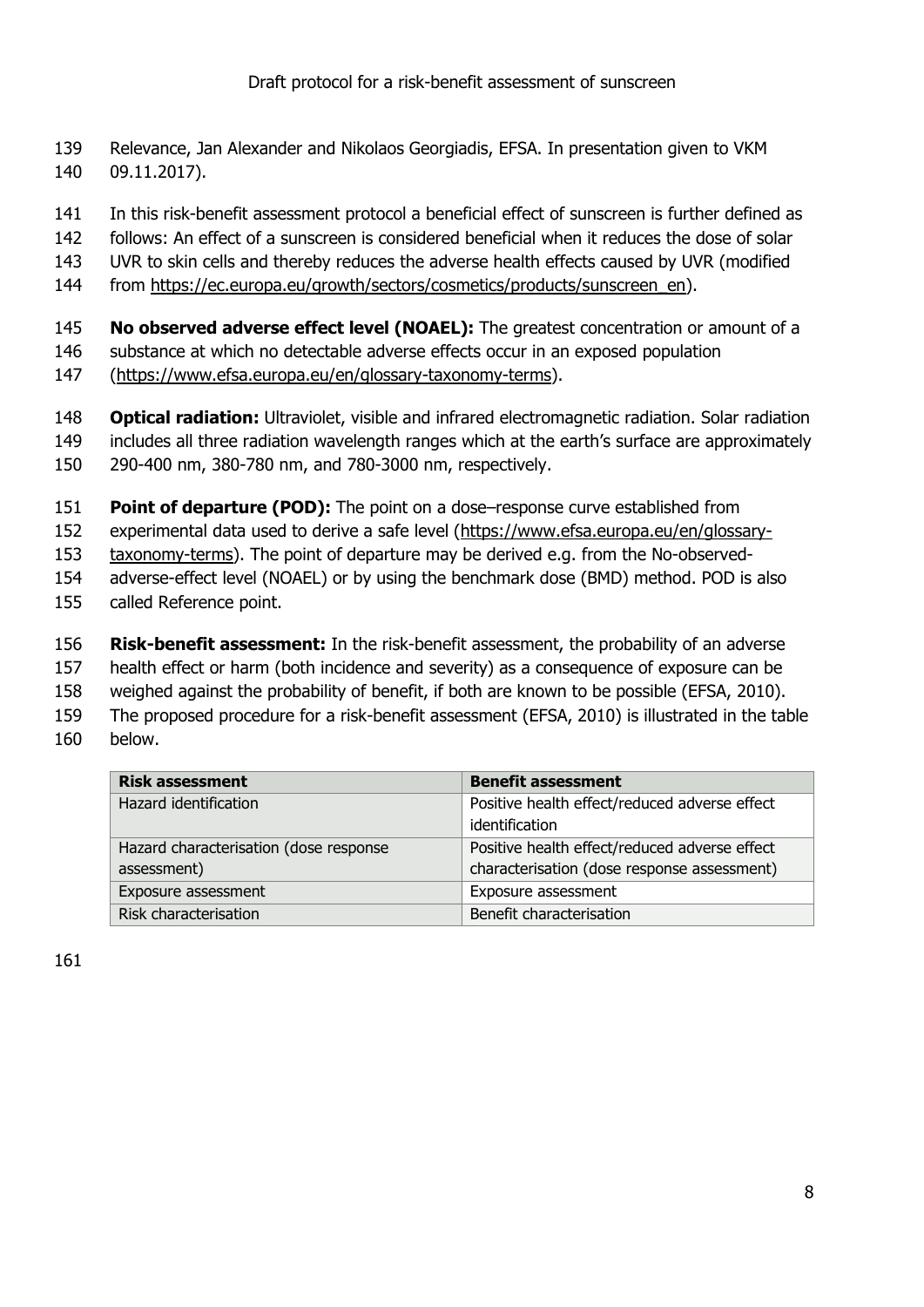## <span id="page-8-0"></span>162 1 Introduction

 Sunscreens are cosmetic products used to reduce ultraviolet radiation (UVR) exposure to the skin. According to the EU Commission recommendations, sunscreen products should protect against both short-waved (UVB) and long-waved (UVA) UVR, because all UVR exposure is linked to increased risk of certain skin cancers (Commission Recommendation 2006/647/EC) (Figure 1-1). All sunscreen products must be safe under normal and reasonably foreseeable use conditions, as specified in the Cosmetic Products Regulation (EC, 2009). However, there are concerns whether some sunscreen ingredients pose risk to frequent users, e.g. allergic reactions or endocrine effects.

- Aside from induction of melanoma and keratinocyte skin cancers, UVR can induce other
- adverse effects such as sunburn, immunosuppression and cataract of the eye as well as
- beneficial effects such as vitamin D synthesis and immunomodulation. However, as
- formulated by the International Agency for Research on Cancer (IARC): "duration of sun
- exposure beyond skin capacity to form vitamin D will not further increase vitamin D, but will
- increase skin cancer risk" (IARC, 2008) (Figure 1-1).



- UVA sunscreen (theoretical)

 **Figure 1-1**: The wavelength dependent development of erythema (CIE, 1998) and keratinocyte (non-melanoma) skin cancers (ISO/CIE, 2016) peaks around 300 nm as does the conversion of 7-DH7 to

provitamin D3 in skin (CIE, 2006). In the wavelength region 290-320 nm (UVB) the solar radiation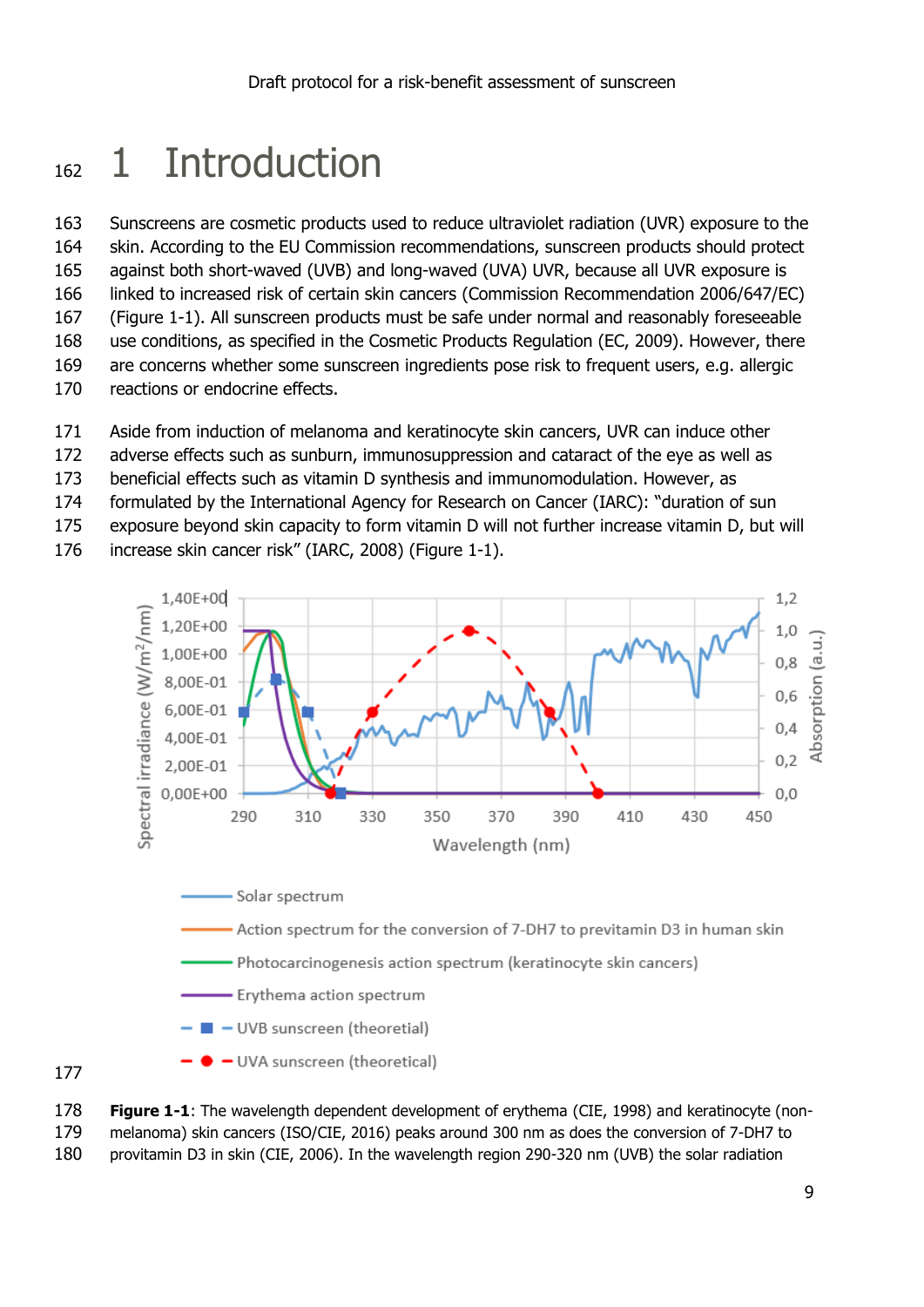- irradiance is lower than in the 320-400 nm (UVA) region; however, UVB photons have higher energy
- than UVA photons. Other effects of UVR induction are not shown. Experimental data are not sufficient
- for specifying effectiveness of keratinocyte skin cancers above 400 nm (ISO/CIE, 2016). No official
- action spectrum exists for the induction of melanoma skin cancer. Theoretical UVB and UVA sunscreen
- absorption spectra are shown for illustration. Left y-axis: Spectral irradiance of the sun estimated for
- 186 the following conditions: Norway in the summer at noon, solar zenith angle 40° and 340 DU (Dobson
- units) (Emde et al., 2016; Pierluissi and Peng, 1985; Ricchiazzi et al., 1998). Right y-axis: Relative magnitude of effect of action spectra or absorption of UVR in sunscreens.
- In Norway, the incidence of skin cancer is among the highest worldwide (GLOBOCAN, 2012).
- The mortality of malignant melanoma, the most severe form of skin cancers, is highest in
- Europe (Sacchetto et al., 2018). The incidence rate of melanoma increased with >50%
- during the period 2000-2016 (Norwegian Cancer Registry, 2018).
- On this background, the Panel on Food Additives, Flavourings, Processing Aids, Materials in
- Contact with Food, and Cosmetics of the Norwegian Scientific Committee for Food and
- Environment (VKM) has suggested to perform a risk-benefit assessment of sunscreen use.

### <span id="page-9-0"></span>**1.1 Terms of reference**

- The terms of reference is to develop a protocol of a risk-benefit assessment of sunscreen
- use. The target group for the assessment will be the Norwegian population, both sexes, and all age groups.
- 200 The purpose of the protocol is to ensure that the assessment will be efficient, transparent 201 and methodologically rigorous.
- The protocol shall address the following steps:
- 203 The problem formulation (Chapter 2)
- The selection criteria for the sunscreens and sunscreen substances included in the assessment (Chapter 2)
- 206 The hazard identification and characterisation (Chapter 3)
- 207 The benefit identification and characterisation (Chapter 4)
- 208 The exposure estimation (Chapter 5)
- 209 The risk-benefit assessment (Chapter 6)
- The protocol is a first step towards a risk-benefit assessment of sunscreens. The second step
- 211 is to perform the risk-benefit assessment as described in the protocol. Following approval of
- 212 the protocol, VKM will make the decision as to whether the assessment will be carried out.
-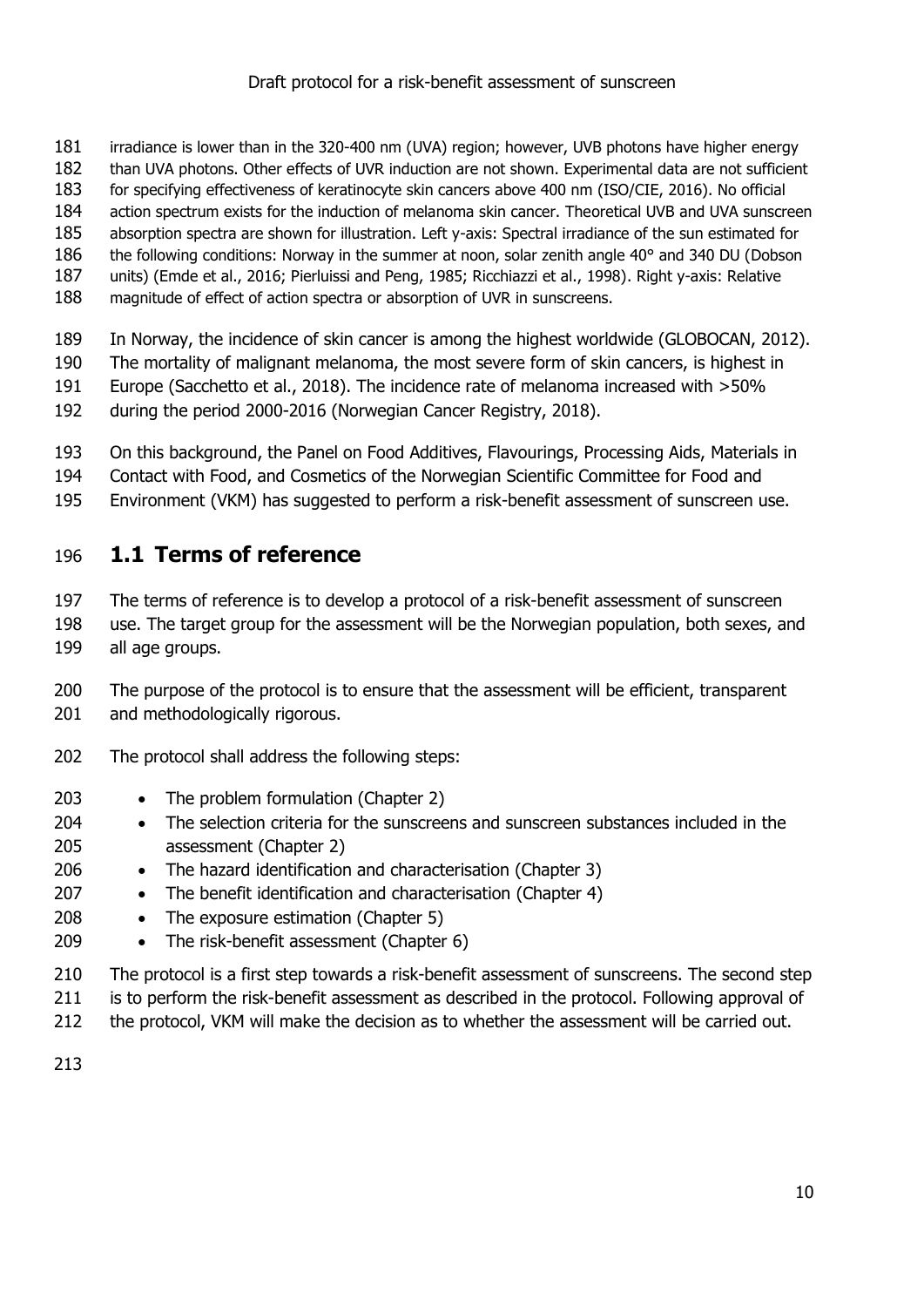## <span id="page-10-0"></span>2 Problem formulation

## <span id="page-10-1"></span>**2.1 Objectives and sub-objectives of the assessment**

 The overall aim of the risk-benefit assessment is to weigh risks against benefits of using 217 sunscreen as skin protection against ultraviolet radiation.

- The sub-objectives are to:
- 219 Identify and characterise adverse health effects related to sunscreen use, e.g. allergic reactions or endocrine effects
- o Evaluate the quality of the scientific evidence through a weight of evidence (WoE) approach
- o Identify and describe the uncertainty related to the outcome
- 224 Identify and characterise beneficial health effects related to sunscreen use, i.e. the (indirect) positive effect of the sunscreen's ability to protect skin cells from solar UVR
- **b Evaluate the quality of the scientific evidence through a WoE approach**
- 227  $\circ$  Identify and describe the uncertainty related to the outcome
- 228 Calculate the exposure to sunscreen using different scenarios
- 229 Perform a risk-benefit analysis using the disability-adjusted-life years (DALY) method 230 to quantify health losses or gains
- 231 Identify and describe knowledge gaps

#### <span id="page-10-2"></span>**2.2 Target population**

 The target population is the Norwegian population, both sexes, and all age groups. The availability of data may limit inclusion of certain age groups.

## <span id="page-10-3"></span> **2.3 Inclusion and exclusion of sunscreens and sunscreen ingredients**

 Sunscreens contain a large number of ingredients, 10-50 per product is a common range, 238 and each sunscreen has its specific combination of ingredients. Sunscreen ingredients have a 239 variety of functions and these may be divided into groups such as UV filters, preservatives 240 and fragrances to mention a few. Therefore, to make a risk-benefit assessment feasible for VKM, only a limited number of ingredients and no effects of ingredient combinations will be included in the assessment. An overview of the criteria for including and excluding ingredients for the risk-benefit assessment is given in Table 2.3-1.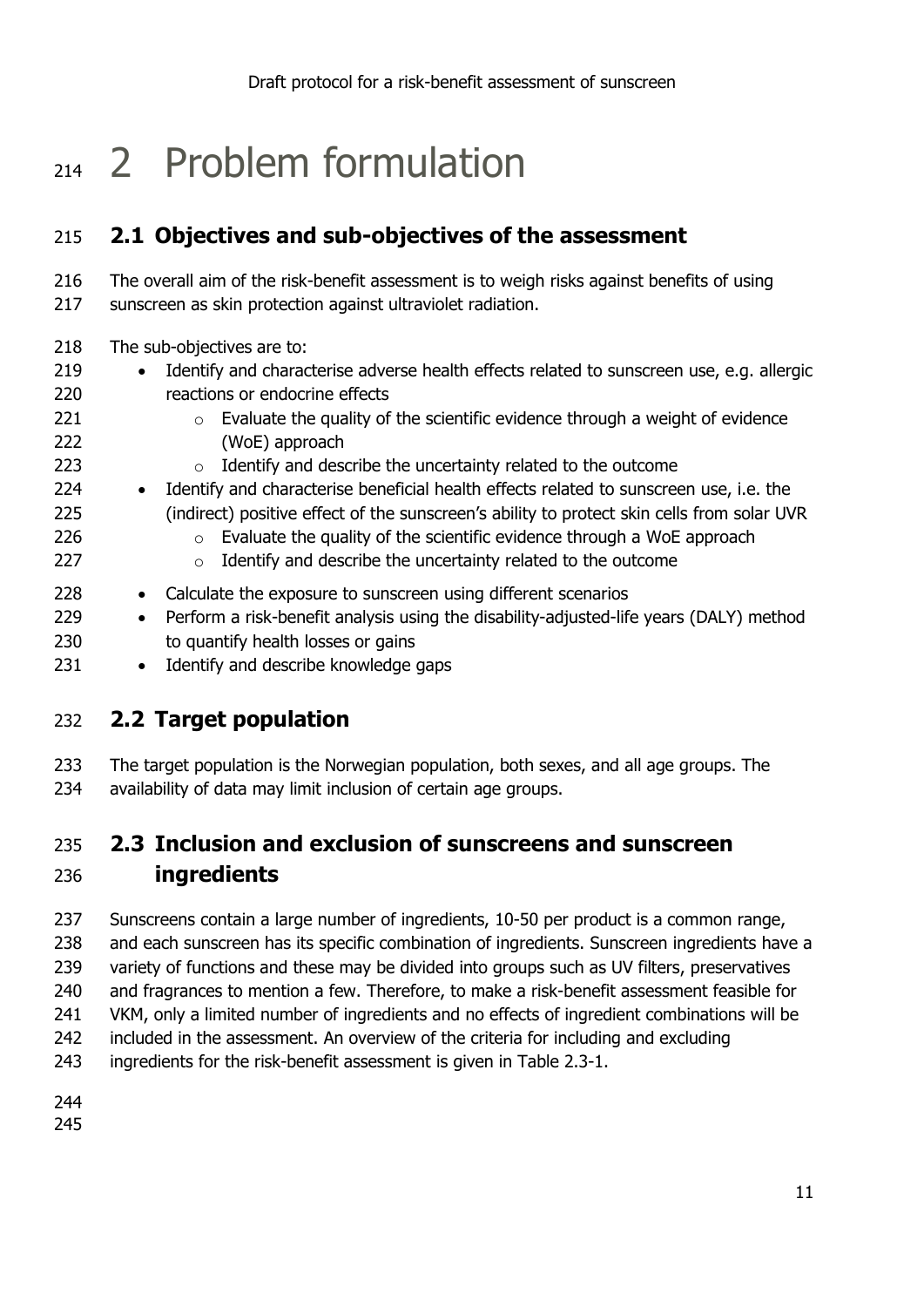246 **Table 2.3-1**. Criteria for including and excluding sunscreens and ingredients.

|                             | <b>Inclusion</b>                                                                                    | <b>Reason</b>                                                                                      | <b>Exclusion</b>                                                                                                 | <b>Reason</b>                                                                                                                               |
|-----------------------------|-----------------------------------------------------------------------------------------------------|----------------------------------------------------------------------------------------------------|------------------------------------------------------------------------------------------------------------------|---------------------------------------------------------------------------------------------------------------------------------------------|
| <b>Sunscreens</b>           | Sunscreen products<br>protecting against<br>UVB and UVA and<br>available on the<br>Norwegian market | The assessment is<br>for Norwegian<br>conditions                                                   | Sunscreens<br>protecting against<br>any other<br>wavelengths of the<br>solar spectrum than<br><b>UVA and UVB</b> |                                                                                                                                             |
|                             |                                                                                                     |                                                                                                    | Sunscreens that can<br>be obtained only in<br>web shops                                                          | Difficult to limit to the<br>Norwegian market                                                                                               |
|                             |                                                                                                     |                                                                                                    | Sunscreen sprays<br>from aerosol cans                                                                            | To limit the<br>assessment to dermal<br>exposure excluding<br>inhalation                                                                    |
|                             |                                                                                                     |                                                                                                    | Sunscreen lip sticks                                                                                             | To limit the<br>assessment, the<br>intended use area is<br>small, and to<br>differentiate between<br>skin cancer and lip<br>and oral cancer |
|                             |                                                                                                     |                                                                                                    | Cosmetics<br>containing UV-filters<br>and preservatives<br>but not marketed as<br>sunscreens                     | These products are<br>not mainly intended<br>to block UVR                                                                                   |
| <b>Ingredient</b><br>groups | UV-filters and<br>preservatives                                                                     | UV-filters represent<br>main purpose of the<br>sunscreen                                           |                                                                                                                  |                                                                                                                                             |
|                             |                                                                                                     |                                                                                                    | Other sunscreen<br>ingredient groups<br>than UV-filters and<br>preservatives                                     | To limit the<br>assessment                                                                                                                  |
|                             |                                                                                                     | Consumer<br>concern/media<br>coverage about the<br>health risk of<br>preservatives in<br>cosmetics |                                                                                                                  |                                                                                                                                             |
| <b>Single</b><br>substances | To be decided after<br>all sunscreens are<br>selected                                               |                                                                                                    | To be decided after<br>all sunscreens are<br>selected                                                            |                                                                                                                                             |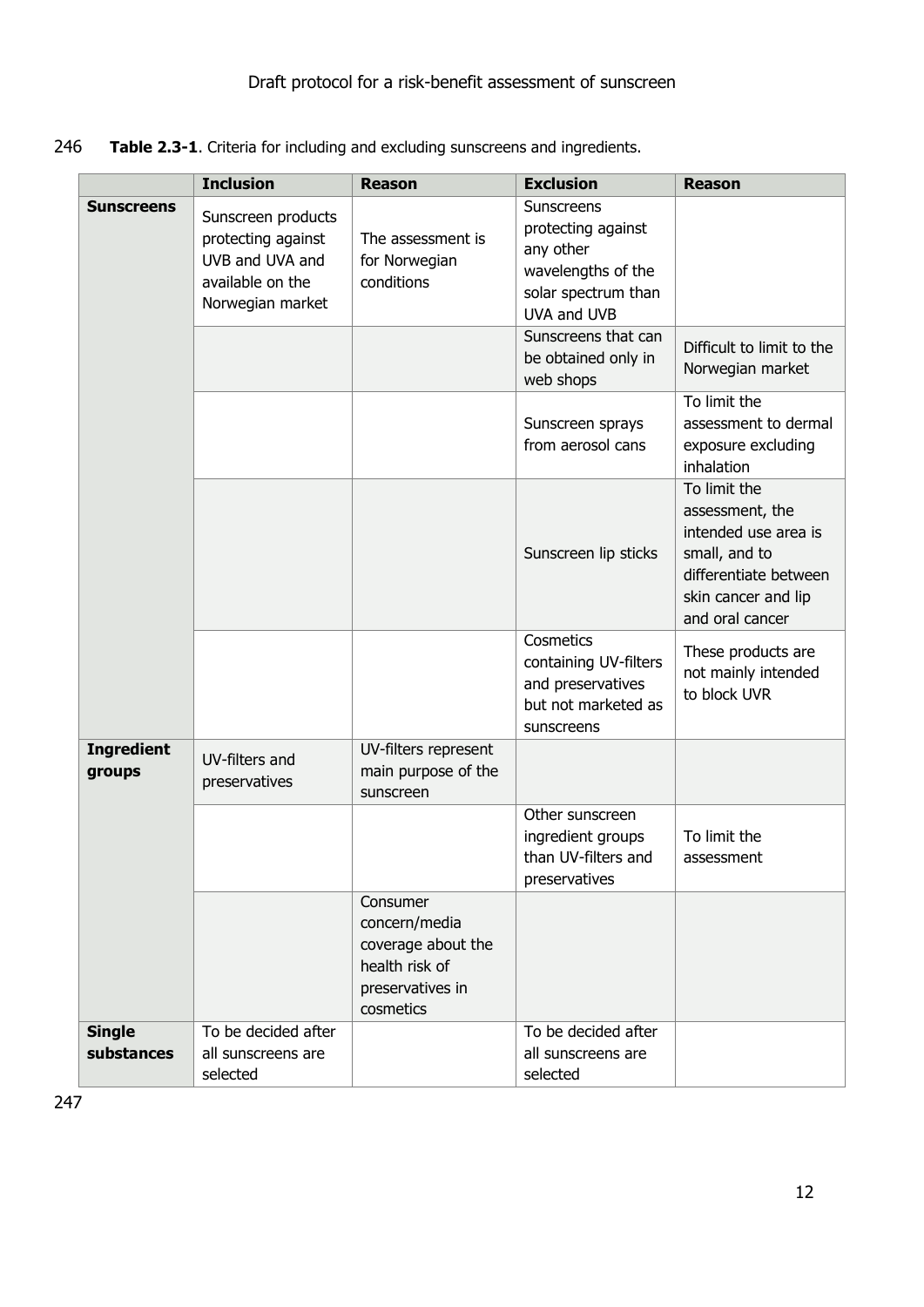### <span id="page-12-0"></span>**2.4 Literature searches and study selection**

- Separate literature searches will be performed to identify publications useful for answering the Terms of Reference. An information specialist will conduct the literature searches.
- 251 Literature searches will be conducted in several databases, and the result form each
- bibliographic database will be imported and combined in the bibliographic reference
- management software EndNote.
- Articles will be screened based on inclusion and exclusion criteria specific for the hazard identification and characterisation, the benefit identification and characterisation, and the exposure estimation. Editorials, comments, letters to the editor, meeting's abstracts, posters and book chapters will be excluded.
- For the selection of studies, VKM foresees a step-wise procedure as follows:
- 1. **Screening of titles and abstracts:** The screening of titles and abstract will be performed by two reviewers working independently. When in doubt about inclusion the 261 paper will be considered as meeting the inclusion criteria.
- 262 2. **Screening of full-text documents:** For records passing the first screening based on 263 titles and abstracts, the full text will undergo a second screening against the inclusion criteria by means of two reviewers working independently.
- In case of disagreement, the two reviewers will discuss the paper in order to reach consensus. If the disagreement persists, the article will be brought to the attention of the Panel for discussion and agreement on a final decision.
- The results of the different steps of the study selection process will be reported separately
- for hazard identification and characterisation, the benefit identification and characterisation,
- and the exposure estimation, and the searches will be presented in the risk assessment
- 271 opinion as separate flowcharts.

#### <span id="page-12-1"></span>**2.5 Data extraction from included studies**

- Pre-defined data extraction forms (modified from EFSA et al. (2017)) will be used to collect
- 274 the data from the studies to be included in the assessment. Data extraction will be
- 275 performed by one reviewer and checked for quality/consistency by a second reviewer.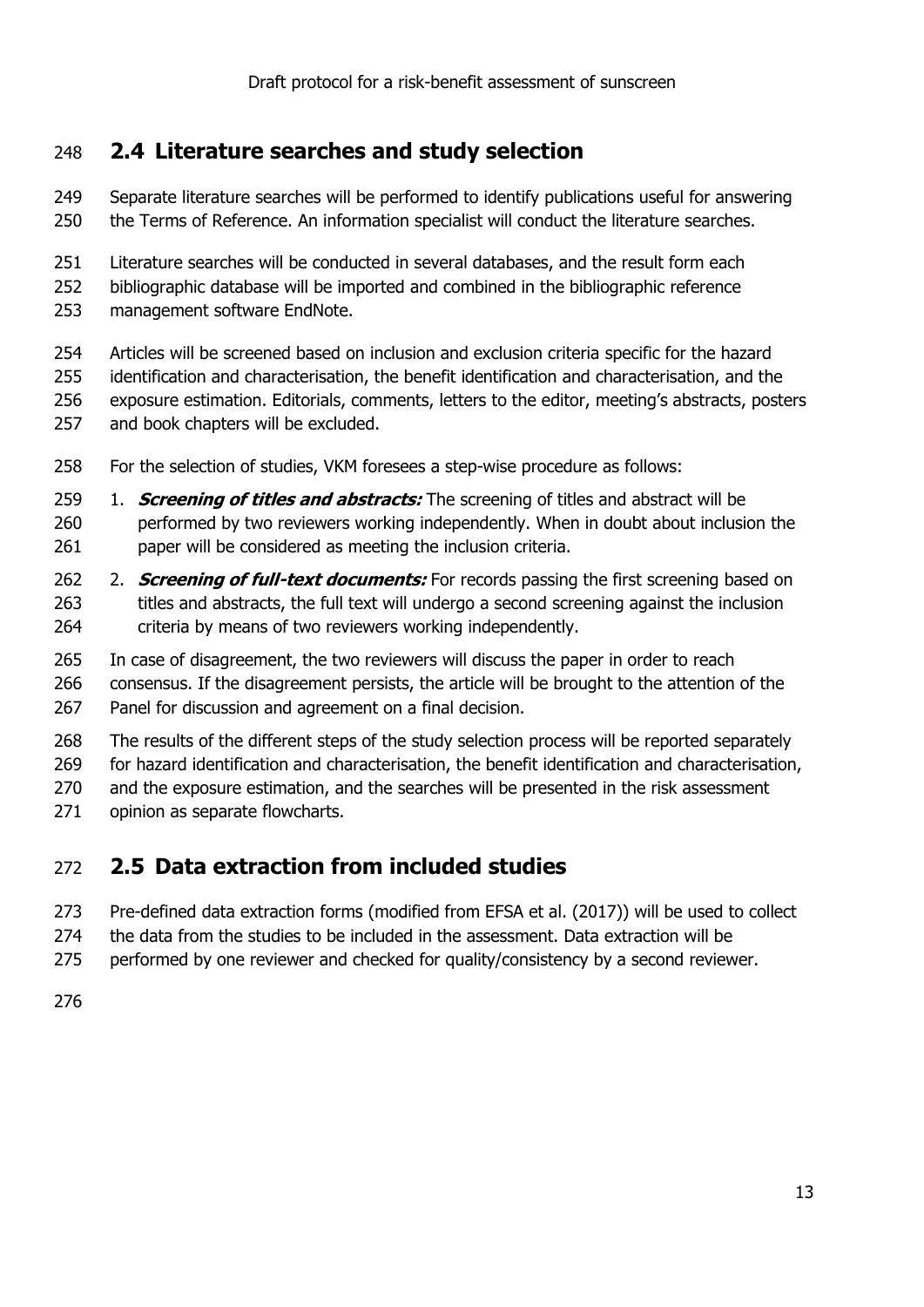# <span id="page-13-0"></span>277 3 Hazard identification and

## <sup>278</sup> characterisation

## <span id="page-13-1"></span>279 **3.1 Sub-questions to be answered in the hazard identification**  280 **and characterisation steps**

281 The sub-questions to be answered in the hazard identification and characterisation steps are 282 presented in Table 3.1-1. A full systematic procedure will be applied to identify human and 283 animal studies reporting on adverse health effects of UV-filters and preservatives in 284 sunscreens. For studies on toxicokinetics and genotoxicity, the approach will be narrative.

| <b>Risk assessment</b><br>step    | <b>No</b>      | <b>Sub-question</b>                                                                                                                                                                               | <b>Approach</b>                  |
|-----------------------------------|----------------|---------------------------------------------------------------------------------------------------------------------------------------------------------------------------------------------------|----------------------------------|
| <b>Hazard</b><br>identification   | $\mathbf{1}$   | Is exposure to the UV-filters alone or in combination with<br>UVR related to adverse effects in humans? Identify target<br>organs.                                                                | Systematic                       |
| <b>Hazard</b><br>identification   | $\overline{2}$ | Is exposure to the preservatives alone or in combination<br>with UVR related to adverse effect in humans? Identify<br>target organs.                                                              | Systematic                       |
| <b>Hazard</b><br>identification   | 3              | Is exposure to the UV-filters alone or in combination with<br>UVR related to adverse effects in animals? Identify target<br>organs.                                                               | Systematic                       |
| <b>Hazard</b><br>identification   | $\overline{4}$ | Is exposure to the preservatives alone or in combination<br>with UVR related to adverse effect in animals? Identify<br>target organs.                                                             | Systematic                       |
| <b>Hazard</b><br>identification   | 5              | Are UV-filters and/or preservatives alone or in<br>combination with UVR associated with genotoxicity, skin<br>irritation or sensitisation in in vitro experiments?                                | Narrative                        |
| <b>Hazard</b><br>characterisation | 6              | What is the nature of any dose-response relationships<br>between UV-filters alone or in combination with UVR and<br>relevant endpoints in the target organs in human and/or<br>animal studies?    | Systematic                       |
| <b>Hazard</b><br>characterisation | 7              | What is the nature of any dose-response relationships<br>between preservatives alone or in combination with UVR<br>and relevant endpoints in the target organs in human<br>and/or animal studies? | Systematic                       |
| <b>Hazard</b><br>characterisation | 8              | What is the ADME* in humans and in different animal<br>species/strains, and are there any differences?                                                                                            | Narrative                        |
| <b>Hazard</b><br>characterisation | 9              | Are the included human/animal studies biased according<br>to the defined criteria?                                                                                                                | Evaluation<br>of risk of<br>bias |

285 **Table 3.1-1**. Sub-questions to be answered in the hazard identification and characterisation steps.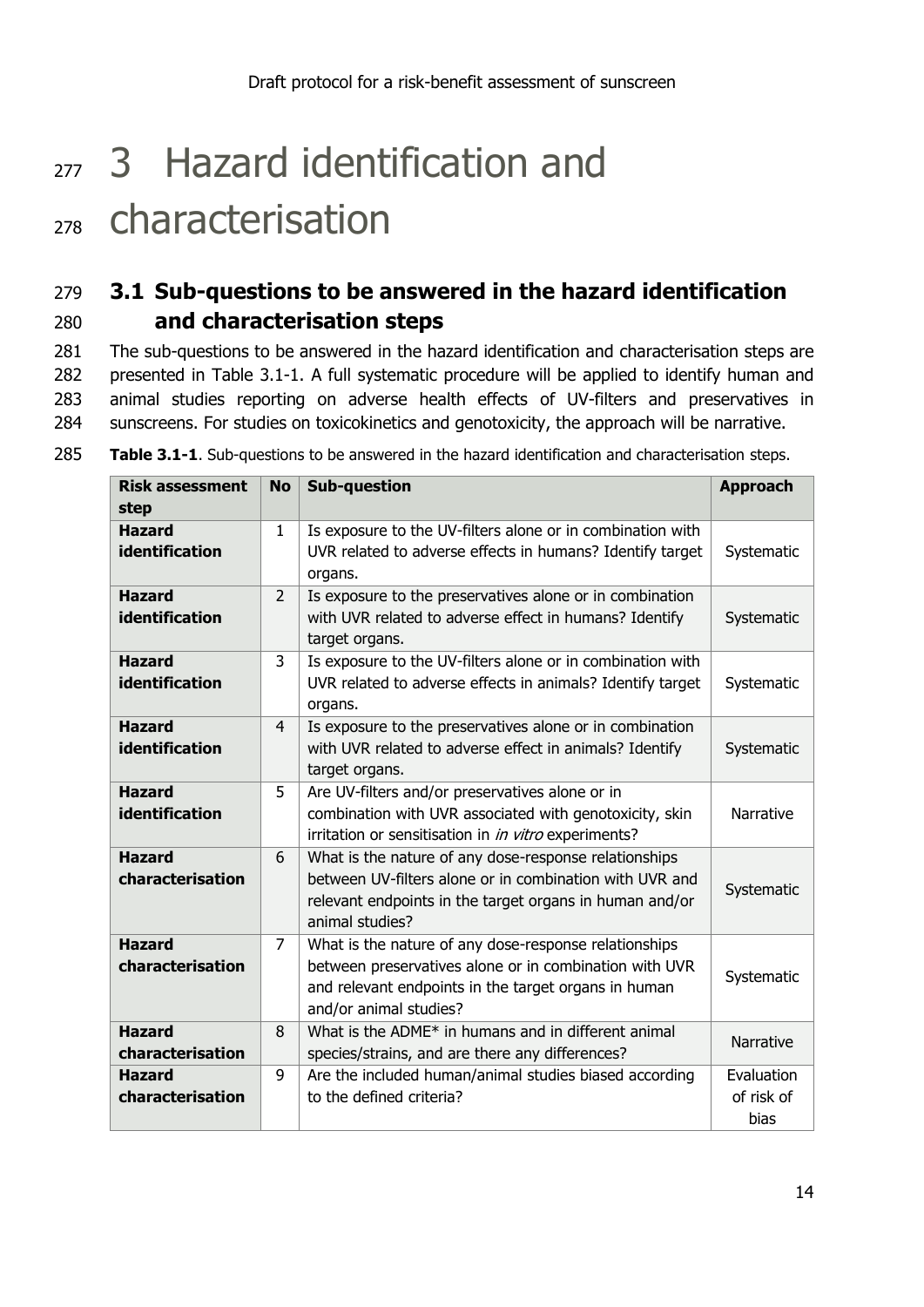- \*ADME absorption, distribution, metabolism, excretion.
- 

### <span id="page-14-0"></span>**3.2 Literature search - Hazard**

- A literature search will be performed to identify publications useful for answering the hazard identification and characterisation sub-questions. The relevant endpoints are adverse health effects related to UV-filters and preservatives in sunscreens.
- The literature search will be conducted in the following bibliographic databases:
- **o** Ovid MEDLINE(R)
- o Embase
- o ISI Web of Science
- o Scopus
- **Cochrane Database of Systematic Reviews**
- o Epistemonikos

### <span id="page-14-1"></span>**3.3 Methods for gathering evidence**

- Data from human and animal studies, identified using a systematic approach, will
- be collected using data extraction forms, and risk of bias will be evaluated (modified from EFSA et al. (2017)).

#### <span id="page-14-2"></span> **Inclusion/exclusion criteria for hazard identification and characterisation**

 Tables 3.3.1-1, 3.3.1-2 and 3.3.1-3 list criteria for inclusion or exclusion of human, animal 306 and in vitro studies in the hazard identification and characterisation steps. For in vitro studies, studies addressing genotoxicity, skin irritation and skin sensitisation will be included in the hazard identification and characterisation steps.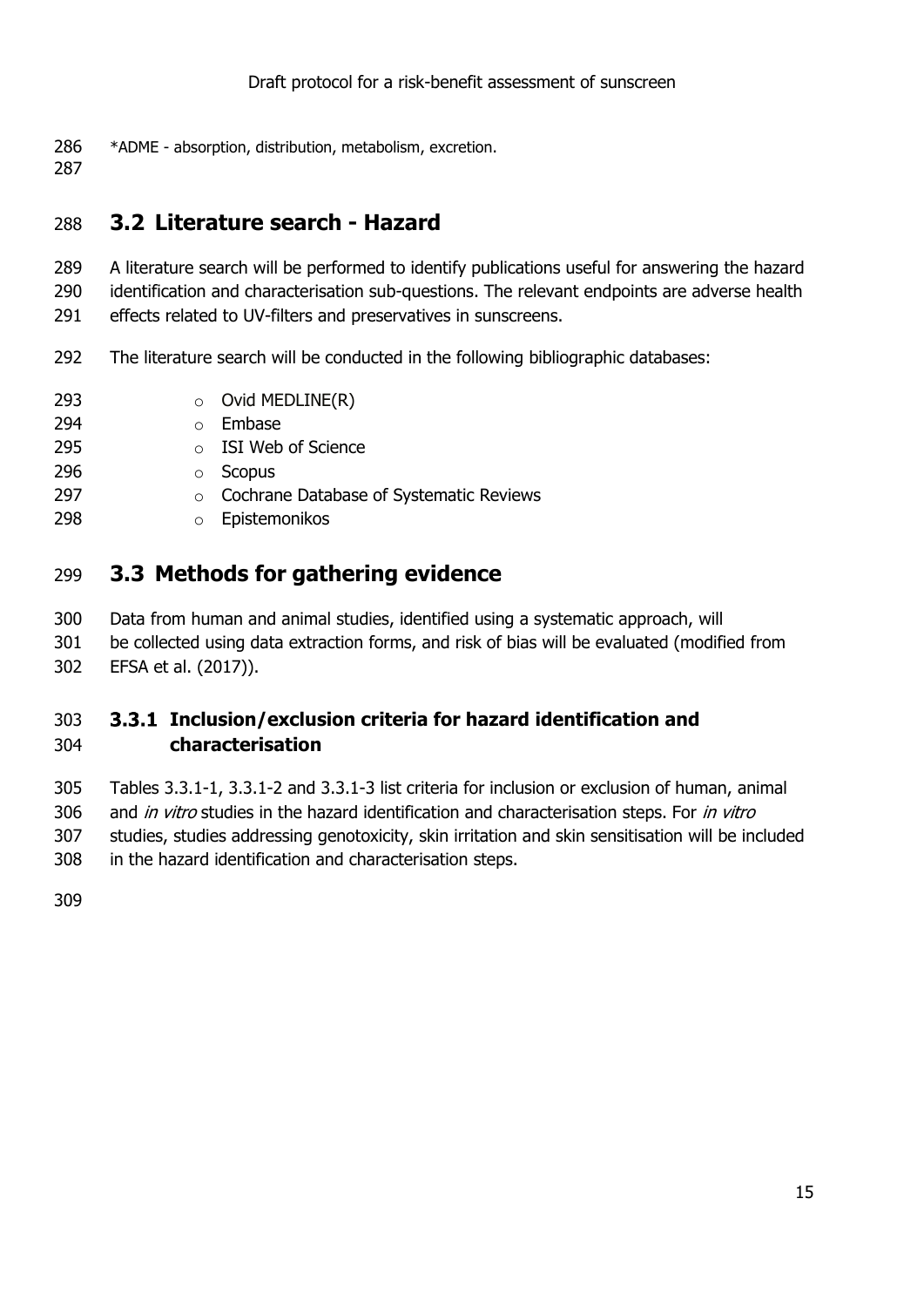- 310 **Table 3.3.1-1.** Inclusion/exclusion criteria for human studies in the hazard identification and
- 311 characterisation.

#### **Literature screening for data related to the following sub-questions to be answered in the hazard identification and characterisation**

1: Is exposure to UV-filters alone or in combination with UVR related to adverse effects in humans? 2: Is exposure to preservatives alone or in combination with UVR related to adverse effects in humans?

6: What is the nature of any dose–response relationship between UV-filters alone or in combination with UVR and relevant endpoints in the target organs in human studies?

7: What is the nature of any dose–response relationship between preservatives alone or in combination with UVR and relevant endpoints in the target organs in human studies? 8: What is the ADME\* in humans?

| <b>Study design</b> | In   | Human studies, including cohort studies, case-control studies             |
|---------------------|------|---------------------------------------------------------------------------|
|                     |      | (prospective, retrospective and nested), toxicokinetic and biomonitoring  |
|                     |      | studies                                                                   |
|                     | Out. | Animal studies and in vitro/in silico studies                             |
| <b>Population</b>   | In   | All age groups, males and females                                         |
| <b>Exposure</b>     | In   | Dermal and oral**                                                         |
|                     | Out  | Inhalation                                                                |
|                     |      | Studies where the examined agent is part of a substance mixture and not   |
|                     |      | tested alone                                                              |
| <b>Outcome of</b>   | In   | All reported adverse health effects                                       |
| interest            | Out  | Studies reporting exclusively preventive/beneficial effects on the target |
|                     |      | organs                                                                    |
| Language of         | In   | English, Norwegian, Swedish, Danish, German                               |
| the full text       |      |                                                                           |
| <b>Publication</b>  | In.  | E.g. primary research studies, systematic reviews, meta-analyses and risk |
| type                |      | assessments                                                               |
|                     | Out  | Editorials, letters to the editor, book chapters, meeting's abstracts and |
|                     |      | posters                                                                   |
|                     |      |                                                                           |

312 \*ADME - absorption, distribution, metabolism, excretion.

313 \*\*Information from toxicological studies based on oral exposure may be of value for dermal hazard 314 characterisation.

315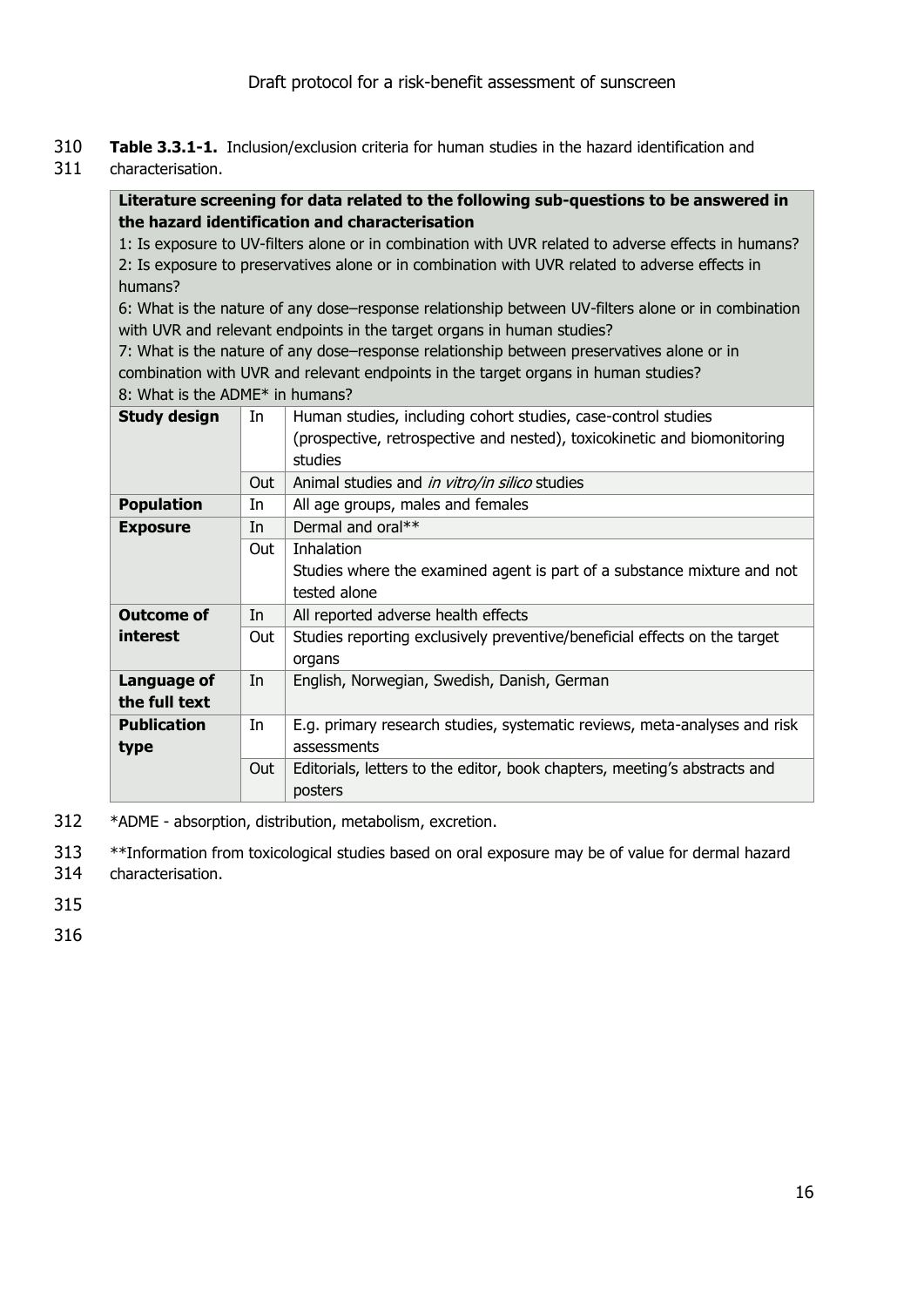- 317 **Table 3.3.1-2:** Inclusion/exclusion criteria for animal studies for hazard identification and
- 318 characterisation

#### **Literature screening for data related to the following sub-questions to be answered in the hazard identification and characterisation steps**

3: Is exposure to UV-filters alone or in combination with UVR related to adverse effects in animals? 4: Is exposure to preservatives alone or in combination with UVR related to adverse effects in animals?

6: What is the nature of any dose–response relationship between UV-filters alone or in combination with UVR and relevant endpoints in the target organs in animal studies?

7: What is the nature of any dose–response relationship between preservatives alone or in combination with UVR and relevant endpoints in the target organs in animal studies? 8: What is the ADME\* in animals and is it different from that of humans?

| <b>Study design</b> | In         | In vivo studies on animals not examining genotoxicity                     |
|---------------------|------------|---------------------------------------------------------------------------|
|                     |            | Toxicokinetic studies (narrative approach)                                |
|                     | <b>Out</b> | Human studies and in vitrol in silico studies                             |
| <b>Population</b>   | In         | All mammalian animals                                                     |
|                     | Out.       | Non-mammalian animals                                                     |
| <b>Exposure</b>     | In         | Dermal and oral**                                                         |
|                     | Out        | <b>Inhalation</b>                                                         |
|                     |            | Studies where the examined agent is part of a substance mixture and not   |
|                     |            | tested alone                                                              |
| <b>Outcome of</b>   | In         | All reported adverse effects                                              |
| interest            | Out        | Studies reporting exclusively preventive/beneficial effects               |
| Language of         | In.        | English, Norwegian, Swedish, Danish, German                               |
| the full text       |            |                                                                           |
| <b>Publication</b>  | In         | E.g. primary research studies, systematic reviews, meta-analyses and risk |
| type                |            | assessments                                                               |
|                     | Out        | Editorials, letters to the editor, book chapters, meeting's abstracts and |
|                     |            | posters                                                                   |
|                     |            |                                                                           |

- 319 \*ADME absorption, distribution, metabolism, excretion.
- 320 \*\*Information from toxicological studies based on oral exposure may be of value for dermal hazard
- 321 characterisation.
- 322
- 323 **Table 3.3.1-3:** Inclusion/exclusion criteria for in vitro studies.

| Literature screening for data related to the following hazard identification and |     |                                                                                         |  |
|----------------------------------------------------------------------------------|-----|-----------------------------------------------------------------------------------------|--|
| characterisation sub-question                                                    |     |                                                                                         |  |
|                                                                                  |     | 5: Are UV-filters and/or preservatives alone or in combination with UVR associated with |  |
|                                                                                  |     | genotoxicity*, skin irritation or skin sensitisation?                                   |  |
| <b>Study</b>                                                                     | In  | In vitro and in vivo studies on genotoxicity and in vitro studies on skin               |  |
| design/test                                                                      |     | irritation and skin sensitisation                                                       |  |
| systems                                                                          | Out | Test systems: Drosophila melanogaster, Vicia faba, Allium cepa, fish.                   |  |
|                                                                                  | In  | Route of exposure for animal in vivo studies: dermal, oral, subcutaneous,               |  |
|                                                                                  |     | intraperitoneal                                                                         |  |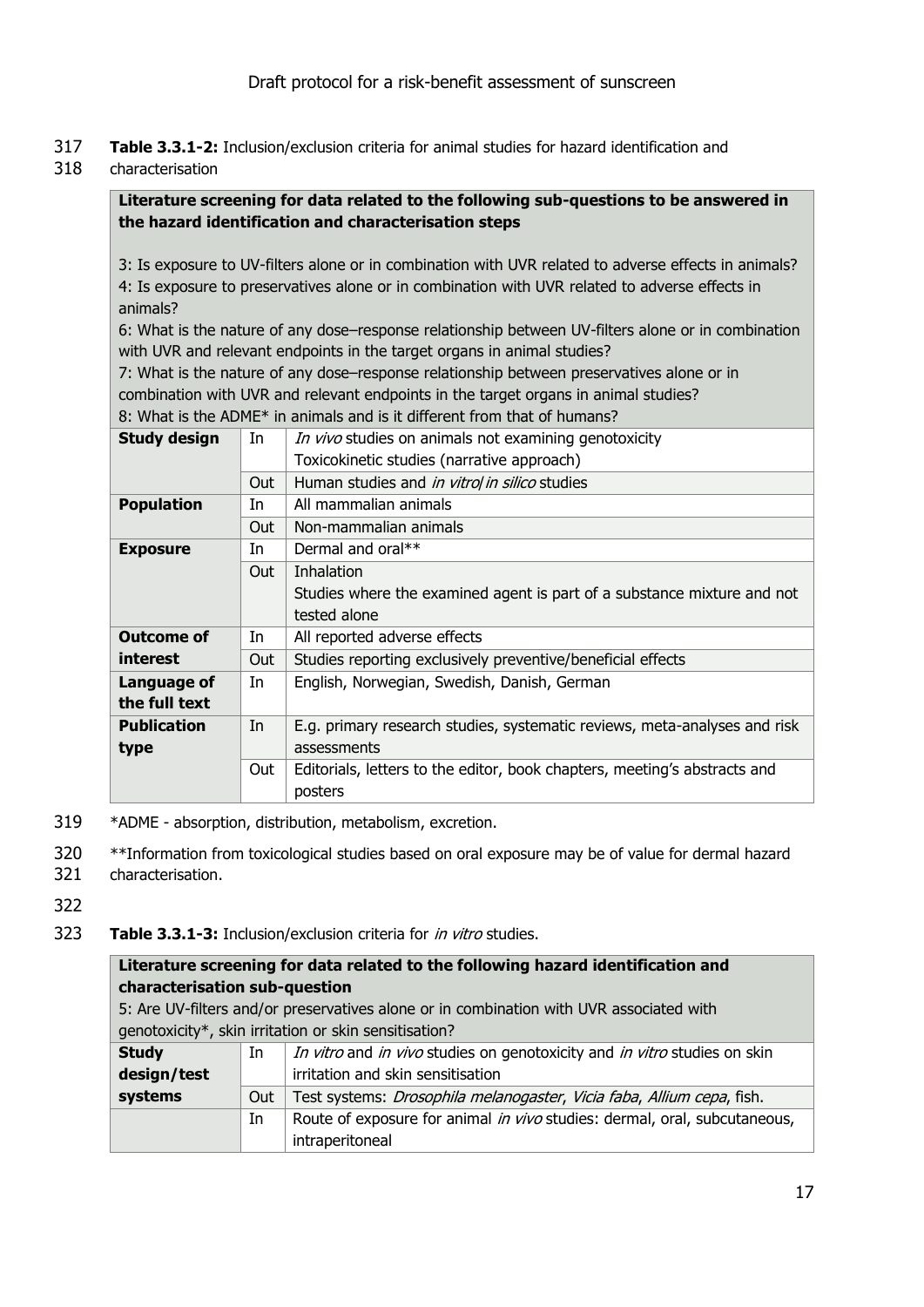| <b>Exposure</b>                                    | Out      | Other exposure routes                                                                                                                                                                                                                                                                                                                                                      |
|----------------------------------------------------|----------|----------------------------------------------------------------------------------------------------------------------------------------------------------------------------------------------------------------------------------------------------------------------------------------------------------------------------------------------------------------------------|
| <b>Outcome of</b><br>interest                      | In       | Gene (point) mutation<br>٠<br>Structural and numerical chromosomal aberrations<br>$\bullet$<br>Micronuclei<br>$\bullet$<br>Endoreduplication, polyploidy<br>$\bullet$<br>Sister chromatid exchange (SCE)<br>$\bullet$<br>Unscheduled DNA synthesis (UDS)/DNA repair<br>$\bullet$<br>Cell transformation<br>Skin irritation<br>$\bullet$<br>Skin sensitisation<br>$\bullet$ |
| Language of<br>the full text<br><b>Publication</b> | In<br>In | English, Norwegian, Swedish, Danish, German<br>E.g. primary research studies, systematic reviews, meta-analyses and risk                                                                                                                                                                                                                                                   |
| type                                               | Out      | assessments<br>Editorials, letters to the editor, book chapters, meeting's abstracts and<br>posters                                                                                                                                                                                                                                                                        |

324 \*Genotoxicity includes mutagenicity in this assessment.

#### <span id="page-17-0"></span>325 **Data extraction and evaluation of risk of bias**

#### <span id="page-17-1"></span>326 **3.3.2.1 Data extraction**

- 327 Data from the included human studies will be extracted using Table 3.3.2.1-1.
- 328 **Table 3.3.2.1-1**: Data extraction form for human studies (modified from EFSA et al. (2017)).

| <b>Study ID</b>     | <b>Reference:</b>                                                        |
|---------------------|--------------------------------------------------------------------------|
|                     | Study name and acronym (if applicable):                                  |
| <b>Funding</b>      | Funding source:                                                          |
|                     | Public/private:                                                          |
| <b>Study design</b> | Study type:                                                              |
|                     | Type of blinding:                                                        |
|                     | Year the study was conducted (start):                                    |
|                     | Duration/length of follow-up:                                            |
|                     | Method for randomisation:                                                |
|                     | Dates of sampling and data acquisition (when relevant):                  |
|                     | Dates for analyses of levels of UV-filters/preservatives, their related  |
|                     | metabolites, (photo-)degradation products or skin effects:               |
| <b>Subjects</b>     | Number of participants in the study:                                     |
|                     | Participation rate:                                                      |
|                     | Number of subjects with measured levels of UV-filters/preservatives,     |
|                     | their related metabolites, (photo-)degradation products or skin effects: |
|                     | Number of exposed/non-exposed subjects:                                  |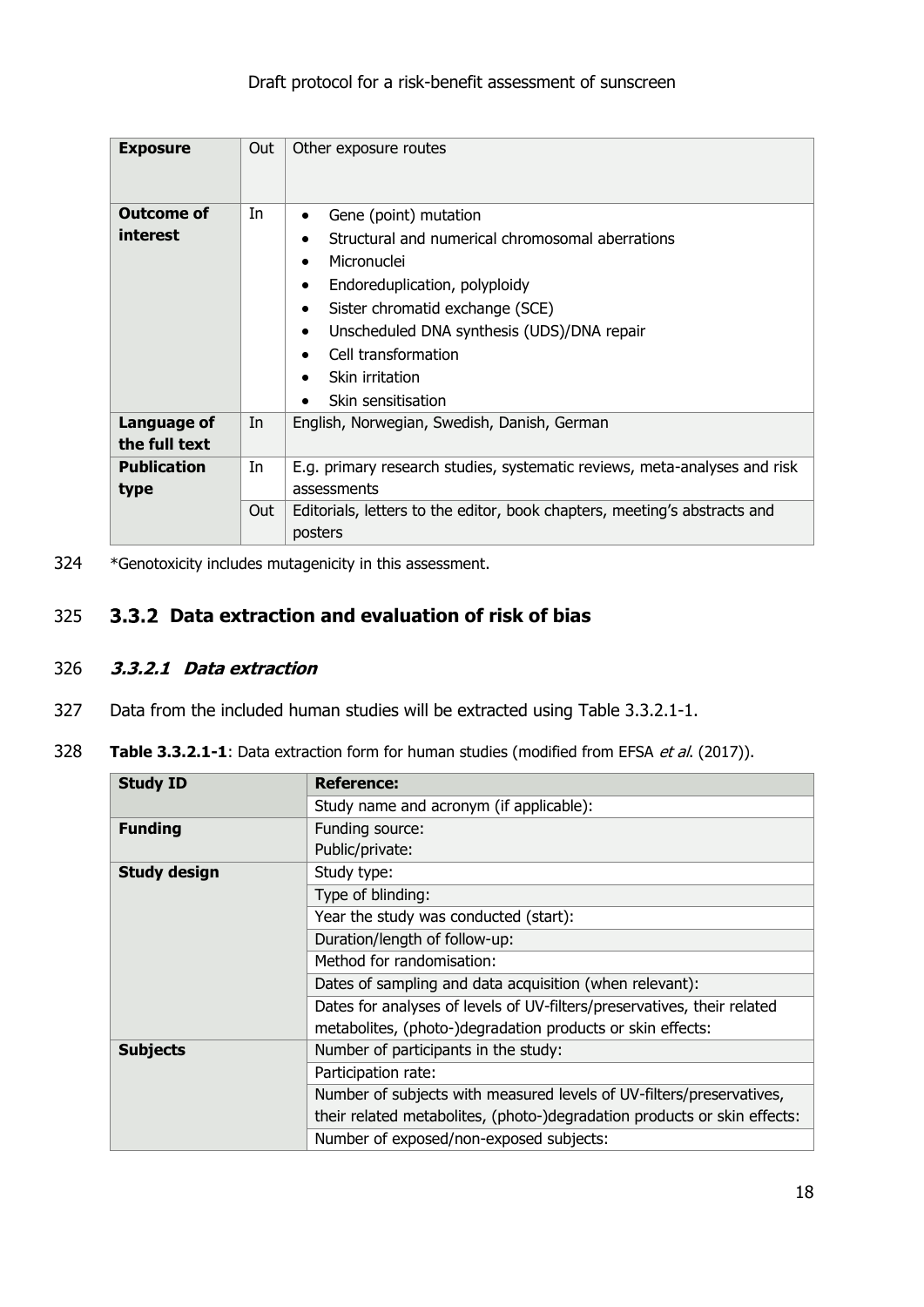|                                | Follow-up rates by group (%):                                            |
|--------------------------------|--------------------------------------------------------------------------|
|                                | Ethnicity:                                                               |
|                                | Skin type classification (e.g. Fitzpatrick (1988)):                      |
|                                | Sex (male/female):                                                       |
|                                | Geography (country, region, state, etc.) of subjects:                    |
|                                | Age at exposure:                                                         |
|                                | Socioeconomic background:                                                |
|                                | Confounders and other variables as reported:                             |
|                                | Inclusion and exclusion criteria:                                        |
| <b>Intervention/exposure</b>   | Measured levels of UV-filters/preservatives (and metabolites,            |
|                                | degradation products) from chemical exposure, photoproducts,             |
|                                | degradation products and UV (repair-) biomarkers from UV co-             |
|                                | exposure in human biological samples (e.g. breast milk, blood, urine,    |
|                                | skin) as well as erythema detection in skin. Methods used (validation    |
|                                | of the method, measures to avoid contamination of samples,               |
|                                | calibration, etc.):                                                      |
| <b>Methods for endpoint</b>    | Parameters measured, estimated or calculated (units of measure,          |
| assessment                     | measures of central tendency and dispersion, confidence interval,        |
|                                | approximations):                                                         |
|                                | Diagnostics or methods to measure health outcome (including self-        |
|                                | reporting):                                                              |
| <b>Results and statistical</b> | Outcome assessment (e.g. mean, median, measures of variance as           |
| analysis                       | presented in paper such as standard deviation, standard error of the     |
|                                | mean, 75th/90th/95th percentile, minimum/maximum):                       |
|                                | Measures of effect and all statistics at each exposure level as reported |
|                                | in the paper, and for each sub-group and end-point when applicable:      |
|                                | Predefinition of sub-group analyses (yes/no, including justification):   |
|                                | Treatment of variables (continuous, transformed, or categorical):        |
|                                | Statistical test used, modifying factors and other potential sources of  |
|                                | bias:                                                                    |
| <b>Other comments</b>          |                                                                          |

329 Data from the included animal studies will be extracted using Table 3.3.2.1-2.

330 **Table 3.3.2.1-2:** Data extraction form for experimental animal studies (modified from EFSA *et al.* 331 2017).

2017).

| <b>Study ID</b>     | <b>Reference:</b>                                   |
|---------------------|-----------------------------------------------------|
|                     | Year the study was conducted (start, if available): |
| <b>Funding</b>      | Funding source:                                     |
|                     | Public/private:                                     |
| Type of study and   | Good laboratory practice (yes/no):                  |
| guideline           | Guideline study (if yes, specify):                  |
|                     | Type of study:                                      |
| <b>Animal model</b> | Species/(sub-)strain/line:                          |
|                     | Disease models (e.g. allergy):                      |
|                     | Skin/fur pigmentation:                              |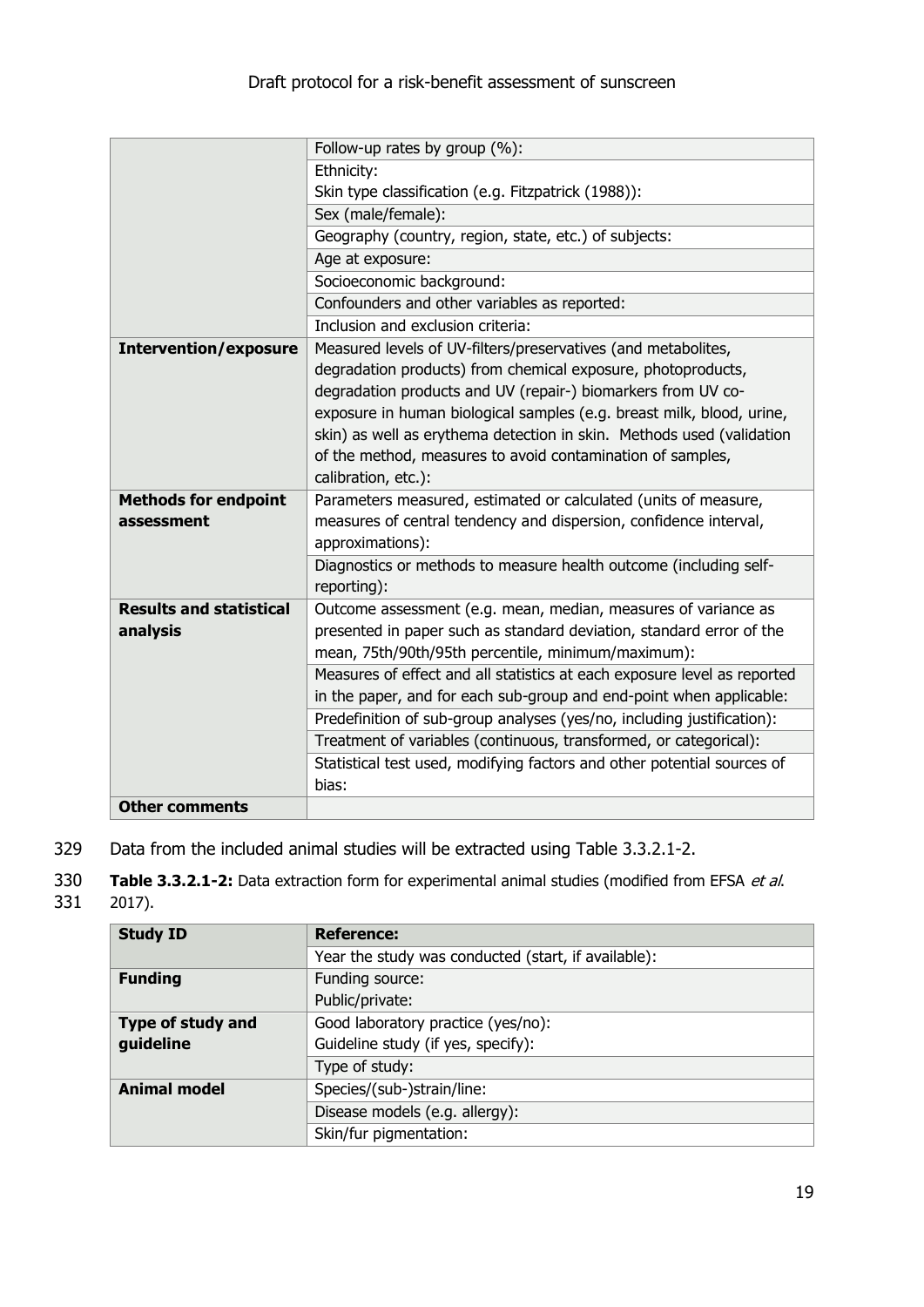| <b>Housing condition</b>    | Housing condition (including cages, bottles, bedding):                   |
|-----------------------------|--------------------------------------------------------------------------|
|                             | Diet name and source:                                                    |
|                             | Background levels of phytoestrogens in the diet (type and levels):       |
|                             | Background levels of potential photosensitisers (e.g. riboflavin) in the |
|                             | diet (type and levels):                                                  |
| <b>Exposure</b>             | UV-filter/preservative provider:                                         |
|                             | Compound purity:                                                         |
|                             | Vehicle used:                                                            |
|                             | UVB/UVA-filter:                                                          |
|                             | Dose regimen (dose level or concentration of preservatives and dose      |
|                             | level, concentration, SPF and/or layer thickness of UV-filter per group, |
|                             | and frequency):                                                          |
|                             | Route of administration:                                                 |
|                             | Period of exposure (pre-mating, mating, gestation, lactation, adult):    |
|                             | Exposure duration of the UV-filter/preservative:                         |
|                             | Level of test compounds and their degradation products and               |
|                             | metabolites, photo(degradation-)products in tissue or blood and co-      |
|                             | exposure radiation effects in skin (e.g. erythema):                      |
|                             | Optical radiation* source (e.g. sun simulator) and manufacturer:         |
|                             | Duration of the optical radiation co-exposure:                           |
|                             | Optical radiation spectrum and dose (e.g. radiant exposure, standard     |
|                             | erythemal dose, minimal erythemal dose):                                 |
| <b>Study design</b>         | Sex and age of the initially exposed animals:                            |
|                             | Number of groups/ number of animals per group:                           |
|                             | Randomisation procedures at start of the study:                          |
|                             | Reducing (culling) of litters and method:                                |
|                             | Number of pups per litter for next generation and methodology:           |
|                             | Number of pups per litter/animals for certain measurements and           |
|                             | methodology:                                                             |
|                             | Time of measurement/observation period (premating, mating,               |
|                             | gestation, lactation, adult):                                            |
|                             | Endpoints measured:                                                      |
|                             | Methods to measure endpoint:                                             |
|                             | Dates of sampling, skin change determination (when relevant):            |
|                             | Anaesthesia/analgesia and possible interaction with optical radiation    |
| <b>Statistical analysis</b> | <b>Statistical methods:</b>                                              |
| <b>Results</b>              | Documentation of details for dose conversion when conducted:             |
|                             | Results per dose or concentration (e.g. mean, median, frequency,         |
|                             | measures of precision or variance):                                      |
|                             | Observed effect level:                                                   |
|                             | Shape of dose-response if reported by the authors:                       |
| <b>Other comments</b>       |                                                                          |

332 \*Optical radiation (UV, visible and infra-red). Other wavelength ranges than UV may influence on

333 endpoints.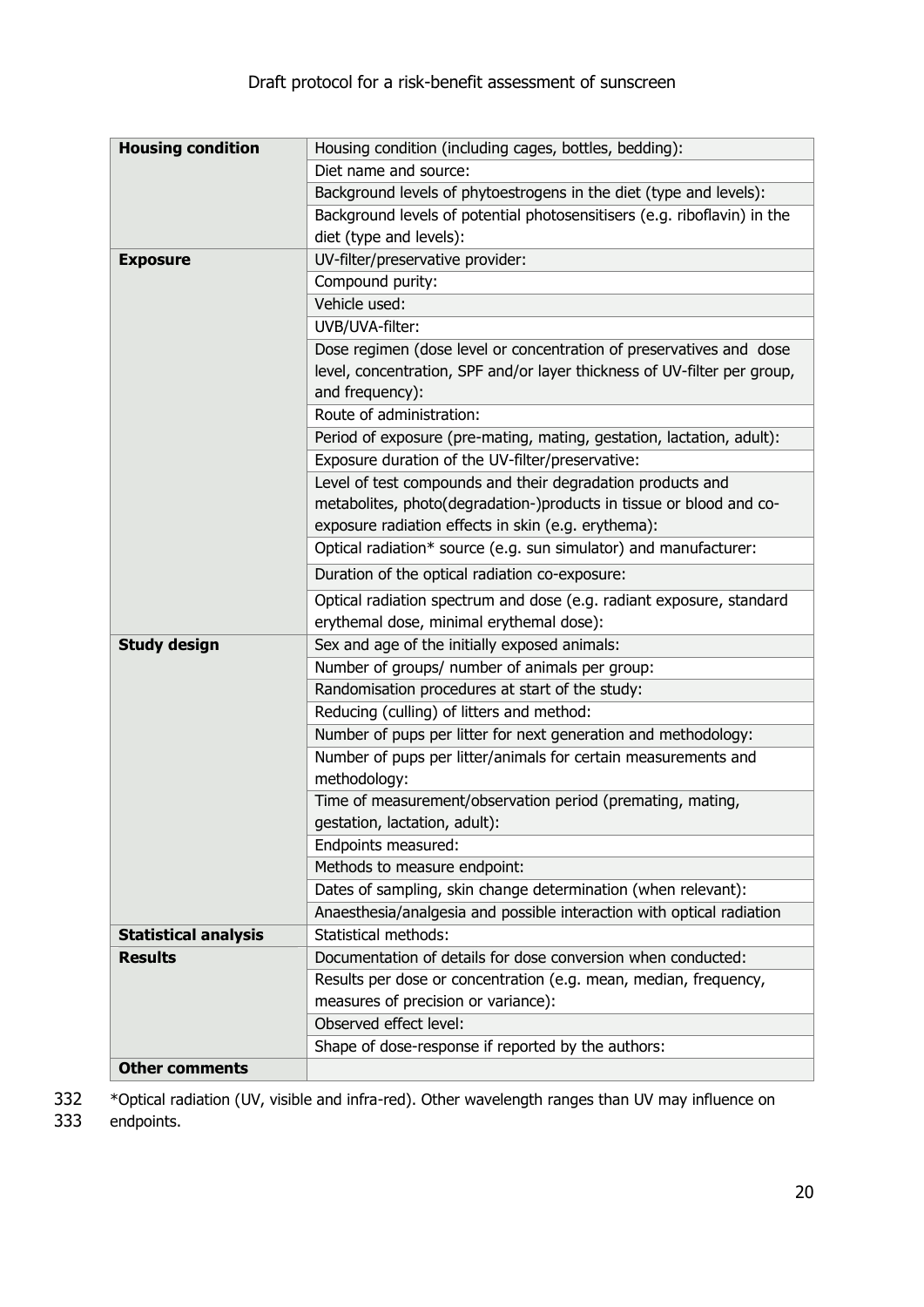#### <span id="page-20-0"></span>334 **3.3.2.2 Evaluation of risk of bias**

- 335 In the assessment, the evaluation of risk of bias includes the following considerations:
- 336 Aspects that introduce a systematic difference between the control and the exposed 337 group only (e.g. non-randomised allocation of animals to study groups).
- 338 Aspects potentially affecting, to the same extent, control and exposed study groups 339 (e.g. the reliability of the method used to test the outcome).
- 340 The questions addressed to assess the risk of bias in the human and animal studies are
- 341 presented in Table 3.3.2.2-1 and Table 3.3.2.2-2, respectively (NTP, 2015). For each
- 342 question in Table 3.3.2.2-1 and Table 3.3.2.2-2, the response options (Table 3.3.2.2-3) are
- 343 "Definitely low risk of bias  $(++)'$ , "Probably low risk of bias  $(+)''$ , "Probably high risk of bias
- 344 (-)", "Definitely high risk of bias (--)". Whenever an element to be evaluated is not reported,
- 345 this will by default be judged as "Probably high risk of bias".
- 346 **Table 3.3.2.2-1.** Evaluation of risk of bias in human studies (modified from EFSA et al. (2017)).

| No.            | <b>Question</b>                                | <b>Domain</b> | Rating         |
|----------------|------------------------------------------------|---------------|----------------|
|                |                                                |               | $(++,+, -, -)$ |
| 1              | Did selection of study participants result in  | Selection     |                |
|                | appropriate comparison groups?                 |               |                |
| 2              | Can we be confident in the exposure            | Detection     |                |
|                | characterisation?                              |               |                |
| 3              | Can we be confident in the outcome             | Detection     |                |
|                | assessment?                                    |               |                |
| $\overline{4}$ | Did the study design or analysis account for   | Confounding   |                |
|                | important confounding and modifying variables? |               |                |
| 5              | Do the statistical methods seem appropriate?   | Other sources |                |
|                |                                                | of bias       |                |

#### 347

348 **Table 3.3.2.2-2.** Evaluation of risk of bias in animal studies (modified from EFSA et al. (2017)).

| No.            | Question                                                                               | <b>Domain</b>            | Rating         |
|----------------|----------------------------------------------------------------------------------------|--------------------------|----------------|
|                |                                                                                        |                          | $(++,+, -, -)$ |
| 1.             | Were experimental conditions identical across<br>study groups?                         | Performance              |                |
| $\overline{2}$ | Were outcome data completely reported<br>without attrition or exclusion from analysis? | Attrition                |                |
| 3              | Can we be confident in the exposure<br>characterisation?                               | <b>Detection</b>         |                |
| 4              | Can we be confident in the outcome<br>assessment?                                      | <b>Detection</b>         |                |
| 5              | Were the statistical methods and the number<br>of animals per dose group appropriate?  | Other sources of<br>bias |                |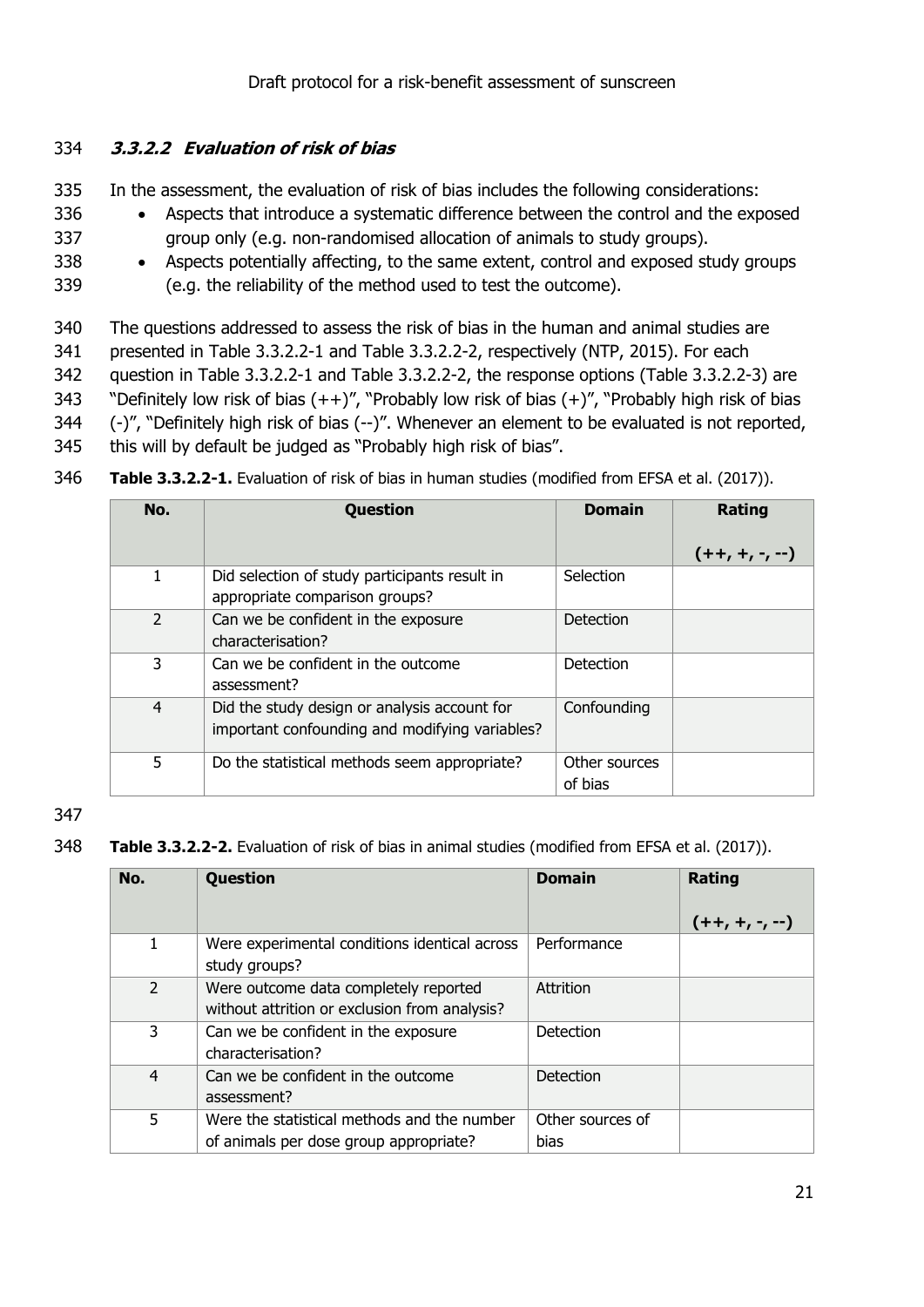349

350 **Table 3.3.2.2-3.** Response options for evaluation of risk of bias (modified from EFSA et al. (2017)).

| Rating   | <b>Response to the</b>     | <b>Description</b>                                                 |
|----------|----------------------------|--------------------------------------------------------------------|
|          | question                   |                                                                    |
| $++$     | <b>Definitely low risk</b> | There is direct evidence of low risk of bias practices.            |
|          | of bias                    |                                                                    |
| ÷        | <b>Probably low risk</b>   | There is indirect evidence of low risk of bias practices, or it is |
|          | of bias                    | deemed that deviations from low risk of bias practices for         |
|          |                            | these criteria during the study would not appreciably bias         |
|          |                            | results. This includes consideration of direction and              |
|          |                            | magnitude of bias.                                                 |
| $-$ /not | <b>Probably high</b>       | There is indirect evidence of high risk of bias practices, or      |
| reported | risk of bias               | there is insufficient information provided about the relevant      |
|          |                            | risk of bias practices.                                            |
|          | <b>Definitely high</b>     | There is direct evidence of high risk of bias practices.           |
|          | risk of bias               |                                                                    |

351 The ratings of the questions  $(++, +, -, -)$  will be integrated to classify the studies in tiers

352 from 1 to 4 corresponding to decreasing levels of risk of bias. Two reviewers will perform

353 each evaluation independently. In case of disagreement, the reviewers will discuss until

354 consensus is reached or the Panel will reach a final decision.

## <span id="page-21-0"></span>355 **3.4 Evaluation of relevance of the endpoints for the target**  356 **population**

 For the animal studies, the relevance of the specific endpoints studied for the human target population will be evaluated (EFSA Scientific Committee et al., 2017). The evaluation will be performed by two reviewers independently. In case of disagreement, the reviewers will discuss until consensus is reached or the Panel will reach a final decision.

## <span id="page-21-1"></span>361 **3.5 Weighing the body of evidence**

 All studies reporting on a given endpoint will be grouped, and the evidence will be weighed using a modified version from EFSA et al. (2017) downgrading or upgrading the confidence in the evidence. Several elements will be considered for downgrading or upgrading the confidence in the evidence:

- 366 Elements that may cause downgrading of the confidence in the evidence are:
- 367 Risk of bias
- 368 Relevance of endpoints (for animal studies only)
- 369 Unexplained inconsistency
- 370 Imprecision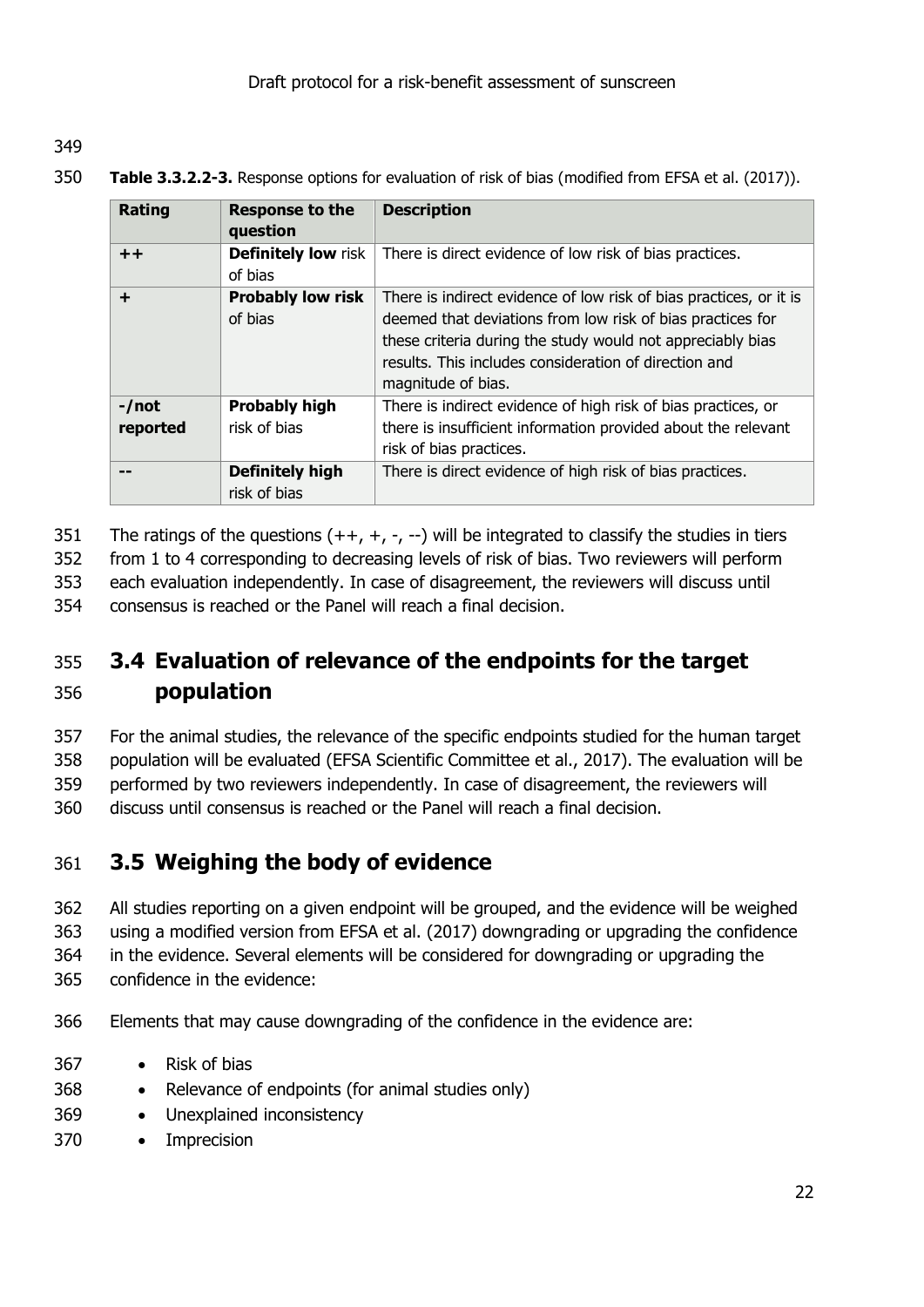| 371                      |                                                                                                                                                                                                                                     |
|--------------------------|-------------------------------------------------------------------------------------------------------------------------------------------------------------------------------------------------------------------------------------|
| 372                      | Elements that may cause upgrading of the confidence in the evidence are:                                                                                                                                                            |
| 373                      |                                                                                                                                                                                                                                     |
| 374                      | Large effect (e.g. incidence, degrees of severity)                                                                                                                                                                                  |
| 375                      | Dose-response relationship                                                                                                                                                                                                          |
| 376<br>377               | Consistency, across study design type, dissimilar populations, animal models, species<br>or gender, and in direction of effect                                                                                                      |
| 378<br>379               | Confounding, if all relevant confounders are described and taken into account<br>$\bullet$                                                                                                                                          |
| 380<br>381<br>382<br>383 | Table 3.5.-1 will be used for the downgrading/upgrading of the evidence. One table will be<br>used per endpoint. After the downgrading/upgrading of the evidence, the terms used for the<br>overall confidence in the evidence are: |
| 384<br>385               | <b>High confidence <math>(++++)</math></b> in the association between exposure to the substance and<br>the outcome. The true effect is highly likely to be reflected in the apparent relationship.                                  |
| 386<br>387               | <b>Moderate confidence <math>(+++)</math></b> in the association between exposure to the substance<br>$\bullet$<br>and the outcome. The true effect may be reflected in the apparent relationship.                                  |
| 388<br>389               | <b>Low confidence <math>(++)</math></b> in the association between exposure to the substance and the<br>outcome. The true effect may be different from the apparent relationship.                                                   |
| 390<br>391<br>392        | <b>Very low confidence <math>(+)</math></b> in the association between exposure to the substance and<br>$\bullet$<br>the outcome. The true effect is highly likely to be different from the apparent<br>relationship.               |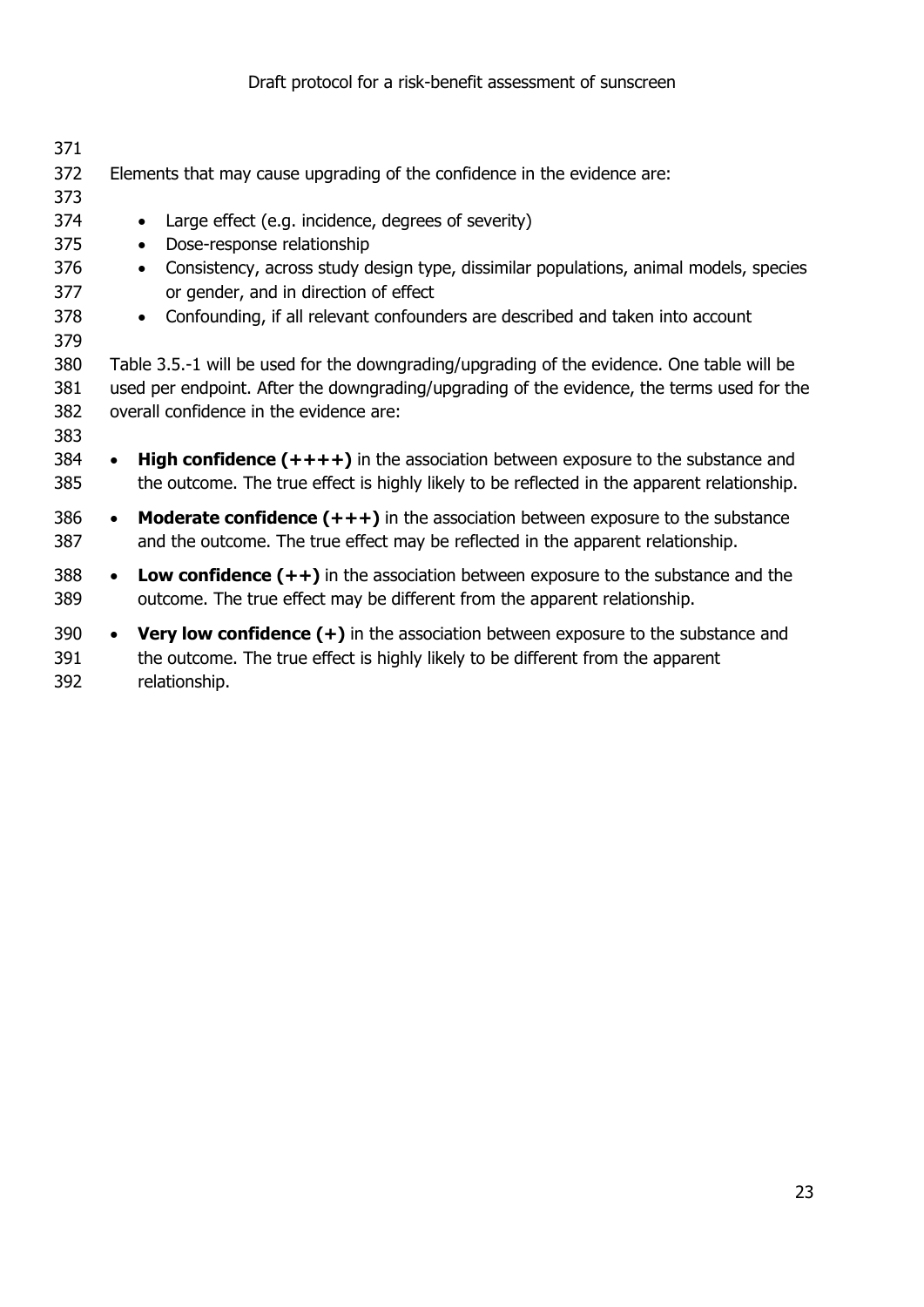393 **Table 3.5-1.** Grading confidence in the body of evidence per endpoint (modified from *EFSA et al.* (2017)).

| <b>Endpoint [describe]</b>              |                                        |               |                  |                 |                                      |              |                |                  |            |
|-----------------------------------------|----------------------------------------|---------------|------------------|-----------------|--------------------------------------|--------------|----------------|------------------|------------|
|                                         | <b>Elements triggering downgrading</b> |               |                  |                 | <b>Elements triggering upgrading</b> |              |                |                  |            |
|                                         | Risk of                                | Relevance of  | Unexplained      | Imprecision     | Large effect                         | Dose-        | Consistency    | Confounding      | Confidence |
| <b>Reference</b>                        | bias                                   | endpoint      | inconsistency    |                 |                                      | response     |                |                  | level      |
|                                         |                                        | (animal       |                  |                 |                                      | relationship |                |                  |            |
|                                         |                                        | studies only) |                  |                 |                                      |              |                |                  |            |
|                                         | Describe                               | Discuss use   | Describe         | Discuss ability | Describe                             | Outline      | Describe       | Address          | Confidence |
|                                         | identified                             | of endpoints  | results in terms | to distinguish  | magnitude                            | evidence for | cross-species, | whether there is | level      |
| <b>Reference</b>                        | risks                                  | or models     | of consistency   | treatment       | of response                          | or against   | model, or      | evidence that    |            |
| 1                                       |                                        | with less     |                  | from control    |                                      | dose         | population     | confounding      |            |
|                                         |                                        | relevance to  | Explain          |                 |                                      | response     | consistency    | would bias       |            |
|                                         |                                        | humans        | apparent         | Describe        |                                      |              |                | toward null      |            |
|                                         |                                        |               | inconsistency    | confidence      |                                      |              |                |                  |            |
|                                         |                                        |               | (if it can be    | intervals       |                                      |              |                |                  |            |
|                                         |                                        |               | explained)       |                 |                                      |              |                |                  |            |
| <b>Reference</b>                        |                                        |               |                  |                 |                                      |              |                |                  |            |
| $\overline{2}$                          |                                        |               |                  |                 |                                      |              |                |                  |            |
| <b>Reference</b>                        |                                        |               |                  |                 |                                      |              |                |                  |            |
| 3 etc.                                  |                                        |               |                  |                 |                                      |              |                |                  |            |
| <b>Overall conclusion on confidence</b> |                                        |               |                  |                 |                                      |              |                |                  | Overall    |
|                                         |                                        |               |                  |                 |                                      |              |                |                  | confidence |
|                                         |                                        |               |                  |                 |                                      |              |                |                  | interval   |
|                                         |                                        |               |                  |                 |                                      |              |                |                  |            |
|                                         |                                        |               |                  |                 |                                      |              |                |                  |            |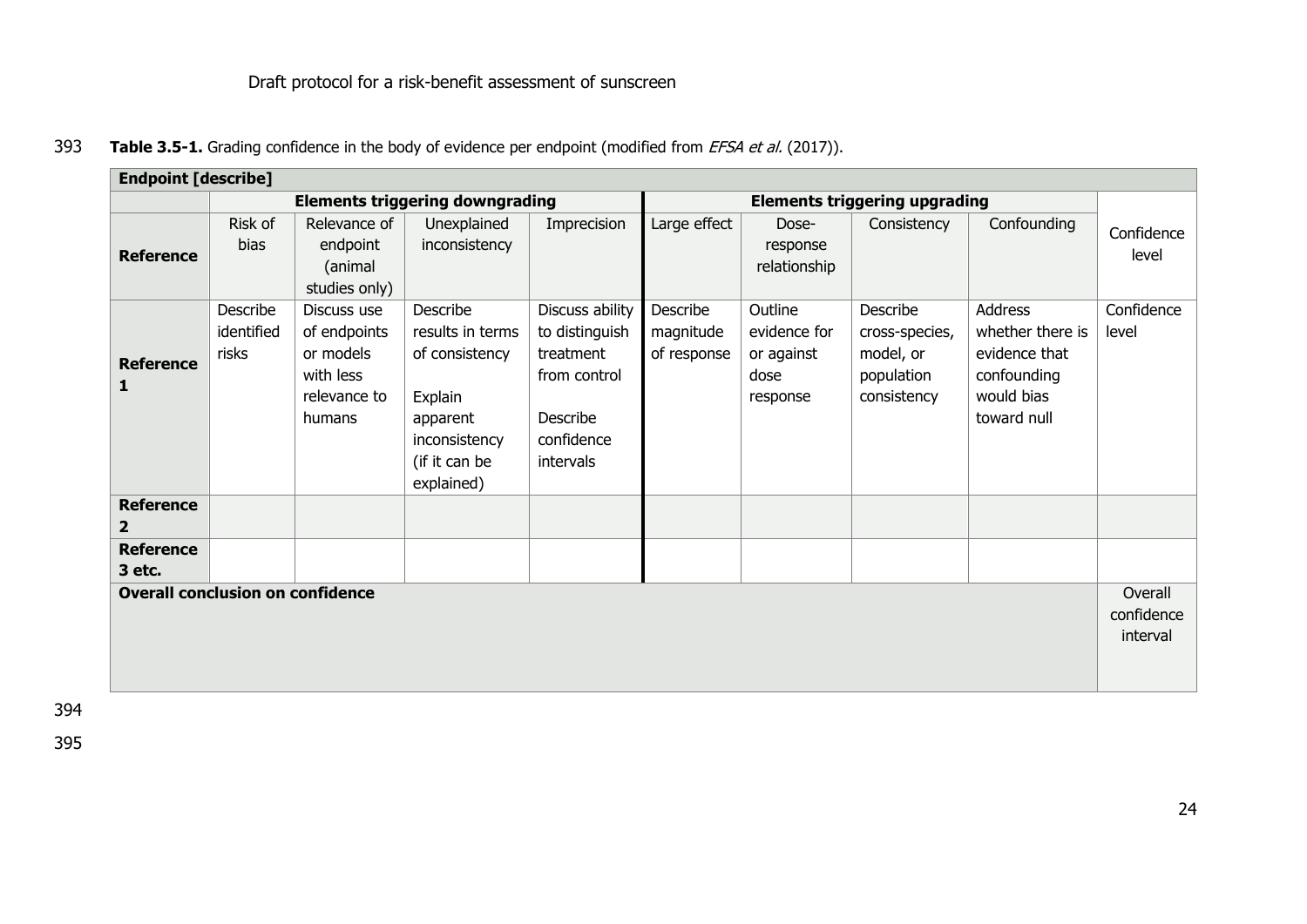- To decide if each endpoint represents an adverse health effect or not will be based on the
- overall confidence in the body of evidence. The Panel emphasises that the likelihood
- assessed by the WoE approach refers specifically to hazard identification, i.e. it refers to the
- likelihood of an association between UV-filters and/or preservatives and the effect under
- 400 consideration. It does *not* refer to the likelihood or frequency of the effect actually occurring
- in humans, which depend on additional factors. Such factors include e.g. the dose-response
- relationship for the effect (considered in hazard characterisation) and the levels of human
- exposure to UV filters and/or preservatives (see Chapter 5).

## <span id="page-24-0"></span>**3.6 Method for performing hazard characterisation**

- For the hazard characterisation, the overall confidence in the evidence for each endpoint will
- be transformed to likelihood of an association between the agent in question and the
- adverse effect represented by the endpoint (Table 3.6-1).
- **Table 3.6-1.** Terms used to transform the overall confidence interval in the evidence per endpoint to overall likelihood.

| <b>Overall confidence</b><br>level range * | Likelihood of an association between UV filters/preservatives<br>and the adverse effect under consideration |
|--------------------------------------------|-------------------------------------------------------------------------------------------------------------|
| $+ + + +$                                  | Very likely                                                                                                 |
| From $+++$ to $+++$                        | Likely                                                                                                      |
| From $++$ to $++$                          | As likely as not                                                                                            |
| From $++$ to $+$                           | Unlikely                                                                                                    |
|                                            | Very unlikely                                                                                               |

\*This table is only used for endpoints described in more than one article. Endpoints that are described

- 411 in one article only will be evaluated by expert judgement.
- Dose-response analysis will be performed for "Very likely" and "Likely" effects using human
- and/or experimental animal studies showing adverse health effects relevant to humans.
- Given the broad number of endpoints examined, the adversity of a specific effect and the
- critical effect size (benchmark response) will be evaluated case-by-case based on expert
- 416 judgement. A justification will be provided.

## <span id="page-24-1"></span>**3.7 Uncertainty in hazard identification and characterisation**

- The uncertainty evaluation of hazard identification and characterisation will be described
- qualitatively, and an overview is given in Table 3.7-1. The symbols + and indicate
- 420 overestimation and underestimation, respectively, and the scales from  $+$  to  $+++$  and from  $-$
- to --- indicate the magnitude. When possible, the size of the uncertainty will be calculated
- quantitatively.
-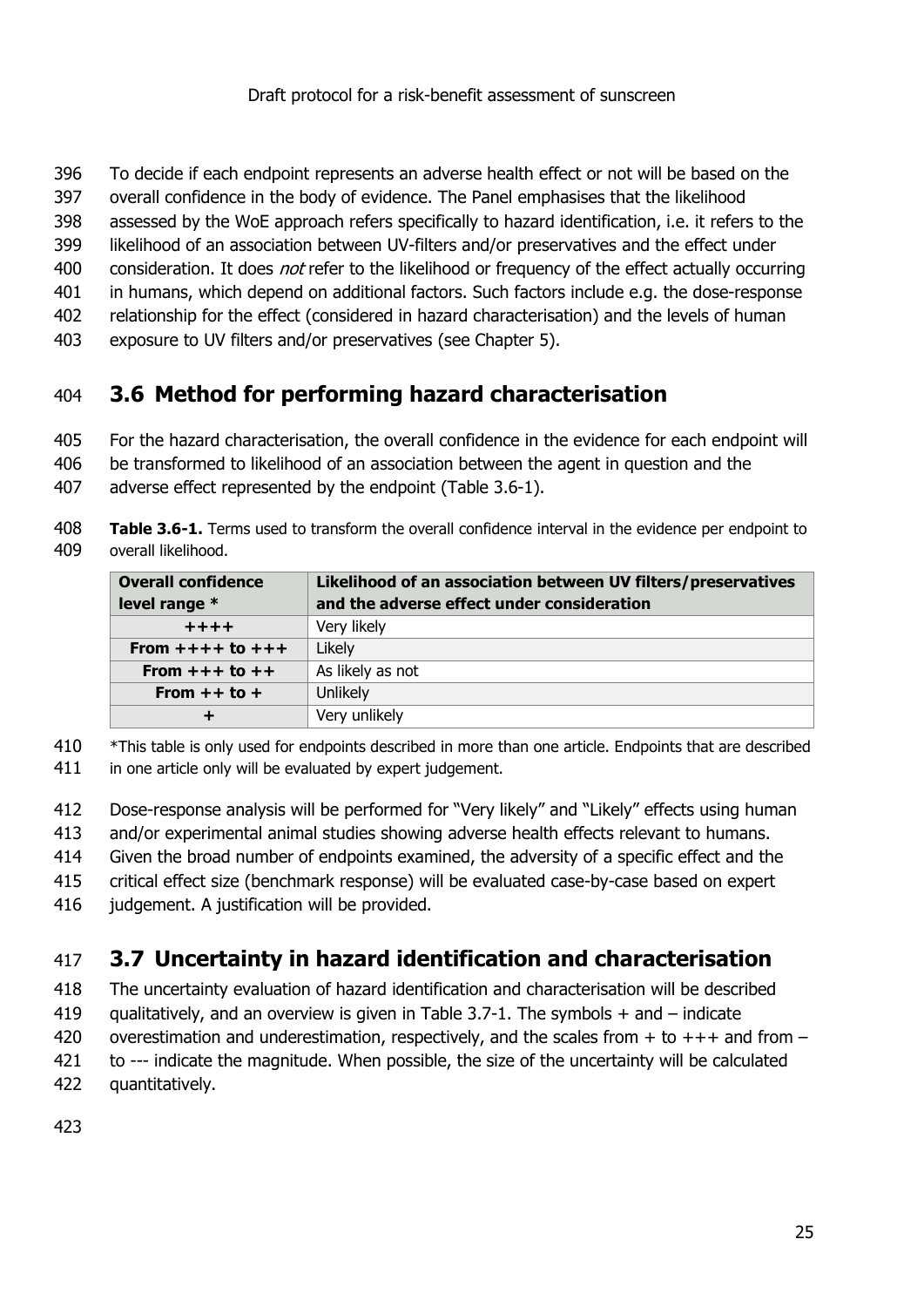- 424 **Table 3.7-1.** Form used for qualitative evaluation of influences of uncertainties in the hazard
- 425 identification and characterisation. The symbols + and indicate overestimation and underestimation,
- 426 respectively, and the scales from  $+$  to  $+++$  and from  $-$  to  $--$  indicate the magnitude. Examples are
- 427 provided.

| <b>Endpoint</b>          | <b>Source of uncertainty</b>                        | <b>Direction</b> |
|--------------------------|-----------------------------------------------------|------------------|
| e.g. biomarker x         | Incorrect biological sample analysis                | -                |
| e.g. skin adverse effect | Radiation spectrum included infrared in addition to |                  |
|                          | UV in animal exposure                               |                  |
| Etc.                     |                                                     |                  |

- 428 : uncertainty likely to cause under-estimation of the consequence.
- 429 +: uncertainty likely to cause over-estimation of the consequence.

430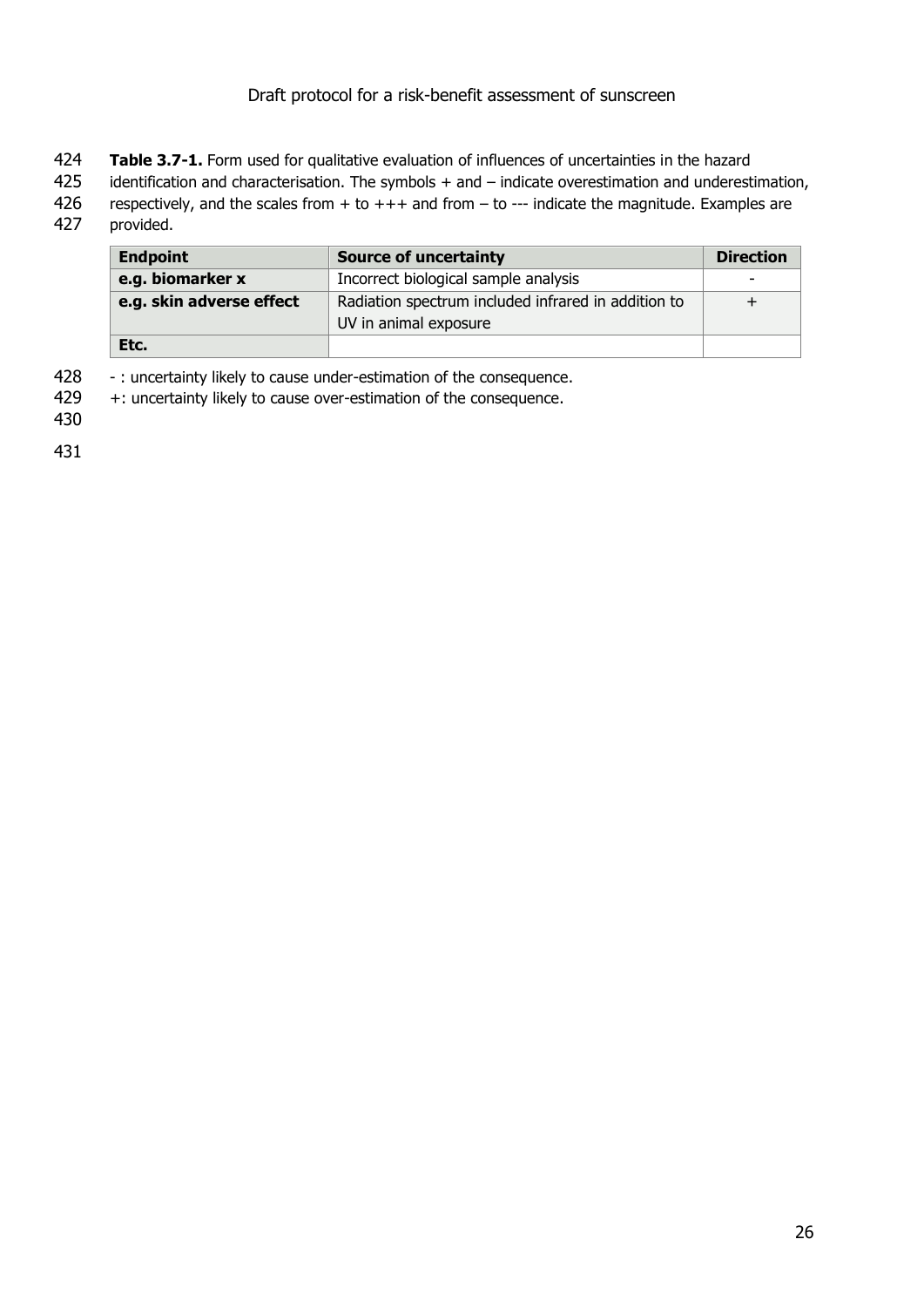# <span id="page-26-0"></span>432 4 Benefit identification and <sup>433</sup> characterisation

#### <span id="page-26-1"></span>434 **4.1 Identification of sub-questions for the benefit assessment**

435 The sub-questions to be answered by the benefit identification and characterisation are 436 presented in Table 4.1-1. A full systematic procedure will be applied to identify studies 437 reporting on beneficial health effects of UV-filters and preservatives in sunscreens.

| <b>Benefit</b><br>assessment step       | No.            | <b>Sub-question</b>                                                                                                                                                                                  | <b>Approach</b>            |
|-----------------------------------------|----------------|------------------------------------------------------------------------------------------------------------------------------------------------------------------------------------------------------|----------------------------|
| <b>Benefit</b><br>identification        | $\mathbf{1}$   | Is dermal exposure to UV-filters alone or in<br>combination with UVR related to beneficial<br>effects in humans? Identify target organs.                                                             | Systematic                 |
| <b>Benefit</b><br>identification        | $\overline{2}$ | Is dermal exposure to preservatives alone<br>or in combination with UVR related to<br>beneficial effects in humans? Identify target<br>organs.                                                       | Systematic                 |
| <b>Benefit</b><br><b>identification</b> | 3              | Is dermal exposure to UV-filters alone or in<br>combination with UVR related to beneficial<br>effects in animals? Identify target organs.                                                            | Systematic                 |
| <b>Benefit</b><br><b>identification</b> | $\overline{4}$ | Is exposure to preservatives alone or in<br>combination with UVR related to beneficial<br>effects in animals? Identify target organs.                                                                | Systematic                 |
| <b>Benefit</b><br>characterisation      | 5              | What is the nature of any dose-response<br>relationships between UV-filters alone or in<br>combination with UVR and beneficial effects<br>in the target organs in human and/or<br>animal studies?    | Systematic                 |
| <b>Benefit</b><br>characterisation      | 6              | What is the nature of any dose-response<br>relationships between preservatives alone<br>or in combination with UVR and beneficial<br>effects in the target organs in human<br>and/or animal studies? | Systematic                 |
| <b>Benefit</b><br>characterisation      | $\overline{7}$ | Are the included<br>human/animal studies biased according to<br>the defined criteria?                                                                                                                | Risk of bias<br>evaluation |

438 **Table 4.1-1**. Sub-questions to be answered in the benefit identification and characterisation.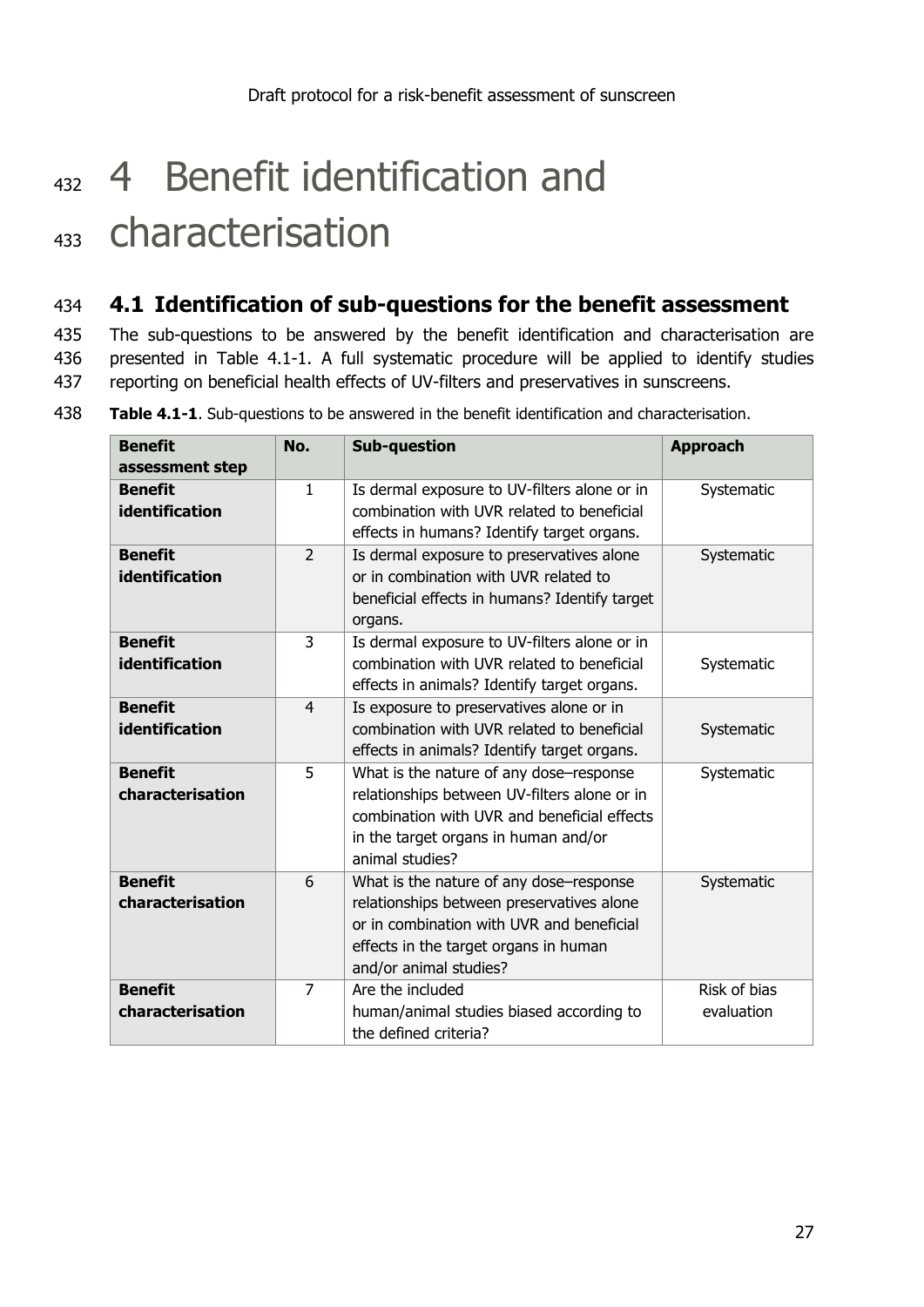#### <span id="page-27-0"></span>439 **4.2 Literature search - Benefit**

- 440 A literature search will be performed to identify publications on beneficial health effects
- 441 related to UV-filters and preservatives in sunscreens alone or in combination with solar UVR.
- 442 The literature search will be conducted in the following bibliographic databases:
- 443 **o** Ovid MEDLINE(R)
- 444 o Embase
- 445 o ISI Web of Science
- 446 o Scopus
- 447 o Cochrane Database of Systematic Reviews
- 448 o Epistemonikos

#### <span id="page-27-1"></span>449 **4.3 Methods for gathering evidence**

#### <span id="page-27-2"></span>450 **Inclusion/exclusion criteria for the benefit identification and**  451 **characterisation steps**

- 452 Tables 4.3.1-1 and 4.3.1-2 schematically list criteria for inclusion and exclusion of human and 453 animal studies, respectively.
- 454 **Table 4.3.1-1:** Inclusion/exclusion criteria for human studies in the benefit identification and 455 characterisation.

#### **Literature screening for data related to the following sub-questions to be answered in the benefit identification and characterisation steps**

1: Is dermal exposure to UV-filters alone or in combination with UVR related to beneficial effects in humans? Identify target organs.

2: Is dermal exposure to preservatives alone or in combination with UVR related to beneficial effects in humans? Identify target organs.

5: What is the nature of any dose–response relationships between UV-filters alone or in combination with UVR and beneficial effects in the target organs in human studies?

6: What is the nature of any dose–response relationships between preservatives alone or in combination with UVR and beneficial effects in the target organs in human studies?

| <b>Study design</b> | In  | Human studies, including cohort studies, case-control studies   |  |
|---------------------|-----|-----------------------------------------------------------------|--|
|                     |     | (prospective, retrospective and nested)                         |  |
|                     | Out | Animal studies and in vitro/in silico studies                   |  |
| <b>Population</b>   | In  | All age groups, male and females                                |  |
| <b>Exposure</b>     | In  | Dermal exposure                                                 |  |
|                     | Out | Oral and inhalation                                             |  |
|                     |     | Studies where the examined agent is part of a substance mixture |  |
|                     |     | and not tested alone                                            |  |
|                     | In  | All reported beneficial effects                                 |  |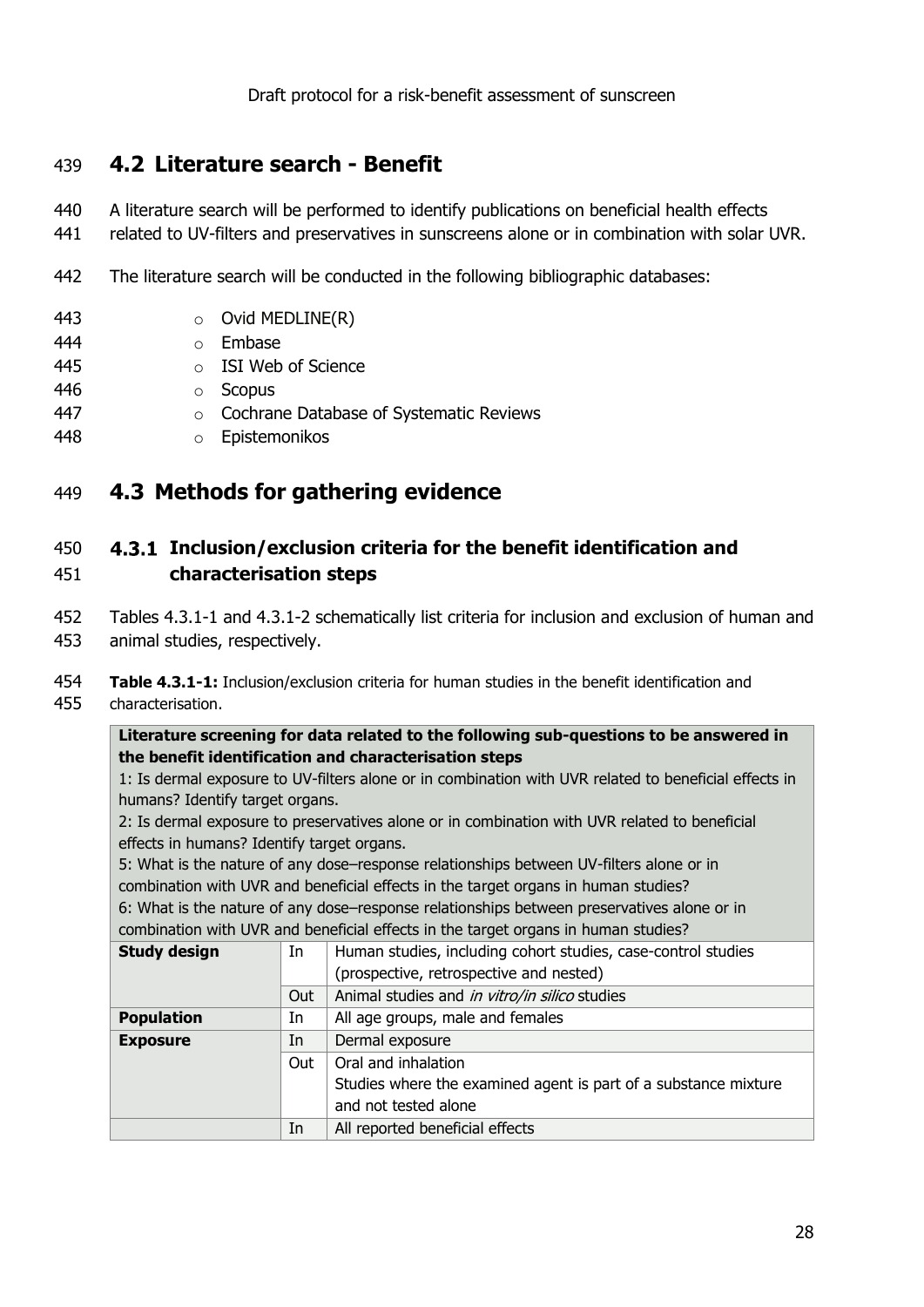| <b>Outcome of</b>       | Out | Studies reporting exclusively adverse health effects                  |
|-------------------------|-----|-----------------------------------------------------------------------|
| interest                |     |                                                                       |
| Language of the         | In  | English, Norwegian, Swedish, Danish, German                           |
| full text               |     |                                                                       |
| <b>Publication type</b> | In  | E.g. primary research studies, systematic reviews, meta-analyses      |
|                         |     | and risk assessments                                                  |
|                         | Out | Editorials, letters to the editor, book chapters, meeting's abstracts |
|                         |     | and posters                                                           |

456

457

458 **Table 4.3.1-2:** Inclusion/exclusion criteria for animal studies in the benefit identification and 459 characterisation steps.

#### **Literature screening for data related to the following sub-questions to be answered in the benefit identification and characterisation steps**

3: Is dermal exposure to UV-filters alone or in combination with UVR related to beneficial effects in animals? Identify target organs.

4: Is dermal exposure to preservatives alone or in combination with UVR related to beneficial effects in animals? Identify target organs.

5: What is the nature of any dose–response relationships between UV-filters alone or in combination with UVR and beneficial effects in the target organs in animal studies? 6: What is the nature of any dose–response relationships between preservatives alone or in

combination with UVR and beneficial effects in the target organs in animal studies?

| In  | In vivo studies on animals                                  |
|-----|-------------------------------------------------------------|
|     | Human studies and in vitro/in silico studies                |
|     |                                                             |
| In  | All mammalian animals                                       |
| Out | Non-mammalian animals                                       |
| In  | Dermal                                                      |
| Out | Oral and inhalation                                         |
|     | Studies where the examined agent is part of a substance     |
|     | mixture and not tested alone                                |
| In  | All reported beneficial effects                             |
| Out | Studies reporting exclusively adverse health effects        |
| In  | English, Norwegian, Swedish, Danish, German                 |
|     |                                                             |
| In  | E.g. primary research studies, systematic reviews, meta-    |
|     | analyses and risk assessments                               |
| Out | Editorials, letters to the editor, book chapters, meeting's |
|     | abstracts and posters                                       |
|     | Out                                                         |

460

#### <span id="page-28-0"></span>461 **Data extraction and evaluation of risk of bias**

462 Data from the included human and animal studies will be extracted using Tables 4.3.2-1 and 463 4.3.2-2, respectively.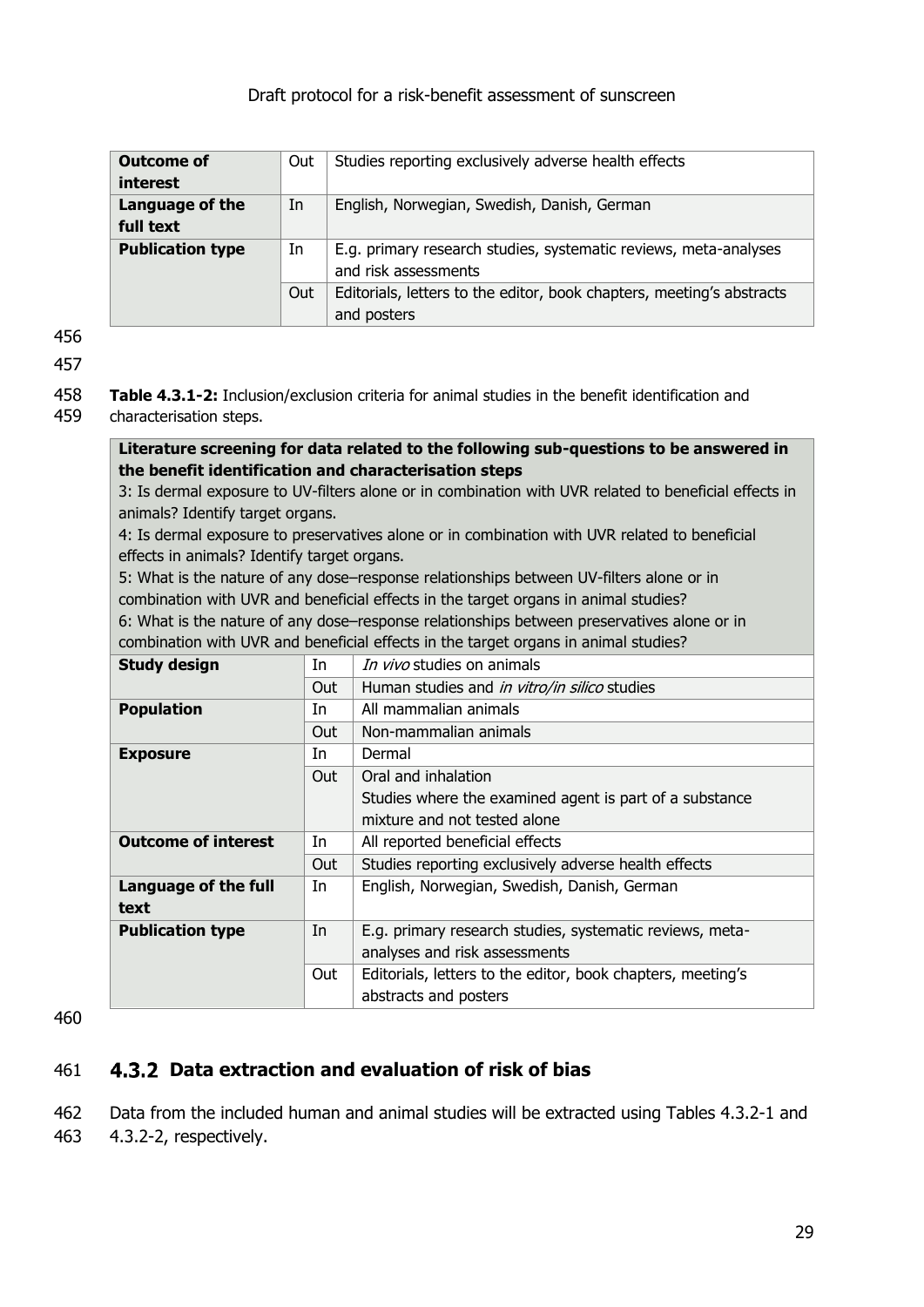464 **Table 4.3.2-1**: Data extraction form for human studies (modified from EFSA et al. (2017)).

|                                | <b>Reference:</b>                                                                                                                     |
|--------------------------------|---------------------------------------------------------------------------------------------------------------------------------------|
| <b>Study ID</b>                | Study name and acronym (if applicable):                                                                                               |
| <b>Funding</b>                 | Funding source:                                                                                                                       |
|                                | Public/private:                                                                                                                       |
|                                | Study type:                                                                                                                           |
|                                | Type of blinding:                                                                                                                     |
|                                | Year the study was conducted (start):                                                                                                 |
| <b>Study design</b>            | Duration/length of follow-up:                                                                                                         |
|                                | Dates of sampling and data acquisition (when relevant):                                                                               |
|                                | Dates for analyses of levels of UV-filters/preservatives, their related<br>metabolites, (photo-)degradation products or skin effects: |
|                                | Number of participants in the study:                                                                                                  |
|                                | Participation rate:                                                                                                                   |
|                                | Number of subjects with measured levels of UV-filters/preservatives,                                                                  |
|                                | their related metabolites, (photo-)degradation products or skin effect:                                                               |
|                                | Number of exposed/non-exposed subjects:                                                                                               |
|                                | Follow-up rates by group (%):                                                                                                         |
| <b>Subjects</b>                | Ethnicity and skin type classification (e.g. Fitzpatrick (1988)):                                                                     |
|                                | Sex (male/female):                                                                                                                    |
|                                | Geography (country, region, state, etc.) of subjects:                                                                                 |
|                                | Age at exposure:                                                                                                                      |
|                                | Socioeconomic background:                                                                                                             |
|                                | Confounders and other variables as reported:                                                                                          |
|                                | Inclusion and exclusion criteria:                                                                                                     |
|                                | Measured levels of UV-filters/preservatives (and metabolites,                                                                         |
|                                | degradation products) from chemical exposure and photoproducts,                                                                       |
|                                | degradation products and UV (repair-) biomarkers from UV co-                                                                          |
| <b>Intervention/exposure</b>   | exposure in human biological samples (e.g. breast milk, blood, urine,                                                                 |
|                                | skin) as well as erythema detection in skin. Methods used (validation                                                                 |
|                                | of the method, measures to avoid contamination of samples,                                                                            |
|                                | calibration, etc.):                                                                                                                   |
|                                | Parameters measured, estimated or calculated (units of measure,                                                                       |
| <b>Methods for endpoint</b>    | measures of central tendency and dispersion, confidence interval,                                                                     |
| assessment                     | approximations):                                                                                                                      |
|                                | Diagnostics or methods to measure health outcome (including self-                                                                     |
|                                | reporting):                                                                                                                           |
|                                | Outcome assessment (e.g. mean, median, measures of variance as                                                                        |
| <b>Results and statistical</b> | presented in paper such as standard deviation, standard error of the                                                                  |
| analysis                       | mean, 75th/90th/95th percentile, minimum/maximum):                                                                                    |
|                                | Measures of effect and all statistics at each exposure level as reported                                                              |
|                                | in the paper, and for each sub-group and endpoint when applicable:                                                                    |
|                                | Predefinition of sub-group analyses (yes/no, including justification):                                                                |
|                                | Treatment of variables (continuous, transformed, or categorical):                                                                     |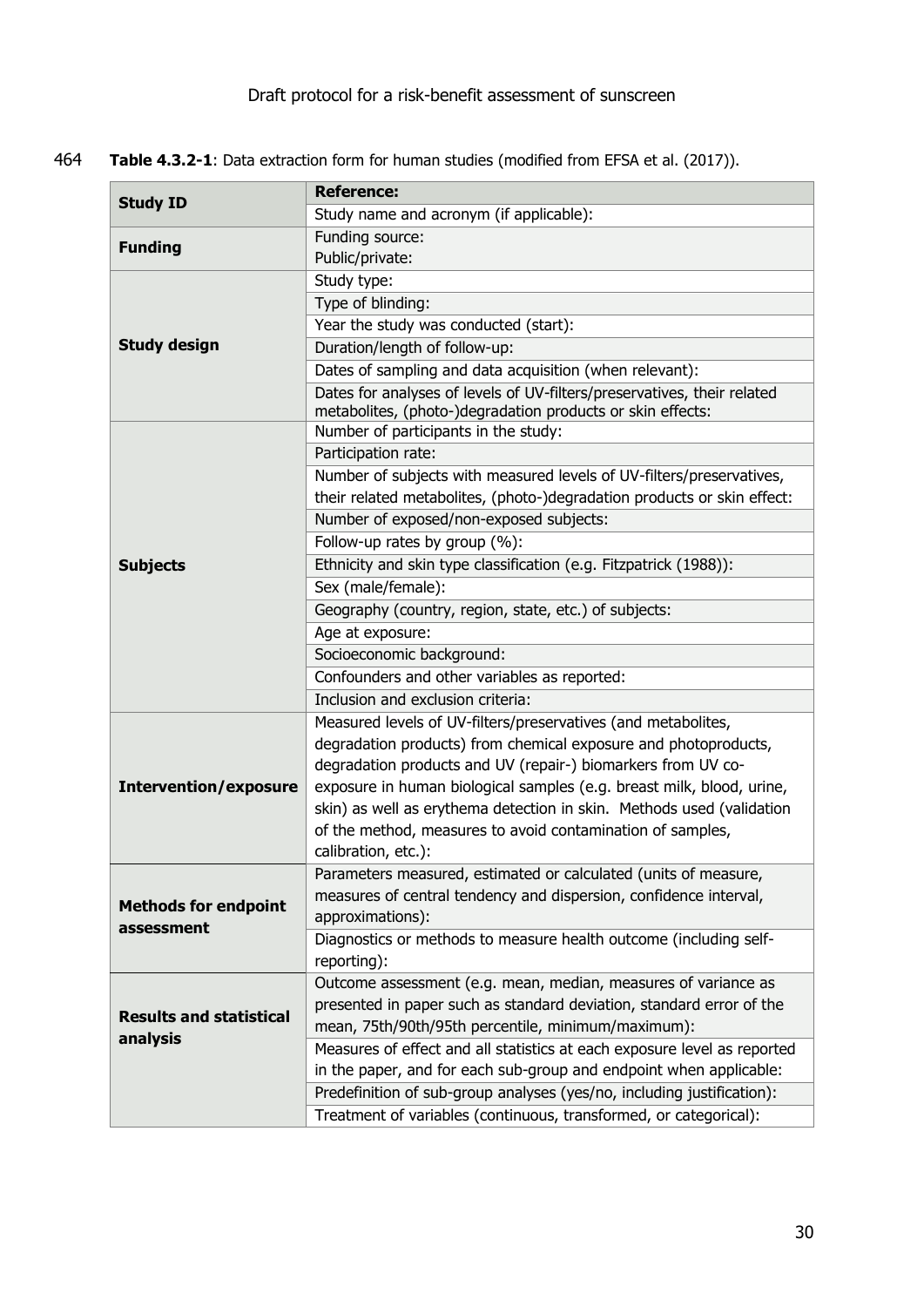|                       | Statistical test used, modifying factors, estimation uncertainty and<br>other potential sources of bias: |
|-----------------------|----------------------------------------------------------------------------------------------------------|
| <b>Other comments</b> |                                                                                                          |

#### 465

466 **Table 4.3.2-2.** Data extraction form for animal studies (modified from EFSA et al. (2017)).

| <b>Study ID</b>                | <b>Reference:</b>                                                                                                                                                  |  |  |
|--------------------------------|--------------------------------------------------------------------------------------------------------------------------------------------------------------------|--|--|
|                                | Year the study was conducted (start, if available):                                                                                                                |  |  |
| <b>Funding</b>                 | Funding source:<br>Public/private:                                                                                                                                 |  |  |
| Type of study and<br>guideline | Good laboratory practice (yes/no):<br>Guideline study (if yes specify):                                                                                            |  |  |
| <b>Animal model</b>            | Type of study:                                                                                                                                                     |  |  |
|                                | Species/(sub-)strain/line:                                                                                                                                         |  |  |
|                                | Disease models (e.g. cancer, allergy):                                                                                                                             |  |  |
|                                | Skin/fur pigmentation:                                                                                                                                             |  |  |
| <b>Housing condition</b>       | Housing conditions (including cages, bottles, bedding):                                                                                                            |  |  |
|                                | Diet name and source:                                                                                                                                              |  |  |
|                                | Anaesthesia/analgesia and possible interaction with optical radiation:                                                                                             |  |  |
|                                | Background levels of phytoestrogens in the diet (type and levels):                                                                                                 |  |  |
|                                | Background levels of potential photosensitisers (e.g. riboflavin) in the<br>diet (type and levels):                                                                |  |  |
| <b>Exposure</b>                | UV-filter/preservative provider:                                                                                                                                   |  |  |
|                                | Compound purity:                                                                                                                                                   |  |  |
|                                | Vehicle used:                                                                                                                                                      |  |  |
|                                | UVB/UVA-filter:                                                                                                                                                    |  |  |
|                                | Dose regimen (dose level or concentration of preservatives and dose<br>level, concentration, SPF and/or layer thickness of UV-filter per group,<br>and frequency): |  |  |
|                                | Route of administration:                                                                                                                                           |  |  |
|                                | Period of exposure (pre-mating, mating, gestation, lactation, adult):                                                                                              |  |  |
|                                | Exposure duration of the UV-filter/preservative:                                                                                                                   |  |  |
|                                | Optical radiation* source (e.g. sun simulator) and manufacturer:                                                                                                   |  |  |
|                                | Duration of the optical radiation co-exposure:                                                                                                                     |  |  |
|                                | Optical radiation spectrum and dose (e.g. radiant exposure; standard<br>erythemal dose; minimal erythemal dose):                                                   |  |  |
| <b>Study design</b>            | Sex and age of the initially exposed animals:                                                                                                                      |  |  |
|                                | Number of groups/number of animals per group:                                                                                                                      |  |  |
|                                | Randomisation procedures at start of the study:                                                                                                                    |  |  |
|                                | Reducing (culling) of litters and method:                                                                                                                          |  |  |
|                                | Number of pups per litter for next generation and methodology:                                                                                                     |  |  |
|                                | Number of pups per litter/animals for certain measurements and<br>methodology:                                                                                     |  |  |
|                                | Time of measurement/observation period (premating, mating, gestation,<br>lactation, adult):                                                                        |  |  |
|                                | Endpoints measured:                                                                                                                                                |  |  |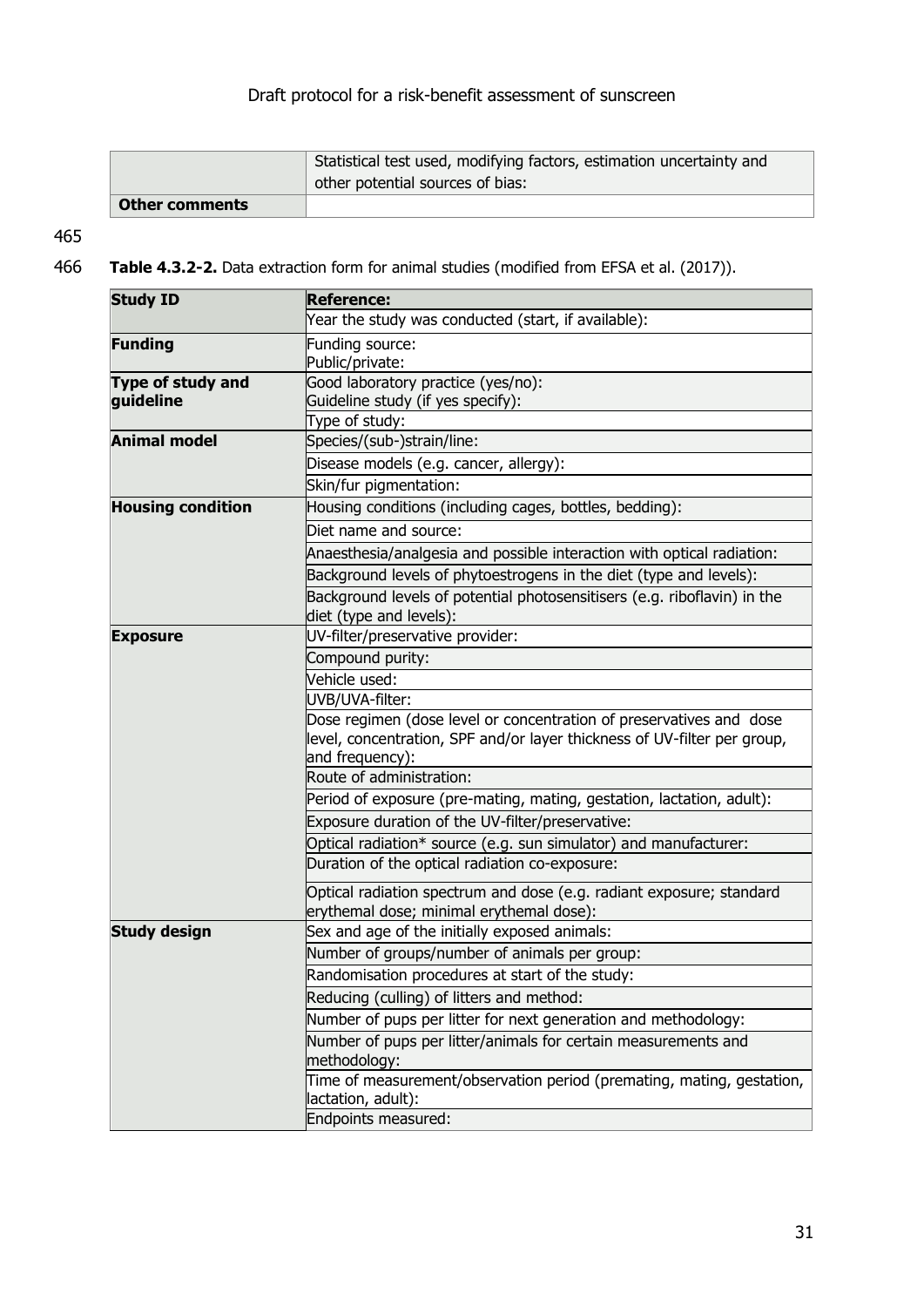|                                | Methods to measure endpoints:                                                                                                                                                           |
|--------------------------------|-----------------------------------------------------------------------------------------------------------------------------------------------------------------------------------------|
|                                | Dates of sampling, skin change determination (when relevant):                                                                                                                           |
| <b>Results and statistical</b> | Statistical methods:                                                                                                                                                                    |
| analysis                       | Documentation of details for dose conversion when conducted:                                                                                                                            |
|                                | Level of test compounds and their degradation products and metabolites,<br>photo(degradation-)products in tissue or blood and co-exposure radiation<br>effects in skin (e.g. erythema): |
|                                | Results per dose or concentration (e.g. mean, median, frequency,<br>measures of precision or variance):                                                                                 |
|                                | Observed effect level:                                                                                                                                                                  |
|                                | Shape of dose-response if reported by the authors:                                                                                                                                      |
| <b>Other comments</b>          |                                                                                                                                                                                         |

467 \*Optical radiation (UV, visible and infra-red). Other wavelength ranges than UV may influence on 468 endpoints.

### <span id="page-31-0"></span>469 **4.4 Evaluation of relevance of the endpoints for the target**  470 **population**

471 For the animal studies, the relevance of the specific endpoints studied for the human target

472 population will be evaluated (EFSA Scientific Committee et al., 2017). The evaluation will be

473 performed by two reviewers independently. In case of disagreement, the reviewers will

474 discuss until consensus is reached or the Panel will reach a final decision.

## <span id="page-31-1"></span>475 **4.5 Weighing the body of evidence**

476 Please see section 3.5.

 The Panel emphasises that the likelihood assessed by the WoE approach refers specifically to benefit identification, i.e. it refers to the likelihood of an association between UV-filters 479 and/or preservatives and the (reduction of the) effect under consideration. It does not refer 480 to the likelihood or frequency of the effect actually occurring in humans, which depends on additional factors including the dose-response relationship for the effect (considered in benefit characterisation) and the levels of human exposure to UV-filters and/or preservatives (considered in exposure estimation).

## <span id="page-31-2"></span>484 **4.6 Method for performing benefit characterisation**

485 For the benefit characterisation, the overall confidence in the evidence of each endpoint is 486 transformed to likelihood (Table 4.6-1).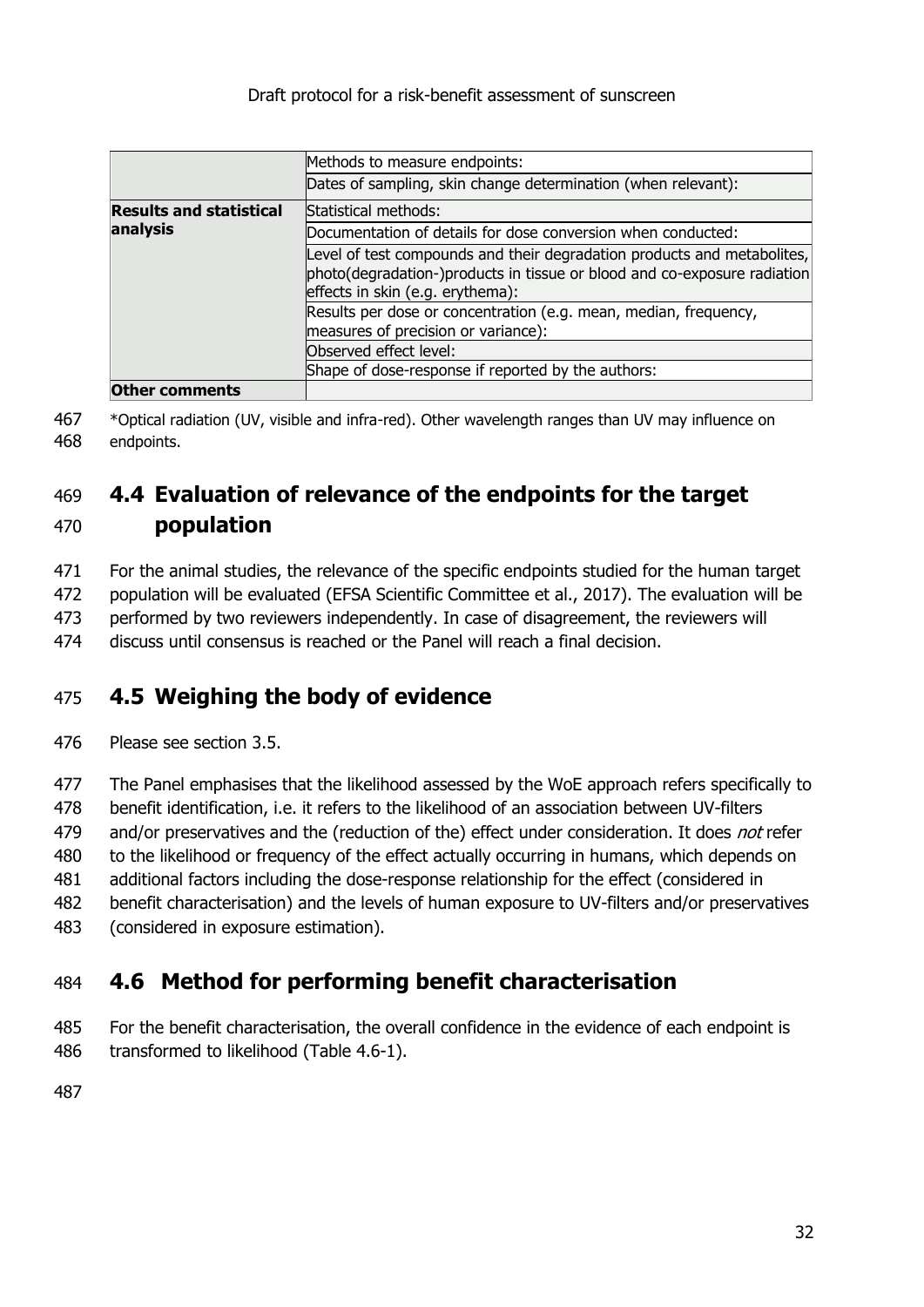| 488 | <b>Table 4.6-1.</b> Terms used to transform the overall confidence interval per endpoint to overall |
|-----|-----------------------------------------------------------------------------------------------------|
|     | 489 likelihood.                                                                                     |

| <b>Overall confidence level</b> | Likelihood of an association between UV      |
|---------------------------------|----------------------------------------------|
| range*                          | filters/preservatives and the adverse effect |
|                                 | under consideration                          |
| $+ + + +$                       | Very likely                                  |
| From $+++$ to $+++$             | Likely                                       |
| From $++$ to $++$               | As likely as not                             |
| From $++$ to $+$                | Unlikely                                     |
| ٠                               | Very unlikely                                |

490 \*This table is only used for endpoints described in more than one article. Endpoints that are described 491 in one article only will be evaluated by expert judgement.

492 Dose-response analysis will be performed for "Very likely" and "Likely" effects using human

493 and/or experimental animal studies showing adverse health effects relevant to humans.

494 Given the broad number of endpoints examined, the benefit of a specific effect and the

495 critical effect size (benchmark response) will be evaluated case-by-case based on expert

496 judgement. A justification will be provided.

## <span id="page-32-0"></span>497 **4.7 Uncertainty in benefit identification and characterisation**

498 The uncertainty evaluation of benefit identification and characterisation will be described in

499 the same way as uncertainty in the hazard identification and characterisation (see Table 3.7- 500 1).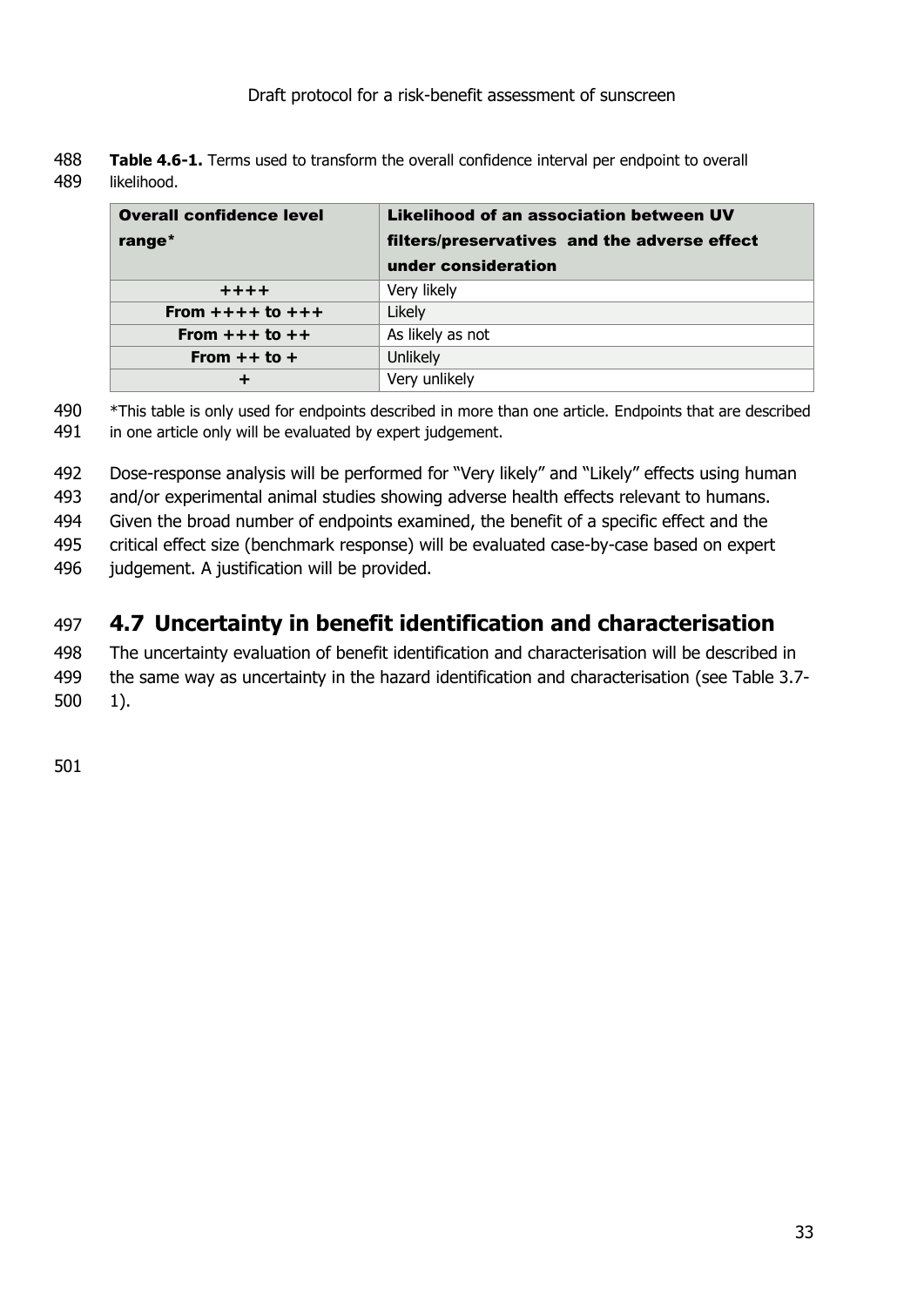## <span id="page-33-0"></span><sub>502</sub> 5 Exposure

503 For all exposure estimations, the route of exposure is dermal. Inhalation of sunscreen 504 particles, aerosols etc. is possible when aerosol can spray products are used. However, such

505 products will not be included (please see section 2.3).

### <span id="page-33-1"></span>506 **5.1 Sub-questions to be answered in the exposure assessment** 507 **step**

508 An overview of the sub-questions to be answered in the exposure assessment is given in 509 Table 5.1-1.

| <b>Risk assessment</b><br>step | No. | Sub-question                                                                                     | Approach   |
|--------------------------------|-----|--------------------------------------------------------------------------------------------------|------------|
| <b>Exposure</b><br>estimation  |     | Using sunscreen products to protect against solar UVR,<br>what is the exposure to UV-filters?    | Systematic |
| <b>Exposure</b><br>estimation  |     | Using sunscreen products to protect against solar UVR,<br>what is the exposure to preservatives? | Systematic |

510 **Table 5.1-1**. Sub-questions to be answered in the exposure assessment.

511

512 A full systematic approach will be applied to identify studies reporting on concentrations of

513 the included UV-filters and preservatives in sunscreens and on sunscreen use.

#### <span id="page-33-2"></span>514 **5.2 Literature search - Exposure**

515 A literature search will be performed to identify publications on concentration of the included

516 UV-filters and preservatives in sunscreens, and publications on sunscreen use.

517 The literature search will be conducted in the following bibliographic databases:

- 518 Ovid MEDLINE(R)
- 519 o Embase
- 520 o ISI Web of Science
- 521 o Scopus
- 522 o Cochrane Database of Systematic Reviews
- 523 o Epistemonikos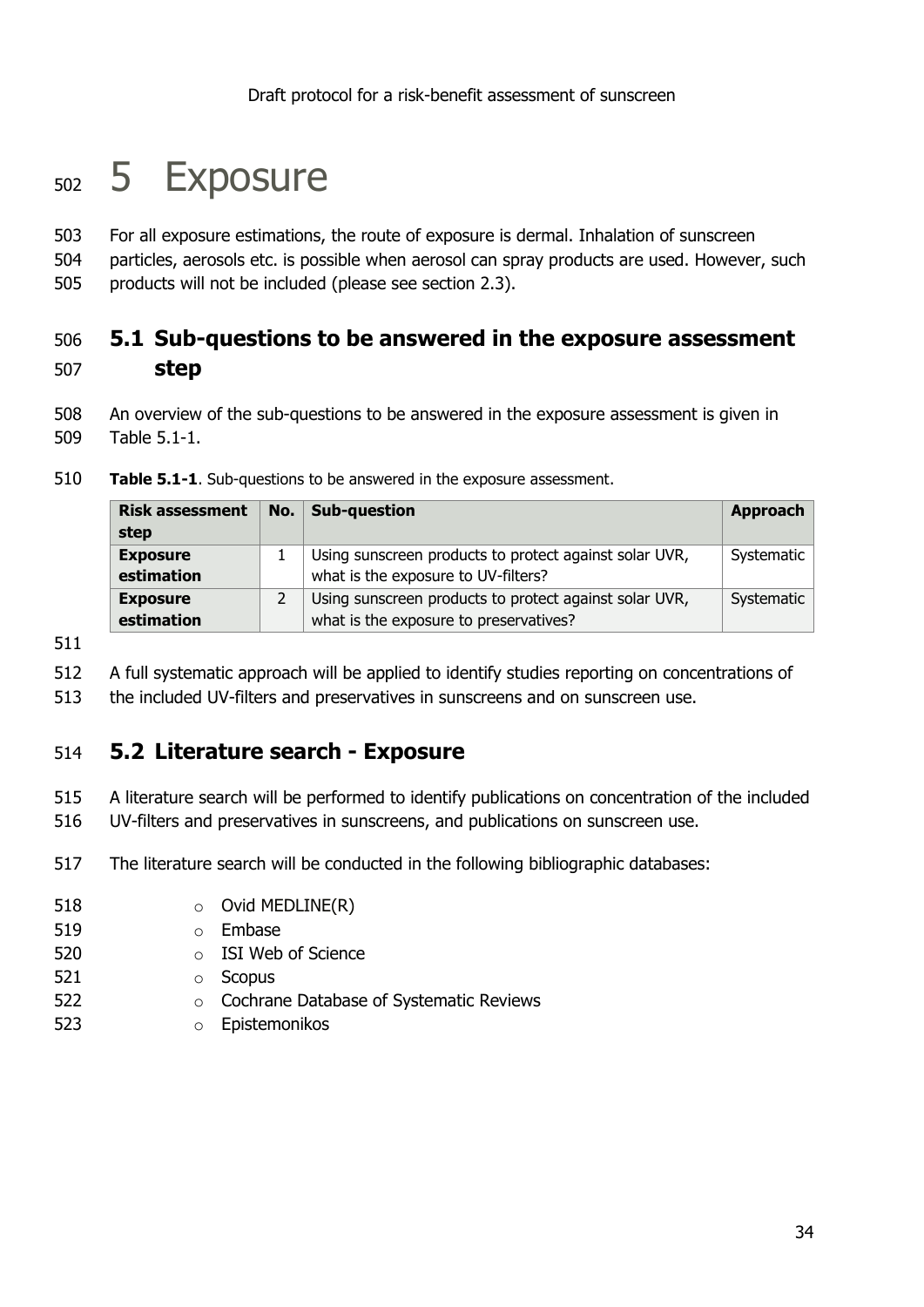## <span id="page-34-0"></span>524 **5.3 Method for gathering evidence**

#### 525 **Inclusion/exclusion criteria**

- 526 Tables 5.3.1-1 and 5.3.1-2 list criteria for including or excluding studies in the exposure
- 527 assessment step.
- 528 **Table 5.3.1-1**. Inclusion/exclusion criteria for studies on concentration of the included UV-filters and 529 preservatives in sunscreens.

| Literature screening for data on concentrations of the included UV-filters and |     |                                                                           |
|--------------------------------------------------------------------------------|-----|---------------------------------------------------------------------------|
| preservatives in sunscreens                                                    |     |                                                                           |
| <b>Study design</b>                                                            | In  | All publications that address analyses of concentrations of the           |
|                                                                                |     | included UV-filters and preservatives in sunscreens                       |
| <b>Study</b>                                                                   | In  | Studies presenting analytical data and/or biomonitoring data              |
| characteristics                                                                |     |                                                                           |
| <b>Analytical method</b>                                                       | In  | All methods                                                               |
|                                                                                | Out |                                                                           |
| <b>Outcome of</b>                                                              | In  | Concentration of UV-filter in sunscreens                                  |
| interest                                                                       |     | Concentration of preservative in sunscreens                               |
|                                                                                | Out | Concentration of UV-filters and preservatives in other cosmetics than     |
|                                                                                |     | sunscreens and in sunscreen lipsticks/aerosol can sprays                  |
|                                                                                |     | Concentration data for other sunscreen ingredients                        |
|                                                                                |     | Studies reporting exclusively on toxicity or preventive/beneficial        |
|                                                                                |     | effects                                                                   |
| Language of the                                                                | In  | English, German, Norwegian, Swedish and Danish                            |
| full text                                                                      |     |                                                                           |
| <b>Publication type</b>                                                        | In  | Primary research articles                                                 |
|                                                                                |     | Risk assessments and reports                                              |
|                                                                                | Out | Editorials, letters to the editor, book chapters, meeting's abstracts and |
|                                                                                |     | posters                                                                   |

#### 530

531 **Table 5.3.1-2.** Inclusion/exclusion criteria for studies on sunscreen use.

| Literature screening for data on realistic sunscreen use |     |                                                                       |
|----------------------------------------------------------|-----|-----------------------------------------------------------------------|
| <b>Study design</b>                                      | In  | All publications addressing application/user amounts of sunscreen     |
| <b>Exposure</b>                                          | In  | Dermal                                                                |
|                                                          | Out | All other exposures                                                   |
| <b>Outcome of</b>                                        | In  | Data on application/use of sunscreen                                  |
| interest                                                 | out | Data on application/use of sunscreen lipsticks/aerosol can sprays and |
|                                                          |     | other cosmetics not marketed primarily as sunscreen                   |
|                                                          |     |                                                                       |
| <b>Language of</b>                                       | In  | English, German, Norwegian, Swedish and Danish                        |
| the full text                                            |     |                                                                       |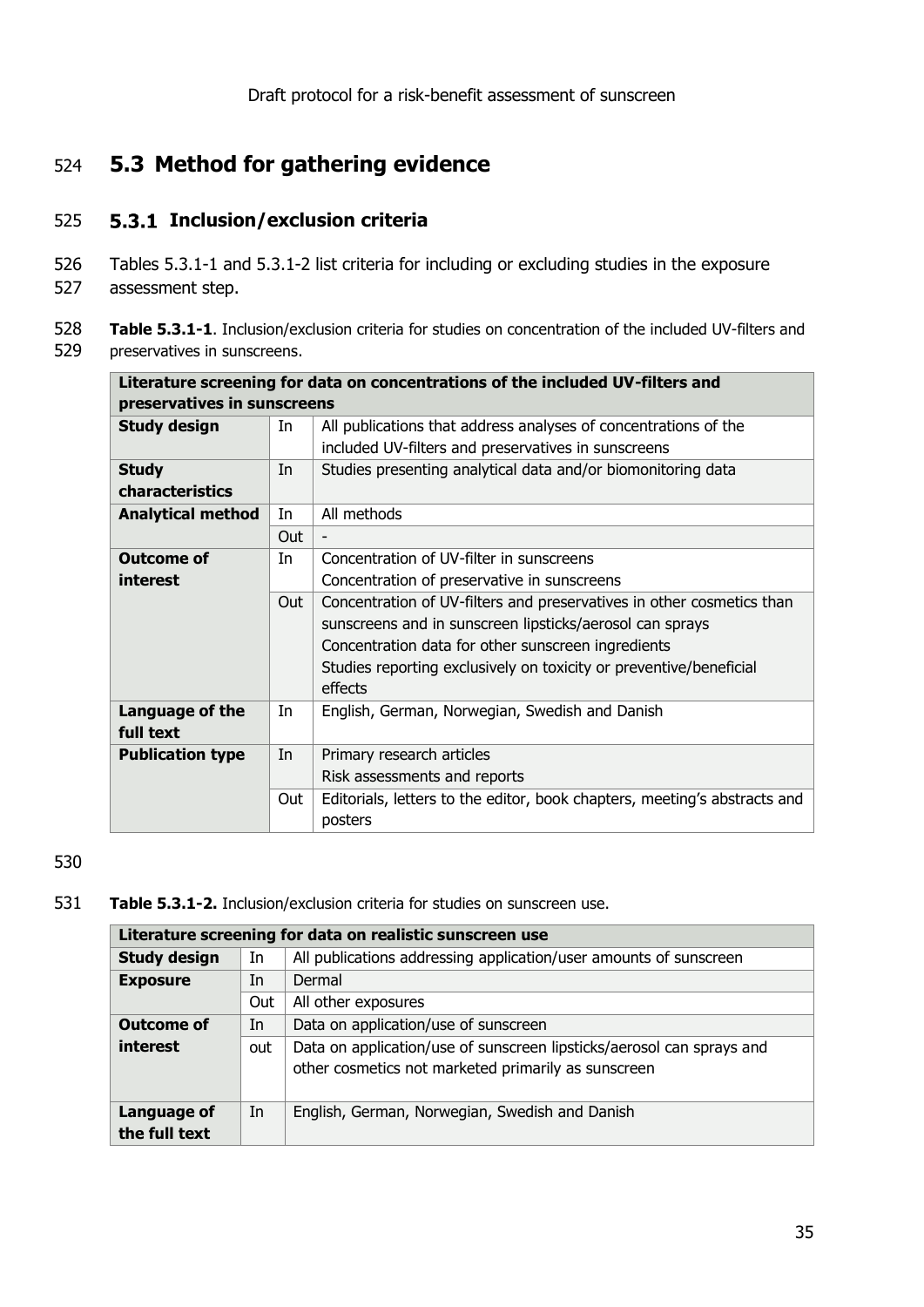| <b>Publication</b> | In  | Primary research articles                                                 |
|--------------------|-----|---------------------------------------------------------------------------|
| type               |     | Risk assessments and reports                                              |
|                    | Out | Editorials, letters to the editor, book chapters, meeting's abstracts and |
|                    |     | <b>posters</b>                                                            |

#### <span id="page-35-0"></span>532 **5.4 Data extraction**

- 533 Data from the included studies will be extracted using Table 5.4-1.
- 534 **Table 5.4-1.** Data extraction form for included studies.

| <b>Study ID</b>    | <b>Reference:</b>                               |
|--------------------|-------------------------------------------------|
|                    | Year the study was conducted:                   |
| <b>Funding</b>     | Funding source:                                 |
|                    | Public/private:                                 |
| Aim of the study   | Analysis:                                       |
|                    | Exposure:                                       |
| <b>Methods for</b> | Sample extraction:                              |
| analysis           | Calibration:                                    |
|                    | Limit of detection/limit of quantification:     |
|                    | Recovery data:                                  |
|                    | Instrument/detector:                            |
| <b>Results</b>     | Number of samples:                              |
|                    | Concentration of UV-filter/preservative:        |
|                    | Amount of sunscreen used and skin area covered: |
|                    | Statistical methods used:                       |

#### <span id="page-35-1"></span>535 **5.5 Exposure estimation – scenarios and methods**

- 536 Different scenarios will be used for the exposure calculations.
- 537 Exposure estimation will be based on concentrations of the included UV-filters and
- 538 preservatives in sunscreens, and realistic user amounts of sunscreen product. If the
- 539 sunscreen manufacturer does not specify the concentration of the substance in question, the
- 540 maximally approved amount will be considered (EC, 2009). "Realistic user amount" is the
- 541 sunscreen amount as specified in the literature or decided by expert judgement.
- 542 An overview of exposure parameters relevant for the exposure assessment is given in Table 543 5.5-1.
- 544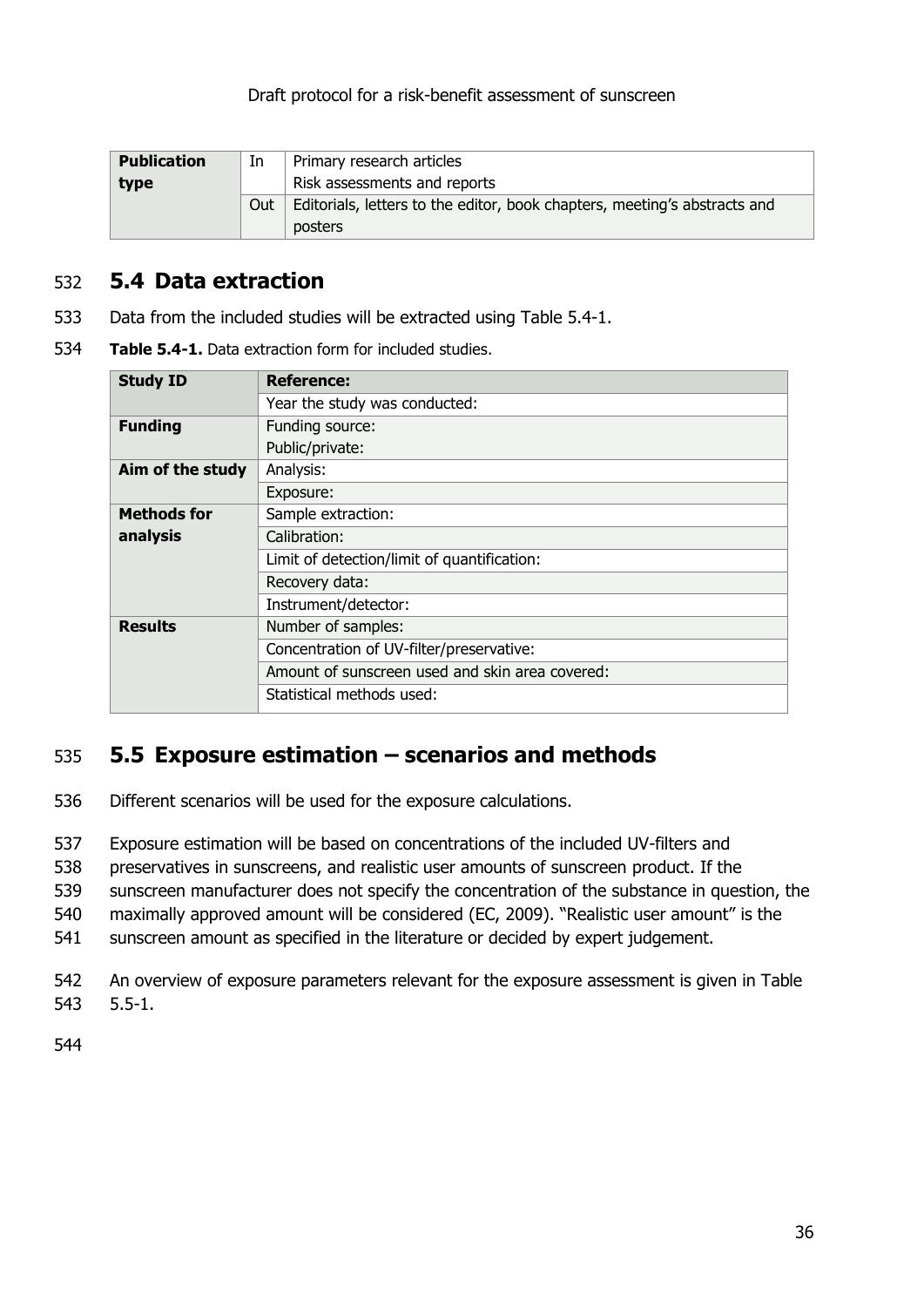545 **Table 5.5-1.** An overview of parameters relevant for the exposure assessment.

| <b>Descriptor</b>                                                                | <b>Input parameter</b>                                                                                                                  |
|----------------------------------------------------------------------------------|-----------------------------------------------------------------------------------------------------------------------------------------|
| <b>Amount of sunscreen applied</b>                                               | "Realistic" use – here defined as the amount of<br>sunscreen as specified in the literature or decided by<br>expert judgement           |
| <b>Absorption through skin</b>                                                   | As specified in the literature                                                                                                          |
| <b>Concentration of substance</b><br>(UV-filter or preservative) in<br>sunscreen | Given by the producer or specified in the literature<br>If no data exist, the maximum approved<br>٠<br>concentration will be considered |

#### <span id="page-36-0"></span>546 **5.6 Uncertainty in the exposure estimation**

547 The uncertainty evaluation of the exposure estimation will be described qualitatively (see

548 Table 3.7-1). When possible, the size of the uncertainty will be calculated quantitatively.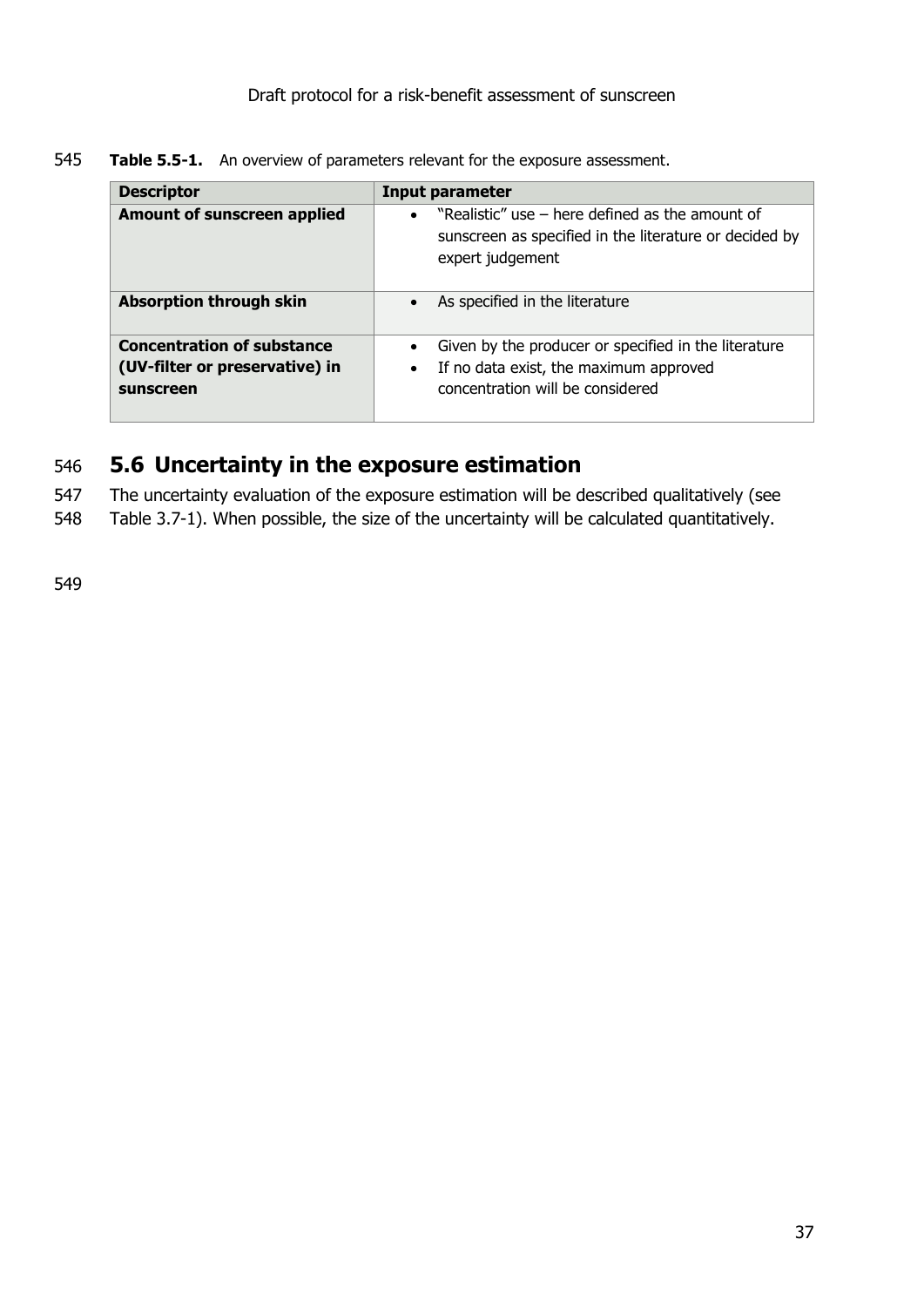## <span id="page-37-0"></span>6 Risk-benefit assessment

#### <span id="page-37-1"></span>**6.1 Risk-benefit analysis**

 To weigh the probability of adverse health effects against the probability of benefit of sunscreen use as skin protection against UVR, the Panel will perform a risk-benefit assessment using a common scale of measurement. The outline below is adapted from Hoekstra et al. (2008).

 From the hazard and benefit identification the population of interest will be selected. A population at risk can be e.g. people with allergy to any of the sunscreen ingredients to be assessed. A benefiting population can be e.g. the people who are the most exposed to solar UVR or people in age groups with high incidence of skin cancer.

Dose-response relationships may be established, depending on the available data, for each

health effect expressed as the exposure to the selected sunscreen ingredients (UV-filters

and/or preservatives) versus the probability to develop a disease. This quantitative

- procedure will be performed both for adverse and positive, i.e. reduced adverse, health effects.
- The use distribution of sunscreen ingredient will be estimated and calculated at population level. The next step will be to calculate the incidence of disease for each health effect and

for each sunscreen ingredient. The incidence can be expressed as the integral of the dose-

response function obtained as described above and the probability density function of the

sunscreen ingredient exposure distribution over the range of all exposures.

 The burden of disease in the population caused by adverse effects of sunscreen ingredients and the reduction in the burden of disease for beneficial effects of sunscreen ingredients, will be estimated. Health losses or gains will be quantified with the disability-adjusted life-years method (DALY) (Murray, 1994) (see definition below). The disability weights for adverse and beneficial health effects of sunscreen (ingredient) use will be identified and DALYs for the sum of beneficial effects will be compared to DALYs for the sum of adverse effects of sunscreen (ingredient) use.

DALY = YLL + (wt) YLD

- DALY is the number of healthy years of life lost due to premature death and/or disability
- 580 YLL is years of life lost
- 581 wt is disability weight
- YLD is the years lived with disability (incidence of the disease times the duration)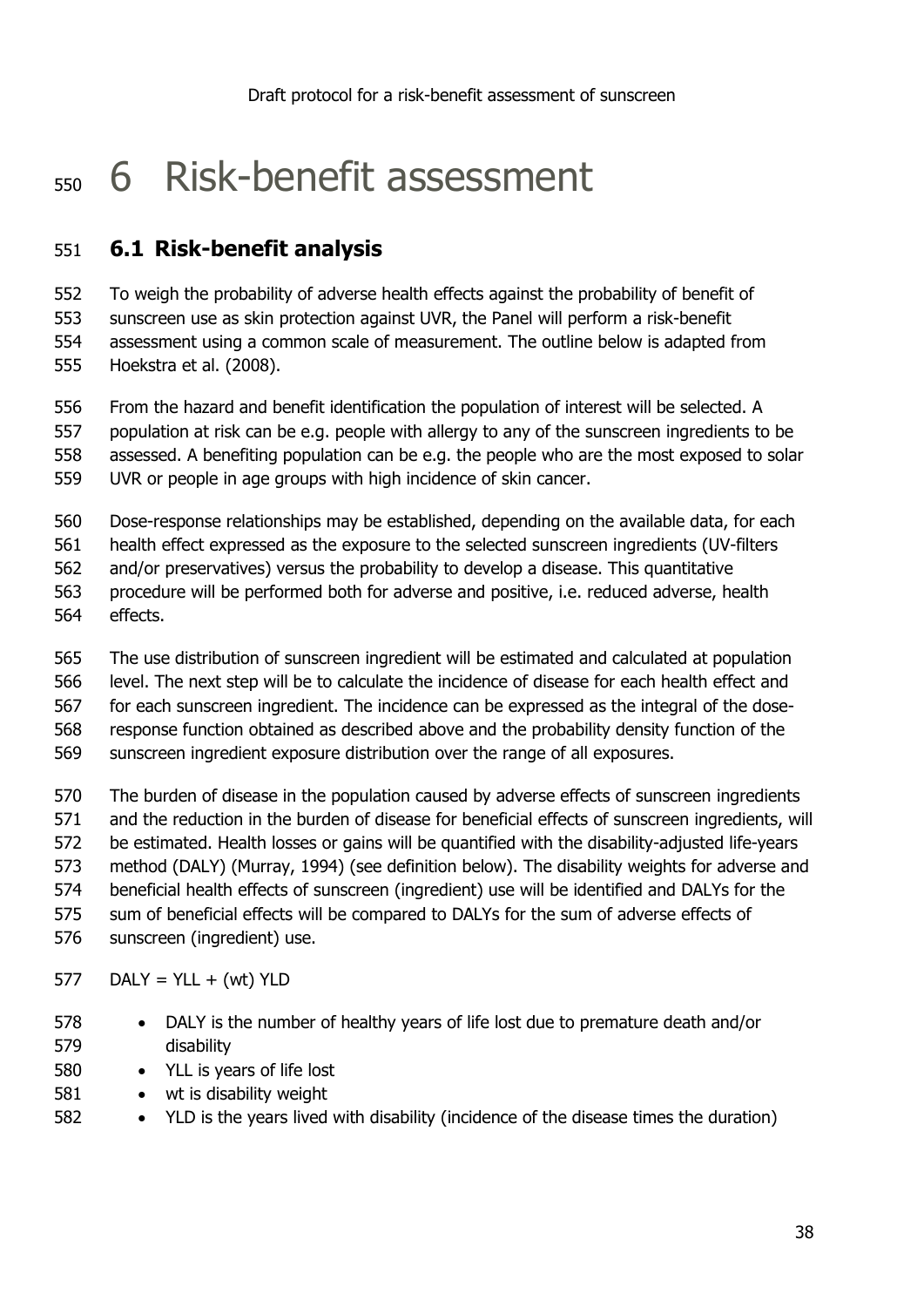A disability weight is a weight factor that reflects the severity of the disease on a scale from 0 (perfect health) to 1 (equivalent to death) (Murray, 1994). Disability weights in Salomon et al. (2015) will be used where applicable. A document from WHO gives disability weights for melanoma and other malignant skin cancers (WHO, 2004) and disability weights for various skin diseases can be found in Murray et al. (2012) and Hollestein and Nijsten (2014). If these references prove insufficient, a literature search will be performed.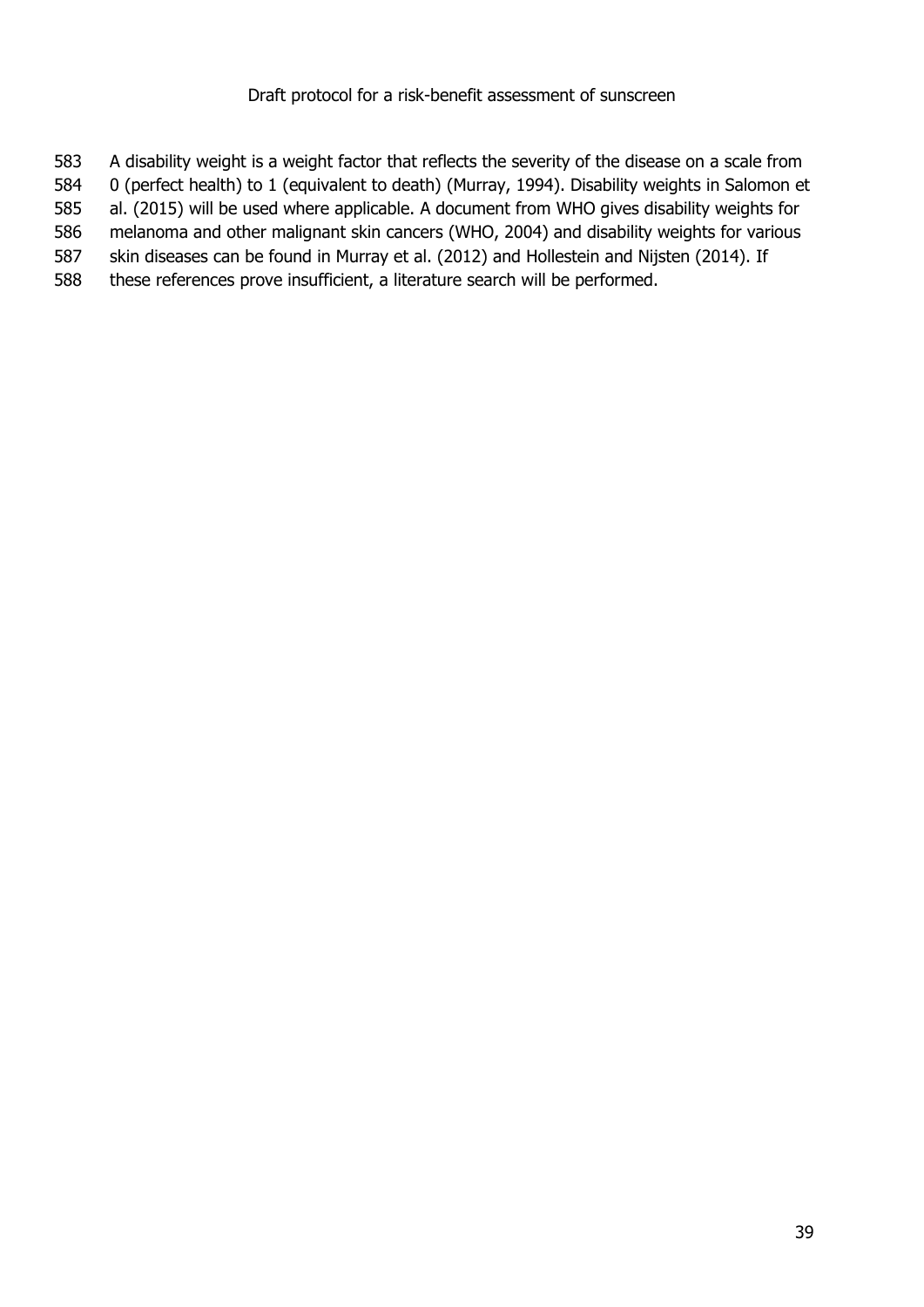## <span id="page-39-0"></span>7 References

- The Fitzpatrick Skin-Type Chart,
- [http://www.devotedcreations.com/docs/The\\_Fitzpatrick\\_Skin.pdf.](ttp://www.devotedcreations.com/docs/The_Fitzpatrick_Skin.pdf.)
- CIE. (1998) Erythema action spectrum. Commission Internationale de l'Eclairage (1998). Erythema Reference Action Spectrum and Standard Erythema Dose. CIE S007E-1998, CIE Central Bureau, Vienna, Austria.
- CIE. (2006) Action spectrum for the production of previtamin D3 in human skin. CIE 174:2006 ISBN: 978 3 901906 50 3, [http://www.cie.co.at/publications/action-](ttp://www.cie.co.at/publications/action-spectrum-production-previtamin-d3-human-skin.)[spectrum-production-previtamin-d3-human-skin.](ttp://www.cie.co.at/publications/action-spectrum-production-previtamin-d3-human-skin.)
- Commission Recommendation 2006/647/EC. Commission Recommendation of 22 September 2006 on the efficacy of sunscreen products and the claims made relating thereto (notified under document number C(2006) 4089) (2006/647/EC), in: E. Commission (Ed.), [https://eur-lex.europa.eu/eli/reco/2006/647/oj.](ttps://eur-lex.europa.eu/eli/reco/2006/647/oj.)
- EC. (2009) REGULATION (EC) No 1223/2009 OF THE EUROPEAN PARLIAMENT AND OF THE COUNCIL of 30 November 2009 on cosmetic products, in: E. Commission (Ed.), [https://eur-lex.europa.eu/legal-content/EN/TXT/?uri=CELEX:02009R1223-20160812.](ttps://eur-lex.europa.eu/legal-content/EN/TXT/?uri=CELEX:02009R1223-20160812.)
- EFSA. (2010) Guidance on human health risk‐benefit assessment of foods. EFSA Journal 8. DOI: 10.2903/j.efsa.2010.1673.
- EFSA, Gundert Remy U., Bodin J., Bosetti C., FitzGerald R. E., Hanberg A., Hass U., Hooijmans C., Rooney A. A., Rousselle C., van Loveren H., Wölfle D., Barizzone F., Croera C., Putzu C., A. C. (2017) Bisphenol A (BPA) hazard assessment protocol. EFSA supporting publication 2017:EN-1354. DOI: 10.2903/sp.efsa.2017.EN-1354.
- EFSA Scientific Committee, Hardy A., Benford D., Halldorsson T., Jeger M.J., Knutsen H.K., More S., Naegeli H., Noteborn H., Ockleford C., Ricci A., Rychen G., Schlatter J.R., Silano V., Solecki R., Turck D., Younes M., Bresson J.L., Griffin J., Benekou S.H., Loveren H.v., Luttik R., Messean A., Penninks A., Ru G., Stegeman J.A., Werf W.v.d., Westendorf J., Woutersen R.A., Barizzone F., Bottex B., Lanzoni A., Georgiadis N., Alexander J. (2017) Guidance on the assessment of the biological relevance of data in scientific assessments. EFSA Journal 15. DOI: 10.2903/j.efsa.2017.4970.
- Emde C., Buras-Schnell R., Kylling A., Mayer B., Gasteiger J., Hamann U., Kylling J., Richter B., Pause C., Dowling T., Bugliaro L. (2016) The libRadtran software package for radiative transfer calculations (version 2.0.1). Geoscientific Model Development 9:1647-1672.
- Fitzpatrick T.B. (1988) The Validity and Practicality of Sun-Reactive Skin Type-I through Type-Vi. Archives of Dermatology 124:869-871.